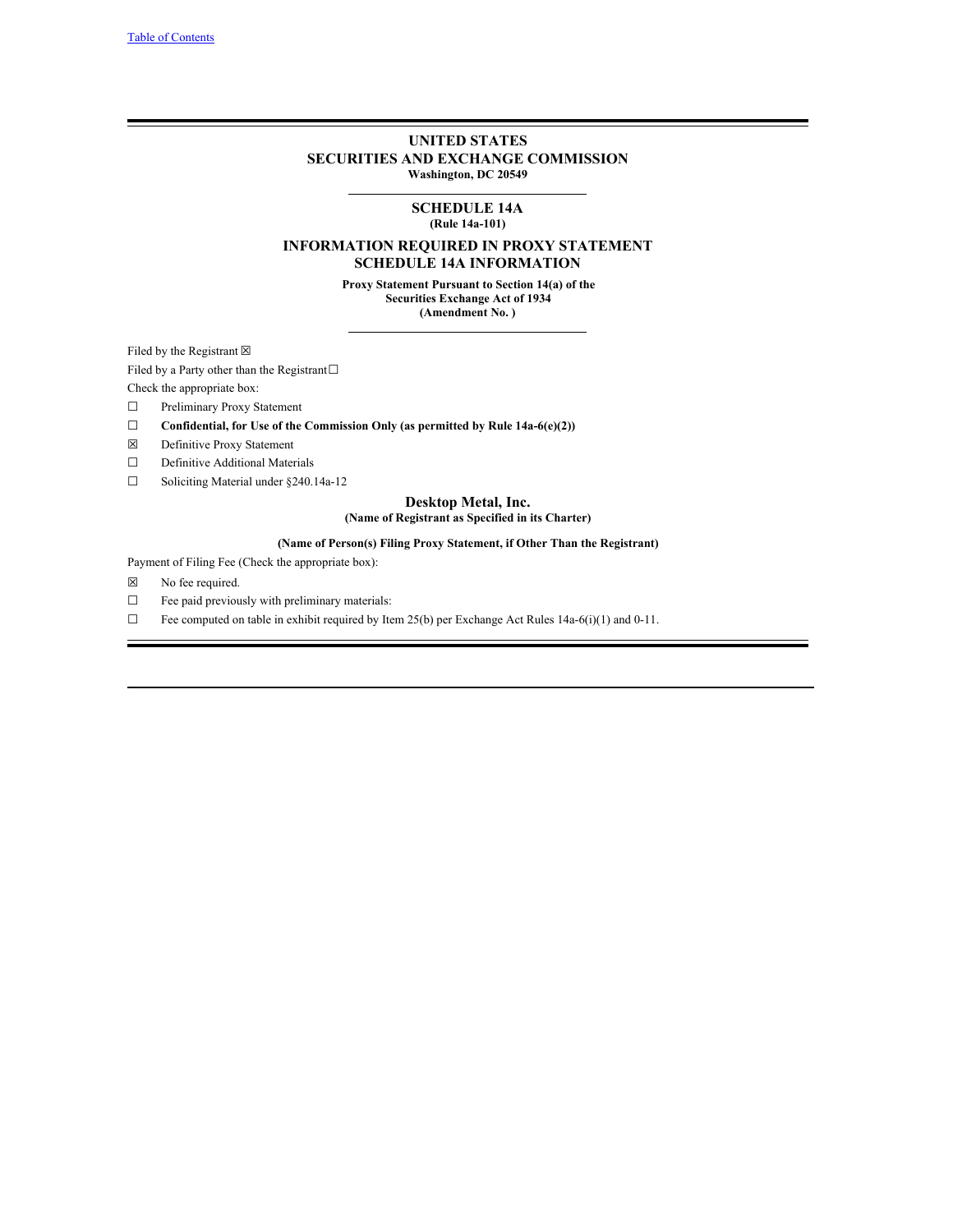# **Desktop Metal, Inc.**

# NOTICE & PROXY STATEMENT

Annual Meeting of Stockholders

June 9, 2022 12:00 p.m. Eastern time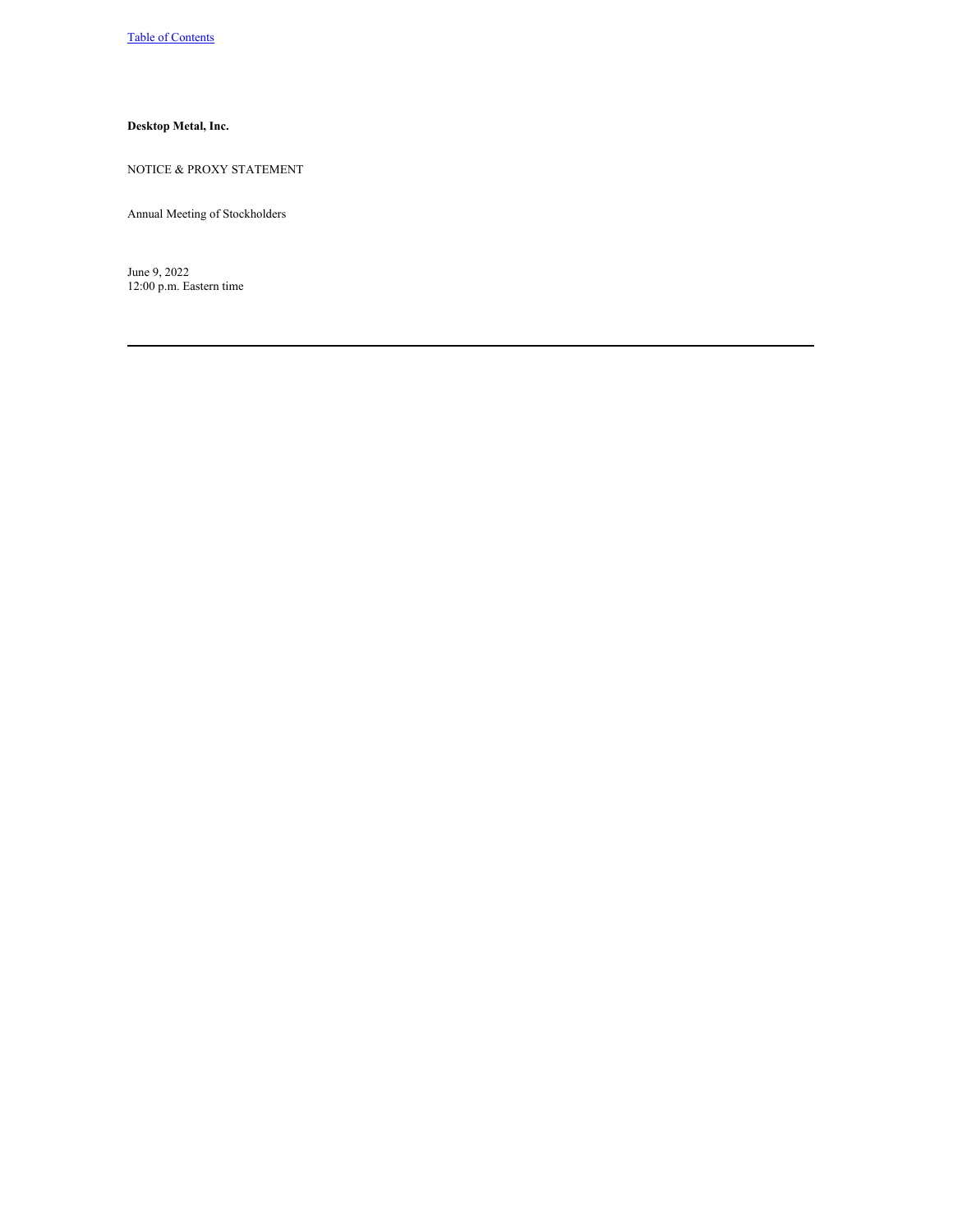## **DESKTOP METAL, INC. 63 3rd AVENUE, BURLINGTON, MA 01803**

## April 27, 2022

To Our Stockholders:

You are cordially invited to attend the 2022 Annual Meeting of Stockholders (the "Annual Meeting") of Desktop Metal, Inc. at 12:00 p.m. Eastern time, on Thursday, June 9, 2022. The Annual Meeting will be a completely virtual meeting, which will be conducted via live webcast.

The Notice of Meeting and Proxy Statement on the following pages describe the matters to be presented at the Annual Meeting. Please see the section called "Who can attend the Annual Meeting?" on page 6 of the proxy statement for more information about how to attend the meeting online.

Whether or not you attend the Annual Meeting online, it is important that your shares be represented and voted at the Annual Meeting. Therefore, I urge you to promptly vote and submit your proxy by phone, via the Internet, or, if you received paper copies of these materials, by signing, dating and returning the enclosed proxy card in the enclosed envelope, which requires no postage if mailed in the United States. If you have previously received our Notice of Internet Availability of Proxy Materials, then instructions regarding how you can vote are contained in that notice. If you have received a proxy card, then instructions regarding how you can vote are contained on the proxy card. If you decide to attend the Annual Meeting, you will be able to vote online, even if you have previously submitted your proxy.

Thank you for your support.

Sincerely,

/s/ Ric Fulop

Ric Fulop Chief Executive Officer and Chairman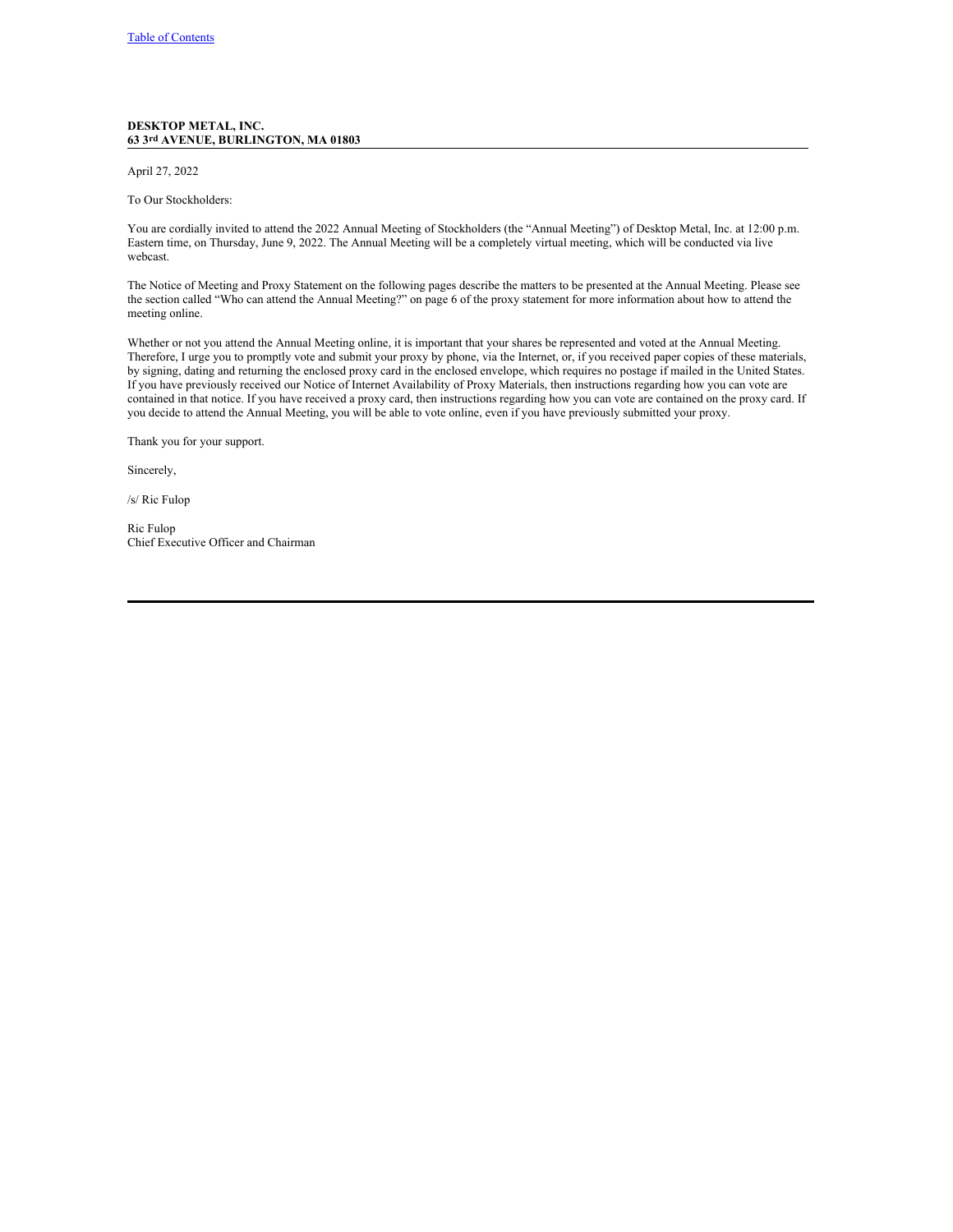# <span id="page-3-0"></span>**TABLE OF CONTENTS**

|                                                                             | Page |
|-----------------------------------------------------------------------------|------|
| Notice of Annual Meeting of Stockholders                                    | 2    |
| <b>Proxy Statement</b>                                                      | 3    |
| Questions and Answers About the 2022 Annual Meeting of Stockholders         | 6    |
| Proposals To Be Voted On                                                    | 11   |
| Report of the Audit Committee of the Board of Directors                     | 17   |
| <b>Independent Registered Public Accounting Firm Fees and Other Matters</b> | 18   |
| <b>Executive Officers</b>                                                   | 21   |
| <b>Corporate Governance</b>                                                 | 22   |
| <b>Committees of the Board</b>                                              | 23   |
| <b>Executive and Director Compensation</b>                                  | 39   |
| <b>Certain Relationships and Related Person Transactions</b>                | 45   |
| Delinquent Section 16(a) Reports                                            | 47   |
| Security Ownership of Certain Beneficial Owners and Management              | 48   |
| <b>Stockholders' Proposals</b>                                              | 51   |
| <b>Other Matters</b>                                                        | 51   |
| <b>Solicitation of Proxies</b>                                              | 51   |
| <b>Annual Report on Form 10-K</b>                                           | 52   |
| <b>Appendix A: Reconciliation of Non-GAAP Financial Measures</b>            | 53   |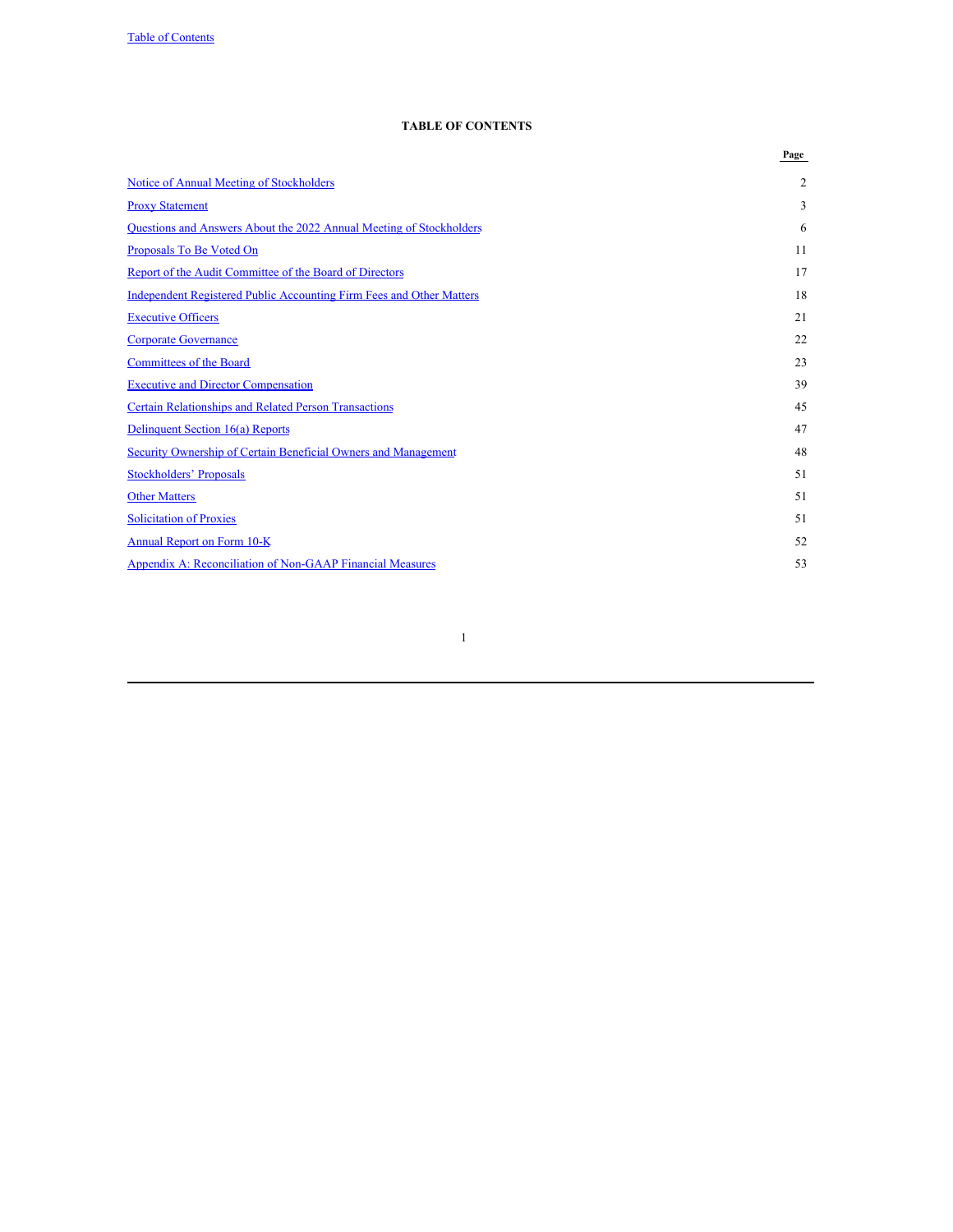

<span id="page-4-0"></span>**DESKTOP METAL, INC. 63 3rd Avenue, Burlington, MA 01803**

# **NOTICE OF ANNUAL MEETING OF STOCKHOLDERS TO BE HELD THURSDAY, JUNE 9, 2022**

The Annual Meeting of Stockholders (the "Annual Meeting") of Desktop Metal, Inc. Inc., a Delaware corporation (the "Company"), will be held at 12:00 p.m. Eastern time on Thursday, June 9, 2022. The Annual Meeting will be a completely virtual meeting, which will be conducted via live webcast. You will be able to attend the Annual Meeting online and submit your questions during the meeting by visiting *www.virtualshareholdermeeting.com/DM2022* and entering your 16-digit control number included in your Notice of Internet Availability of Proxy Materials, on your proxy card or on the instructions that accompanied your proxy materials. The Annual Meeting will be held for the following purposes:

- To elect James, Eisenstein, Wen Hsieh, Jeff Immelt and Stephen Nigro as Class II directors to serve until the 2025 Annual Meeting of Stockholders, and until their respective successors shall have been duly elected and qualified;
- To ratify the appointment of Deloitte  $&$  Touche LLP as our independent registered public accounting firm for the fiscal year ending December 31, 2022;
- To approve, on an advisory, non-binding basis, the compensation paid to our named executive officers;
- To approve, on an advisory, non-binding basis, the frequency of future advisory votes on compensation paid to our named executive officers; and
- To transact such other business as may properly come before the Annual Meeting or any continuation, postponement, or adjournment of the Annual Meeting.

Holders of record of our common stock as of the close of business on April 12, 2022 are entitled to notice of and to vote at the Annual Meeting, or any continuation, postponement or adjournment of the Annual Meeting. A complete list of such stockholders will be open to the examination of any stockholder for a period of ten days prior to the Annual Meeting for a purpose germane to the meeting by sending an email to investors@desktopmetal.com, stating the purpose of the request and providing proof of ownership of Company stock. The list of these stockholders will also be available on the bottom of your screen during the Annual Meeting after entering the 16-digit control number included on your Notice of Internet Availability of Proxy Materials, on your proxy card or on the instructions that accompanied your proxy materials. The Annual Meeting may be continued or adjourned from time to time without notice other than by announcement at the Annual Meeting.

It is important that your shares be represented regardless of the number of shares you may hold. Whether or not you plan to attend the Annual Meeting online, we urge you to vote your shares via the toll-free telephone number or over the Internet, as described in the enclosed materials. If you received a copy of the proxy card by mail, you may sign, date and mail the proxy card in the enclosed return envelope. Promptly voting your shares will ensure the presence of a quorum at the Annual Meeting and will save us the expense of further solicitation. Submitting your proxy now will not prevent you from voting your shares at the Annual Meeting if **you desire to do so, as your proxy is revocable at your option.**

By Order of the Board of Directors

/s/ Meg Broderick

Meg Broderick General Counsel and Secretary

Burlington, Massachusetts April 27, 2022

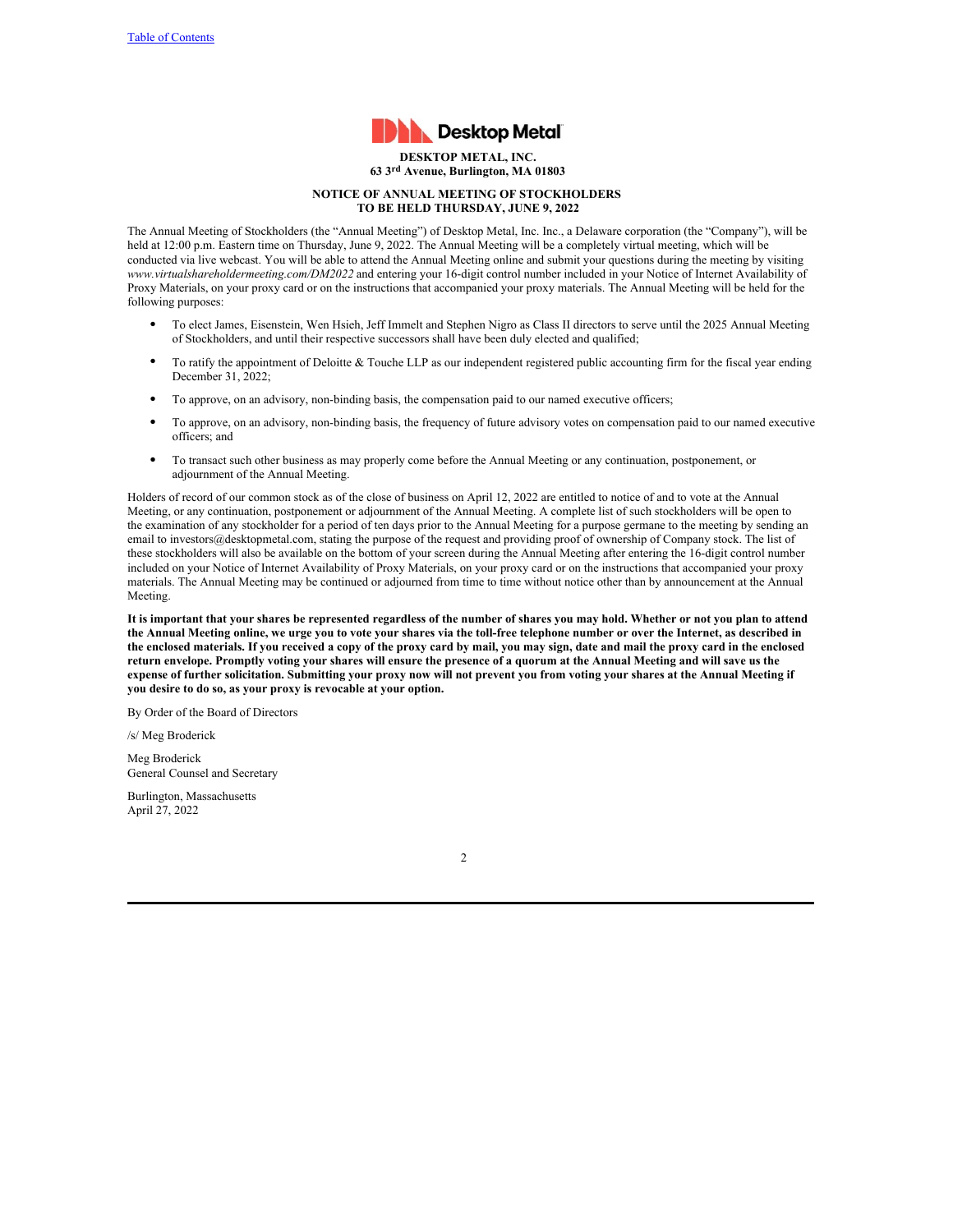

### **DESKTOP METAL, INC. 63 3RD AVENUE**

# **BURLINGTON, MA 01803**

# <span id="page-5-0"></span>**PROXY STATEMENT**

This proxy statement is furnished in connection with the solicitation by the Board of Directors of Desktop Metal, Inc. of proxies to be voted at our Annual Meeting of Stockholders to be held on Thursday, June 9, 2022 (the "Annual Meeting"), at 12:00 p.m. Eastern time, and at any continuation, postponement, or adjournment of the Annual Meeting. The Annual Meeting will be a completely virtual meeting, which will be conducted via live webcast. You will be able to attend the Annual Meeting online and submit your questions during the meeting by visiting *www.virtualshareholdermeeting.com/DM2022* and entering your 16-digit control number included in your Notice of Internet Availability of Proxy Materials, on your proxy card or on the instructions that accompanied your proxy materials.

Holders of record of shares of our Class A common stock (our "common stock"), as of the close of business on April 12, 2022 (the "Record Date"), will be entitled to notice of and to vote at the Annual Meeting and any continuation, postponement, or adjournment of the Annual Meeting, and will vote together as a single class on all matters presented at the Annual Meeting. As of the Record Date, there were 313,240,553 shares of Class A common stock outstanding and entitled to vote at the Annual Meeting. Each share of Class A common stock is entitled to one vote per share on any matter presented to stockholders at the Annual Meeting.

This proxy statement and the Company's Annual Report to Stockholders for the year ended December 31, 2021 (the "2021 Annual Report") will be released on or about April 27, 2022 to our stockholders on the Record Date.

# **IMPORTANT NOTICE REGARDING THE AVAILABILITY OF PROXY MATERIALS FOR THE STOCKHOLDER MEETING TO BE HELD ON THURSDAY, JUNE 9, 2022**

This Proxy Statement and our 2022 Annual Report to Stockholders are available for viewing, printing and downloading at **http://www.proxyvote.com/**

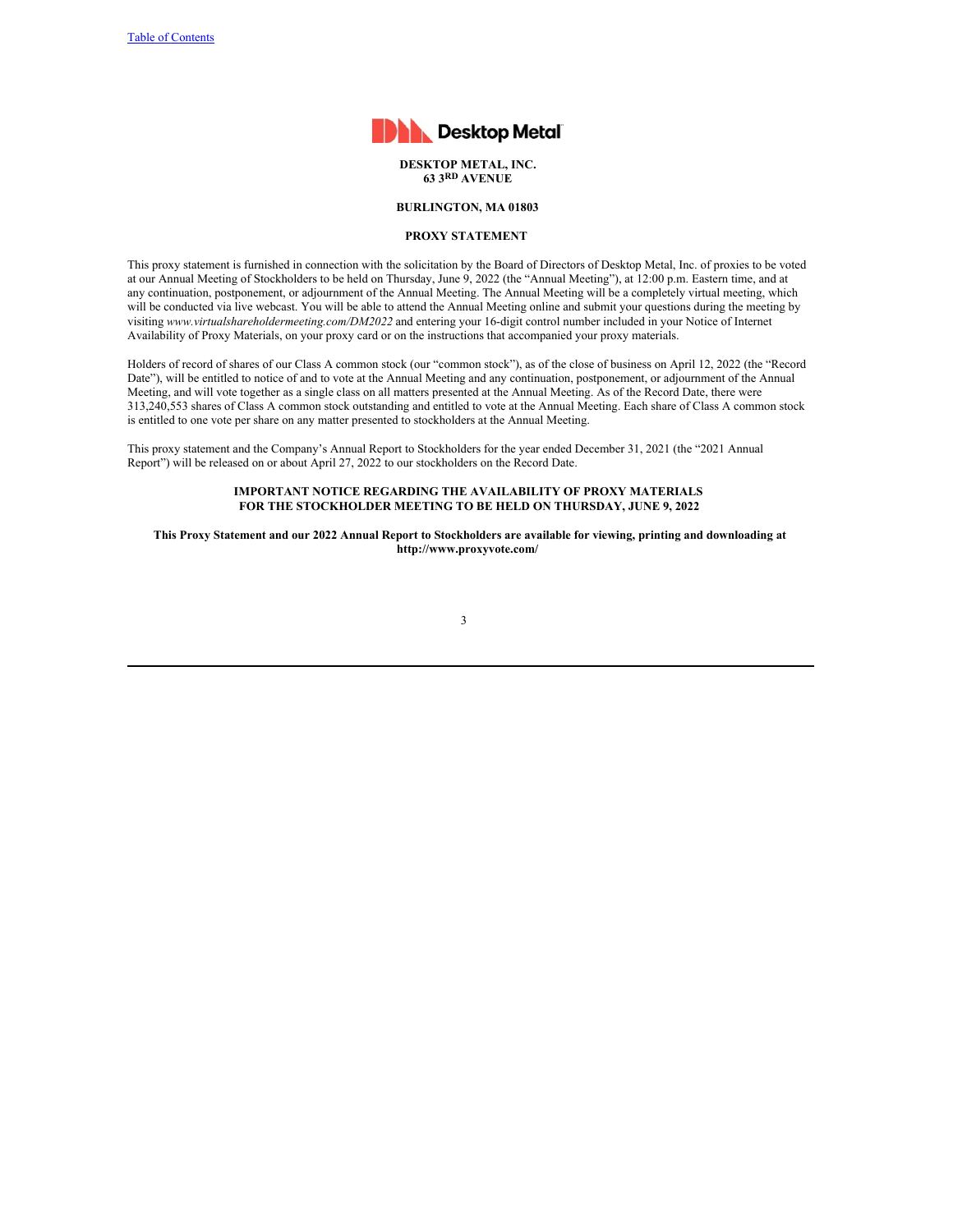# **Proposals**

At the Annual Meeting, our stockholders will be asked:

- To elect James Eisenstein, Wen Hsieh, Jeff Immelt, and Stephen Nigro as Class II directors to serve until the 2025 Annual Meeting of Stockholders, and until their respective successors shall have been duly elected and qualified;
- To ratify the appointment of Deloitte  $&$  Touche LLP as our independent registered public accounting firm for the fiscal year ending December 31, 2022;
- To approve, on an advisory, non-binding basis, the compensation paid to our named executive officers;
- To approve, on an advisory, non-binding basis, the frequency of future advisory votes on compensation paid to our named executive officers; and
- To transact such other business as may properly come before the Annual Meeting or any continuation, postponement, or adjournment of the Annual Meeting.

We know of no other business that will be presented at the Annual Meeting. If any other matter properly comes before the stockholders for a vote at the Annual Meeting, however, the proxy holders named on the Company's proxy card will vote your shares in accordance with their best judgment.

#### **Recommendations of the Board**

The Board of Directors (the "Board") recommends that you vote your shares as indicated below. If you return a properly completed proxy card, or vote your shares by telephone or Internet, your shares of common stock will be voted on your behalf as you direct. If not otherwise specified, the shares of common stock represented by the proxies will be voted, and the Board of Directors recommends that you vote:

- FOR the election of James Eisenstein, Wen Hsieh, Jeff Immelt, and Stephen Nigro as Class II directors to serve until the 2025 Annual Meeting of Stockholders;
- FOR the ratification of the appointment of Deloitte & Touche LLP as our independent registered public accounting firm for the fiscal year ending December 31, 2022;
- FOR the approval, on an advisory, non-binding basis, of compensation paid to our named executive officers; and
- FOR the approval, on an advisory, non-binding basis, of a one-year frequency on future advisory votes on compensation paid to our named executive officers.

If any other matter properly comes before the stockholders for a vote at the Annual Meeting, the proxy holders named on the Company's proxy card will vote your shares in accordance with their best judgment.

#### **Information About This Proxy Statement**

**Why you received this proxy statement.**You are viewing or have received these proxy materials because Desktop Metal's Board of Directors is soliciting your proxy to vote your shares at the Annual Meeting. This proxy statement includes information that we are required to provide to you under the rules of the Securities and Exchange Commission ("SEC") and that is designed to assist you in voting your shares.

**Notice of Internet Availability of Proxy Materials.**As permitted by SEC rules, Desktop Metal is making this proxy statement and its 2021 Annual Report available to its stockholders electronically and free of charge via the Internet. On

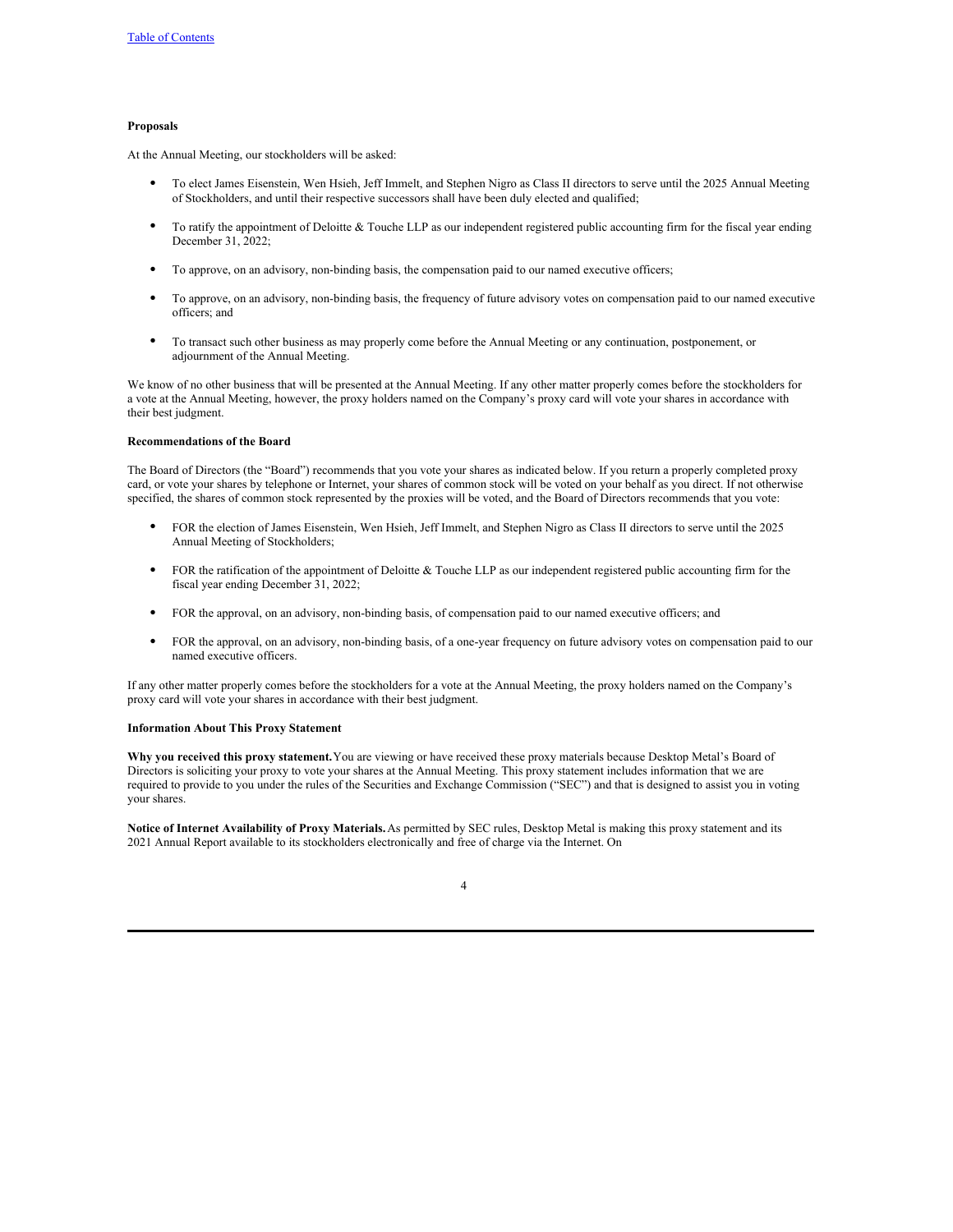or about April 27, 2022, we mailed to our stockholders a Notice of Internet Availability of Proxy Materials (the "Internet Notice") containing instructions on how to access this proxy statement and our 2021 Annual Report and vote online. If you received an Internet Notice by mail, you will not receive a printed copy of the proxy materials in the mail unless you specifically request them. Instead, the Internet Notice instructs you on how to access and review all of the important information contained in the proxy statement and 2021 Annual Report. The Internet Notice also instructs you on how you may submit your proxy over the Internet. If you received an Internet Notice by mail and would like to receive a printed copy of our proxy materials, you should follow the instructions for requesting such materials contained on the Internet Notice.

**Printed Copies of Our Proxy Materials.** If you received printed copies of our proxy materials, then instructions regarding how you can vote are contained on the proxy card included in the materials.

**Householding.** The SEC's rules permit us to deliver a single set of proxy materials to one address shared by two or more of our stockholders. This delivery method is referred to as "householding" and can result in significant cost savings. To take advantage of this opportunity, we have delivered only one set of proxy materials to multiple stockholders who share an address, unless we received contrary instructions from the impacted stockholders prior to the mailing date. We agree to deliver promptly, upon written or oral request, a separate copy of the proxy materials, as requested, to any stockholder at the shared address to which a single copy of those documents was delivered. If you prefer to receive separate copies of the proxy materials, contact Broadridge Financial Solutions, Inc. at 1-866-540-7095, or in writing at Broadridge, Householding Department, 51 Mercedes Way, Edgewood, New York 11717.

If you are currently a stockholder sharing an address with another stockholder and wish to receive only one copy of future proxy materials for your household, please contact Broadridge at the above phone number or address.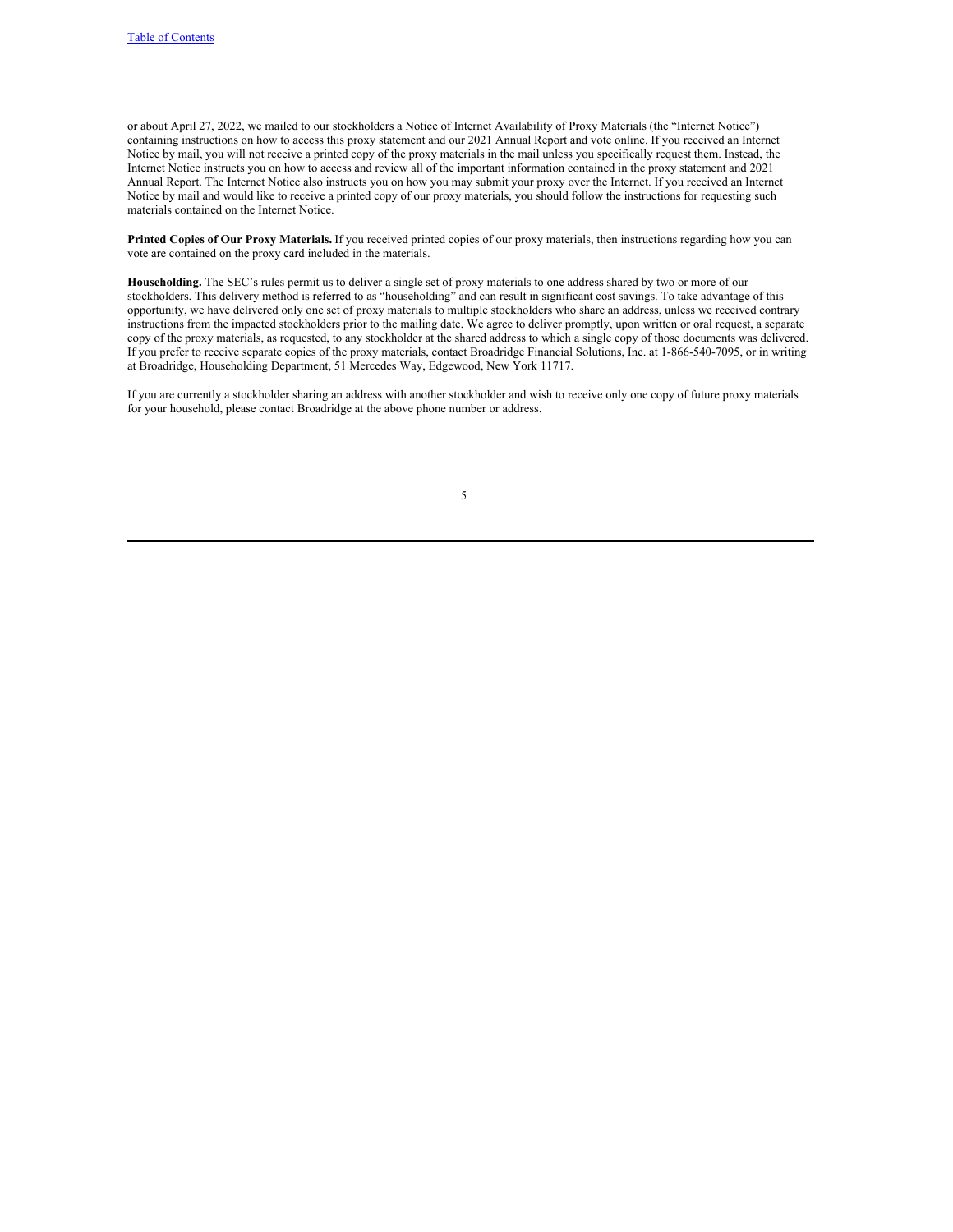# <span id="page-8-0"></span>**QUESTIONS AND ANSWERS ABOUT THE ANNUAL MEETING**

### **Who is entitled to vote at the Annual Meeting?**

The Record Date for the Annual Meeting is April 12, 2022. You are entitled to vote at the Annual Meeting only if you were a stockholder of record at the close of business on that date, or if you hold a valid proxy for the Annual Meeting. Each outstanding share of Class A common stock is entitled to one vote for all matters before the Annual Meeting. At the close of business on the Record Date, there were 313,240,553 shares of Class A common stock outstanding and entitled to vote at the Annual Meeting.

# **What is the difference between being a "record holder" and holding shares in "street name"?**

A record holder holds shares in his or her name. Shares held in "street name" means shares that are held in the name of a bank or broker on a person's behalf.

#### **Am I entitled to vote if my shares are held in "street name"?**

Yes. If your shares are held by a bank or a brokerage firm, you are considered the "beneficial owner" of those shares held in "street name." If your shares are held in street name, these proxy materials are being provided to you by your bank or brokerage firm, along with a voting instruction card if you received printed copies of our proxy materials. As the beneficial owner, you have the right to direct your bank or brokerage firm how to vote your shares, and the bank or brokerage firm is required to vote your shares in accordance with your instructions. If your shares are not registered in your own name and you would like to vote your shares at the Annual Meeting, you should contact your broker or other nominee to obtain your 16-digit control number or otherwise vote through the broker or nominee.

#### **How many shares must be present to hold the Annual Meeting?**

A quorum must be present at the Annual Meeting for any business to be conducted. The presence at the Annual Meeting of the holders of a majority in voting power of the stock issued and outstanding and entitled to vote, present online or by proxy, will constitute a quorum.

#### **Who can attend the Annual Meeting?**

You may attend and participate in the Annual Meeting by visiting the following website:*www.virtualshareholdermeeting.com/DM2022*. To attend and participate in the Annual Meeting, you will need the 16-digit control number included in your Internet Notice, on your proxy card or on the instructions that accompanied your proxy materials. If your shares are held in "street name," you should contact your bank or broker to obtain your 16-digit control number or otherwise vote through the bank or broker. If you lose your 16-digit control number, you may join the Annual Meeting as a "Guest" but you will not be able to vote, ask questions or access the list of stockholders as of the Record Date. The meeting webcast will begin promptly at 12:00 p.m. Eastern time. We encourage you to access the meeting prior to the start time. Online check-in will begin at 11:45 a.m. Eastern time, and you should allow ample time for the check-in procedures.

#### **What if a quorum is not present at the Annual Meeting?**

If a quorum is not present at the scheduled time of the Annual Meeting, the Chairperson of the Annual Meeting is authorized by our Amended and Restated Bylaws to adjourn the meeting, without the vote of stockholders.

#### What does it mean if I receive more than one Internet Notice or more than one set of proxy materials?

It means that your shares are held in more than one account at the transfer agent and/or with banks or brokers. Please vote all of your shares. To ensure that all of your shares are voted, for each Internet Notice or set of proxy materials, please submit your proxy by phone, via the Internet, or, if you received printed copies of the proxy materials, by signing, dating and returning the enclosed proxy card in the enclosed envelope.

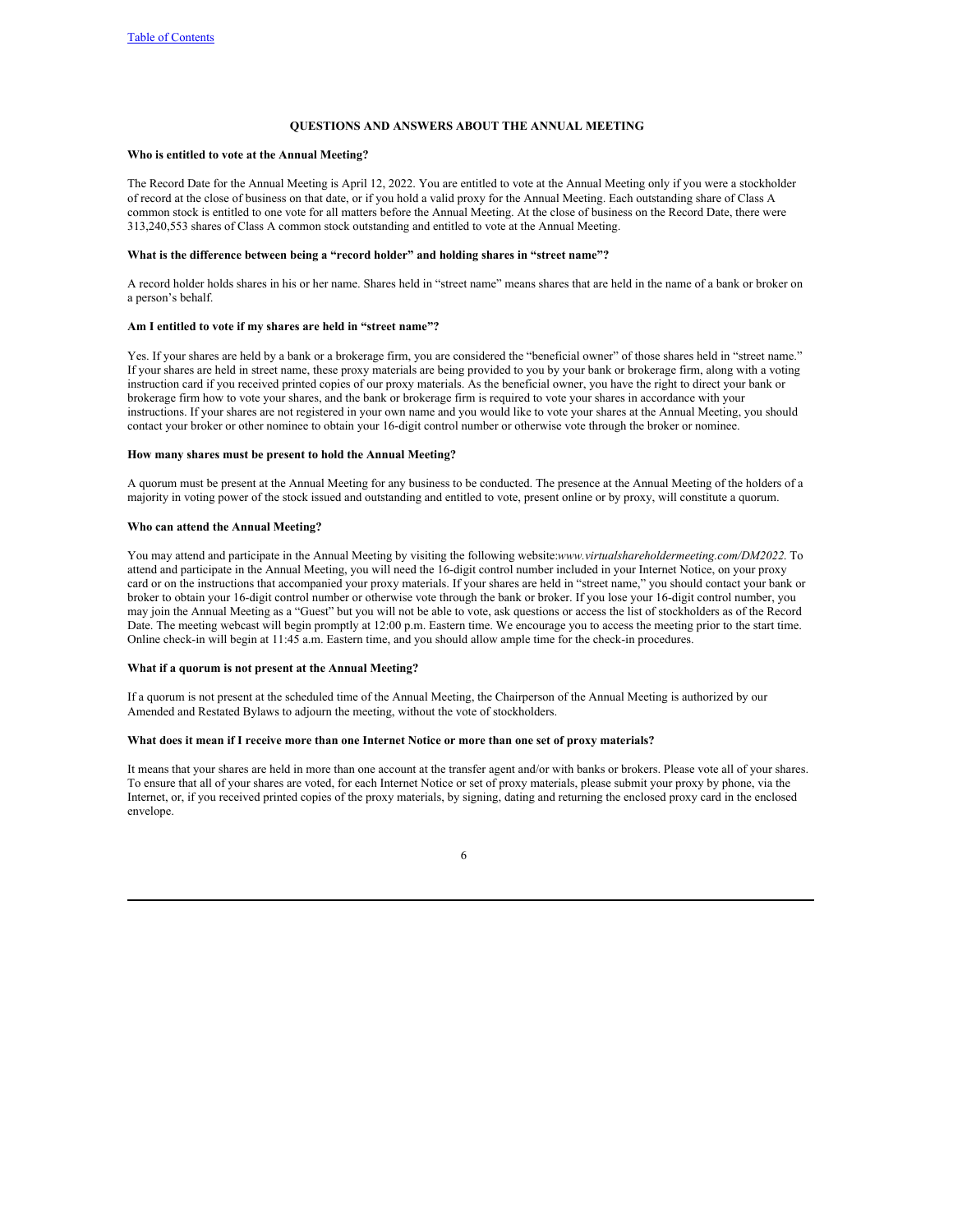# **How do I vote?**

*Stockholders of Record.* If you are a stockholder of record, you may vote:

- by Internet—You can vote over the Internet at*www.proxyvote.com* by following the instructions on the Internet Notice or proxy card;
- by Telephone—You can vote by telephone by calling 1-800-690-6903 and following the instructions on the proxy card;
- by Mail—You can vote by mail by signing, dating and mailing the proxy card, which you may have received by mail; or
- Electronically at the Meeting—If you attend the meeting online, you will need the 16-digit control number included in your Internet Notice, on your proxy card or on the instructions that accompanied your proxy materials to vote electronically during the meeting.

Internet and telephone voting facilities for stockholders of record will be available 24 hours a day and will close at 11:59 p.m. Eastern time, on June 8, 2022. To participate in the Annual Meeting, including to vote via the Internet or telephone, you will need the 16-digit control number included on your Internet Notice, on your proxy card or on the instructions that accompanied your proxy materials.

Whether or not you expect to attend the Annual Meeting online, we urge you to vote your shares as promptly as possible to ensure your representation and the presence of a quorum at the Annual Meeting. If you submit your proxy, you may still decide to attend the Annual Meeting and vote your shares electronically.

*Beneficial Owners of Shares Held in "Street Name."*If your shares are held in "street name" through a bank or broker, you will receive instructions on how to vote from the bank or broker. You must follow their instructions in order for your shares to be voted. Internet and telephone voting also may be offered to stockholders owning shares through certain banks and brokers. If your shares are not registered in your own name and you would like to vote your shares online at the Annual Meeting, you should contact your bank or broker to obtain your 16-digit control number or otherwise vote through the bank or broker. If you lose your 16-digit control number, you may join the Annual Meeting as a "Guest" but you will not be able to vote, ask questions or access the list of stockholders as of the Record Date. You will need to obtain your own Internet access if you choose to attend the Annual Meeting online and/or vote over the Internet.

# **Can I change my vote after I submit my proxy?**

Yes.

If you are a registered stockholder, you may revoke your proxy and change your vote:

- by submitting a duly executed proxy bearing a later date;
- by granting a subsequent proxy through the Internet or telephone;
- by giving written notice of revocation to the Secretary of Desktop Metal prior to or at the Annual Meeting; or
- by voting online at the Annual Meeting.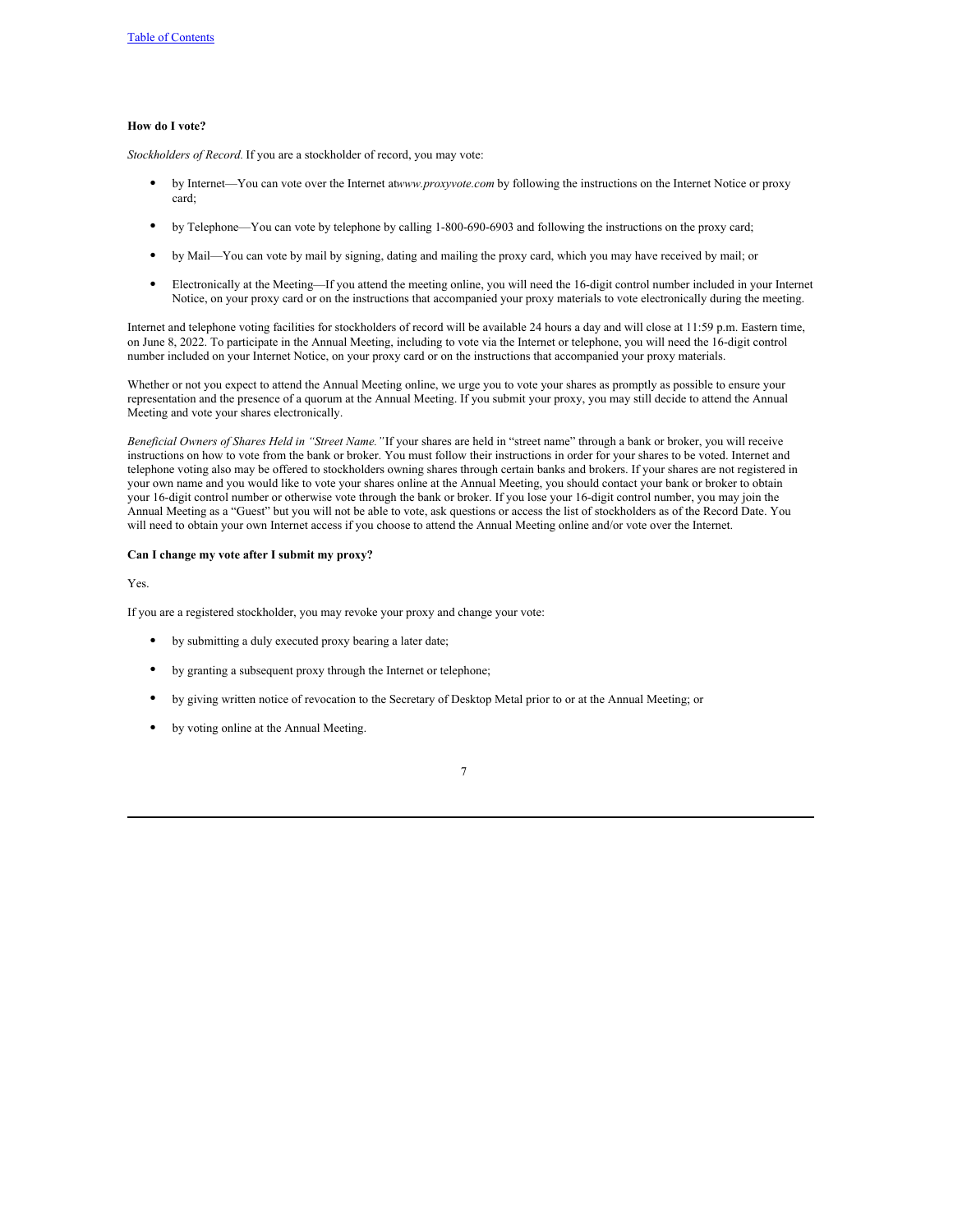Your most recent proxy card or Internet or telephone proxy is the one that is counted. Your attendance at the Annual Meeting by itself will not revoke your proxy unless you give written notice of revocation to the Secretary before your proxy is voted or you vote online at the Annual Meeting.

If your shares are held in street name, you may change or revoke your voting instructions by following the specific directions provided to you by your bank or broker, or you may vote online at the Annual Meeting using your 16-digit control number or otherwise voting through your bank or broker.

### **Who will count the votes?**

A representative of Broadridge Financial Solutions, Inc., our inspector of election, will tabulate and certify the votes.

#### **What if I do not specify how my shares are to be voted?**

If you submit a proxy but do not indicate any voting instructions, the persons named as proxies will vote in accordance with the recommendations of the Board of Directors. The Board of Directors' recommendations are indicated on page 4 of this proxy statement, as well as with the description of each proposal in this proxy statement.

# **Will any other business be conducted at the Annual Meeting?**

We know of no other business that will be presented at the Annual Meeting. If any other matter properly comes before the stockholders for a vote at the Annual Meeting, however, the proxy holders named on the Company's proxy card will vote your shares in accordance with their best judgment.

# **Why hold a virtual meeting?**

A virtual meeting enables increased stockholder attendance and participation because stockholders can participate from any location around the world. You will be able to attend the Annual Meeting online and submit your questions by visiting *www.virtualshareholdermeeting.com/DM2022* You also will be able to vote your shares electronically at the Annual Meeting by following the instructions above.

### What if during the check-in time or during the Annual Meeting I have technical difficulties or trouble accessing the virtual meeting **website?**

We will have technicians ready to assist you with any technical difficulties you may have accessing the virtual meeting website, and the information for assistance will be located on *www.virtualshareholdermeeting.com/DM2022*.

### **Will there be a question and answer session during the Annual Meeting?**

As part of the Annual Meeting, we will hold a live Q&A session, during which we intend to answer questions submitted online during or prior to the meeting that are pertinent to the Company and the meeting matters, as time permits. Only stockholders that have accessed the Annual Meeting as a stockholder (rather than a "Guest") by following the procedures outlined above in "Who can attend the Annual Meeting?" will be permitted to submit questions during the Annual Meeting. Each stockholder is limited to no more than two questions. Questions should be succinct and only cover a single topic. We will not address questions that are, among other things:

- irrelevant to the business of the Company or to the business of the Annual Meeting;
- related to material non-public information of the Company, including the status or results of our business since our last Quarterly Report on Form 10-Q;
- related to any pending, threatened or ongoing litigation;
- related to personal grievances;
- derogatory references to individuals or that are otherwise in bad taste;
- substantially repetitious of questions already made by another stockholder;
- in excess of the two-question limit;

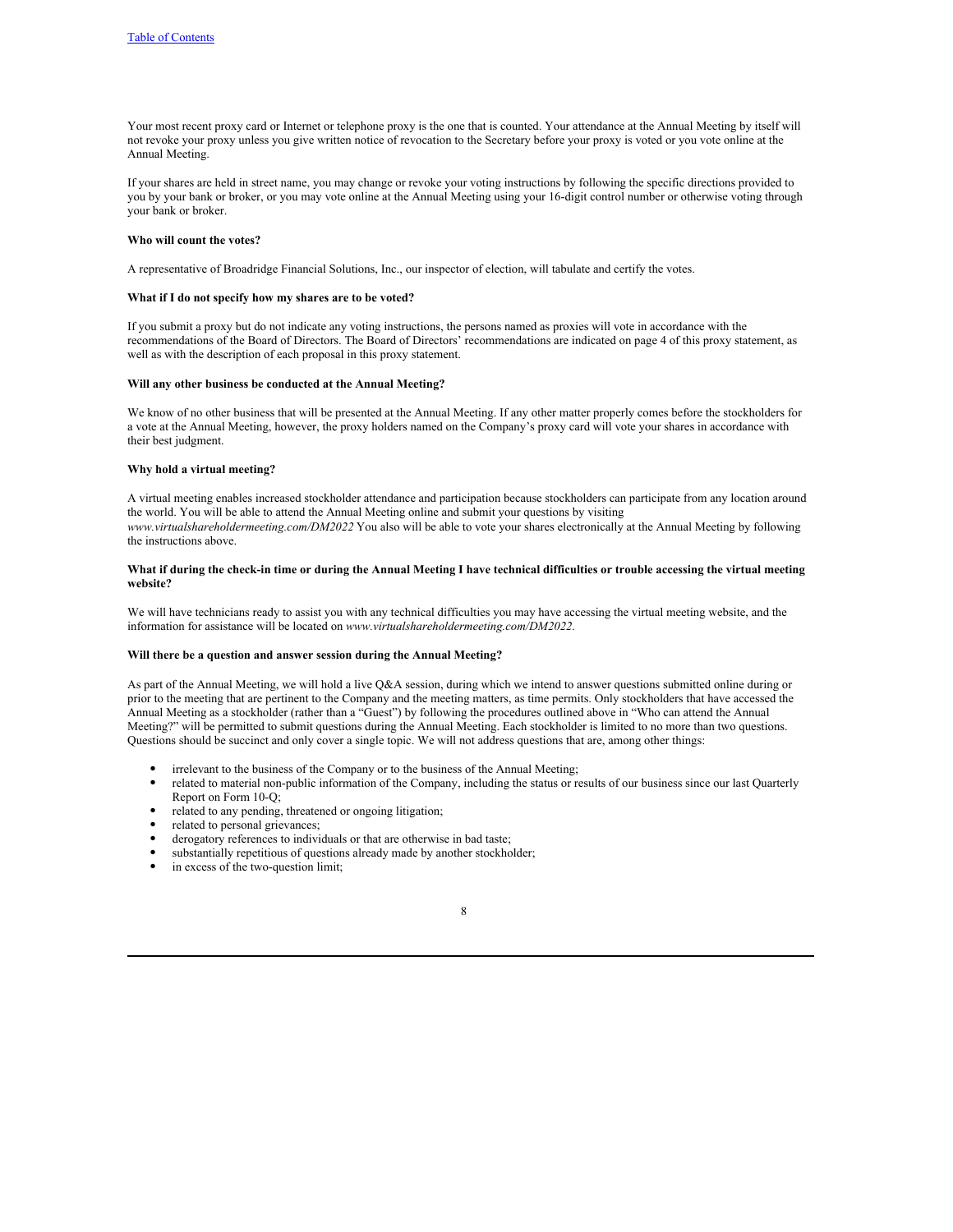- in furtherance of the stockholder's personal or business interests; or
- out of order or not otherwise suitable for the conduct of the Annual Meeting as determined by the Chair or Secretary in their reasonable judgment.

Additional information regarding the Q&A session will be available in the "Rules of Conduct" available on the Annual Meeting webpage for stockholders that have accessed the Annual Meeting as a stockholder (rather than a "Guest") by following the procedures outlined above in "Who can attend the Annual Meeting?".

How many votes are required for the approval of the proposals to be voted upon and how will abstentions and broker non-votes be **treated?**

| Proposal                                                                                                                                                            | Votes required                                                                                                                                                     | <b>Effect</b> of<br><b>Abstentions and Broker</b><br><b>Non-Votes</b>                          |
|---------------------------------------------------------------------------------------------------------------------------------------------------------------------|--------------------------------------------------------------------------------------------------------------------------------------------------------------------|------------------------------------------------------------------------------------------------|
| Proposal 1: Election of Directors                                                                                                                                   | The plurality of the votes cast. This means that the<br>nominees receiving the highest number of affirmative<br>"FOR" votes will be elected as Class II directors. | Abstentions and broker non-votes will<br>have no effect.                                       |
| Proposal 2: Ratification of<br>Appointment of Independent<br>Registered Public Accounting Firm                                                                      | The affirmative vote of the holders of a majority in<br>voting power of the votes cast.                                                                            | Abstentions will have no effect. We do<br>not expect any broker non-votes on<br>this proposal. |
| Proposal 3: Approval, on an advisory,<br>non-binding basis, of compensation<br>paid to our named executive officers                                                 | The affirmative vote of the holders of a majority in<br>voting power of the votes cast.                                                                            | Abstentions and broker non-votes will<br>have no effect.                                       |
| Proposal 4: Approval, on an advisory,<br>non-binding basis, of the frequency of<br>future advisory votes on<br>compensation paid to our named<br>executive officers | The affirmative vote of the holders of a majority in<br>voting power of the votes cast.                                                                            | Abstentions and broker non-votes will<br>have no effect.                                       |

### **What is an "abstention" and how will abstentions be treated?**

An "abstention" represents a stockholder's affirmative choice to decline to vote on a proposal. Abstentions are counted as present and entitled to vote for purposes of determining a quorum. Abstentions have no effect on the election of directors, the ratification of the appointment of Deloitte & Touche LLP as our independent registered public accounting firm, the advisory vote on compensation paid to our named executive officers, or the advisory vote on the frequency of future advisory votes on compensation paid to our named executive officers.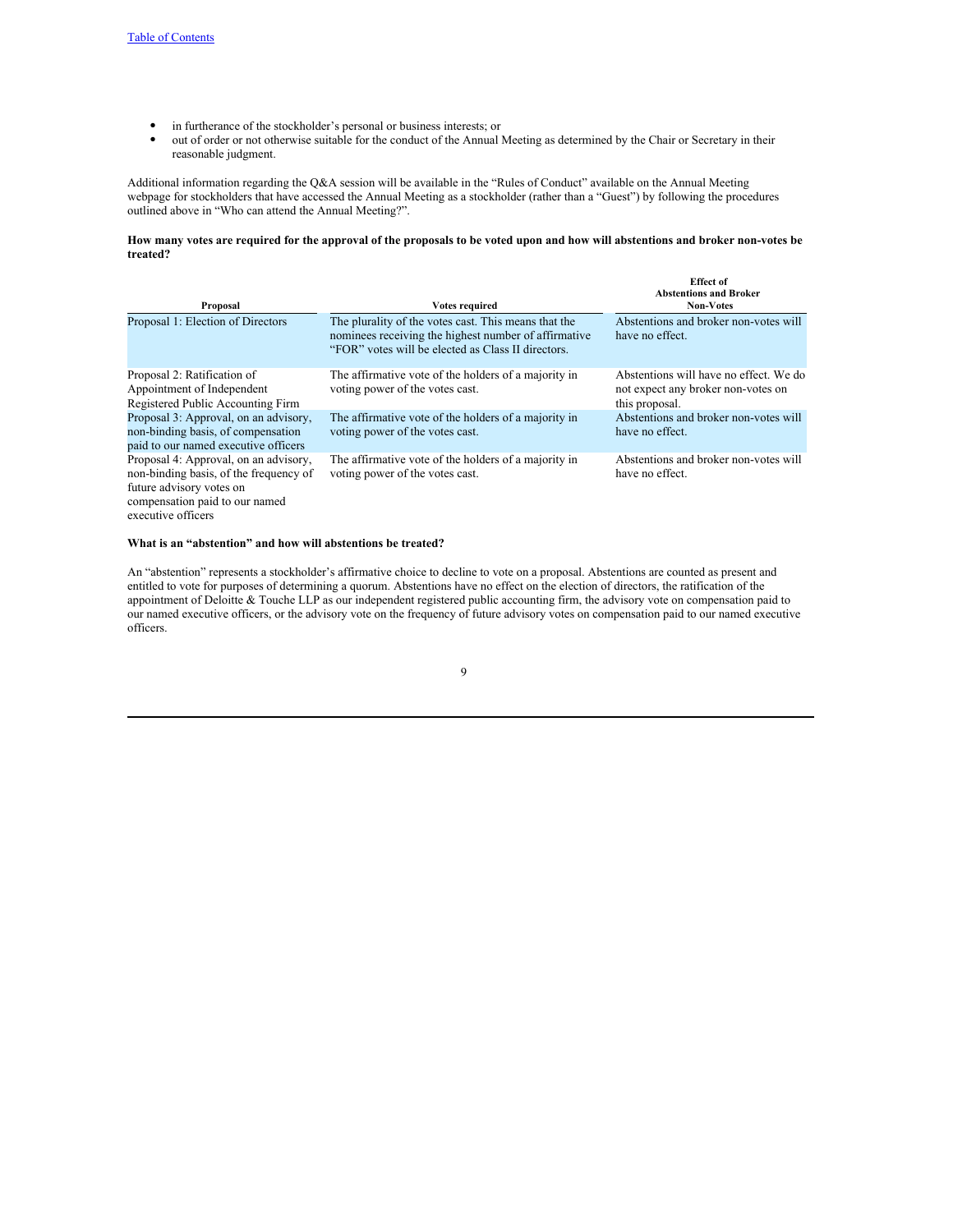# **What are broker non-votes and do they count for determining a quorum?**

Generally, broker non-votes occur when shares held by a broker in "street name" for a beneficial owner are not voted with respect to a particular proposal because the broker (1) has not received voting instructions from the beneficial owner and (2) lacks discretionary voting power to vote those shares. A broker is entitled to vote shares held for a beneficial owner on routine matters, such as the ratification of the appointment of Deloitte & Touche LLP as our independent registered public accounting firm, without instructions from the beneficial owner of those shares. On the other hand, absent instructions from the beneficial owner of such shares, a broker is not entitled to vote shares held for a beneficial owner on non-routine matters, such as the election of directors, the advisory vote on compensation paid to our named executive officers or the advisory vote on the frequency of future advisory votes on the compensation paid to our named executive officers. Broker non-votes count for purposes of determining whether a quorum is present.

# **Where can I find the voting results of the Annual Meeting?**

We plan to announce preliminary voting results at the Annual Meeting and we will report the final results in a Current Report on Form 8-K, which we intend to file with the SEC after the Annual Meeting.

| I            |  |
|--------------|--|
| ٦<br>×<br>۰. |  |
|              |  |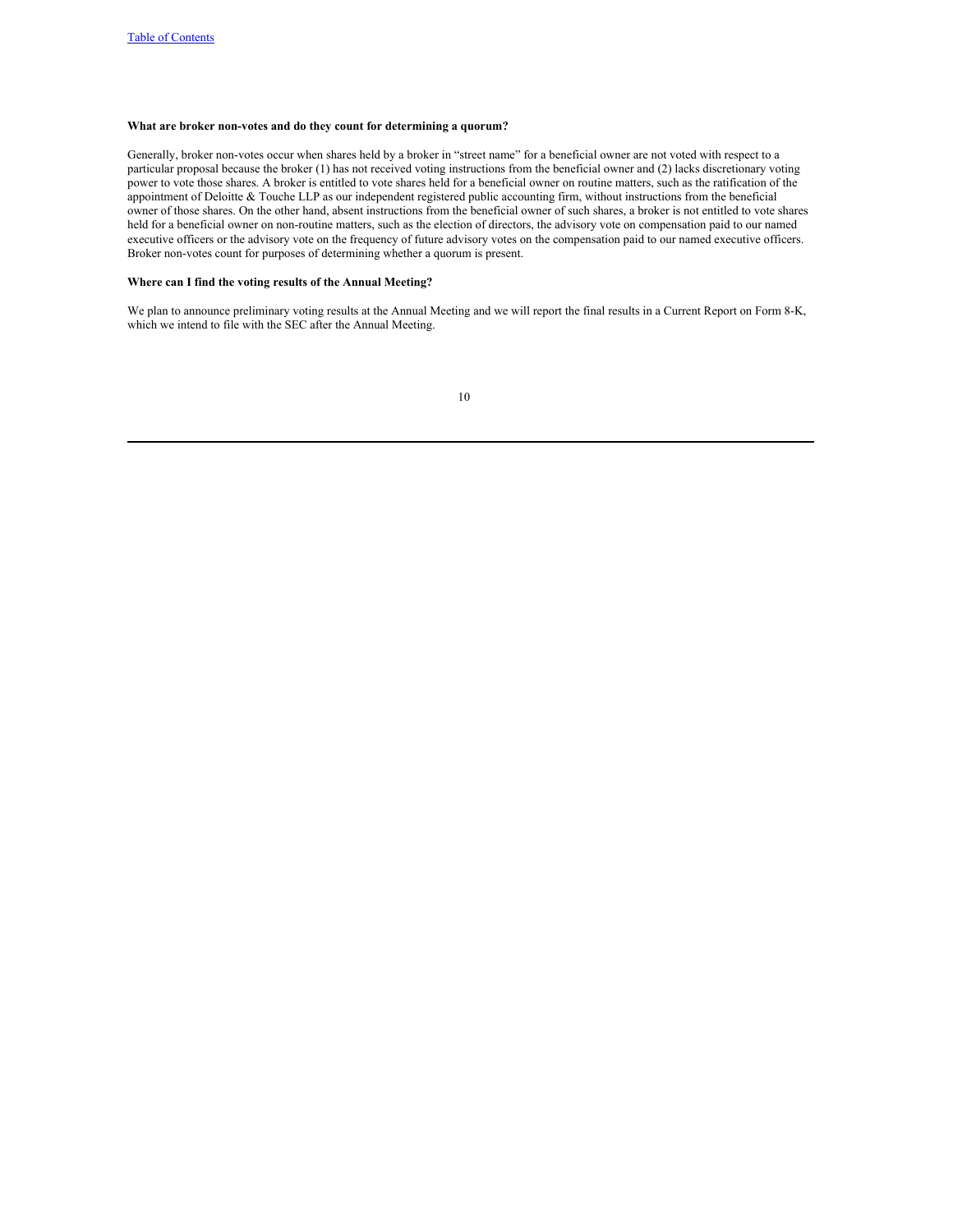# <span id="page-13-0"></span>**PROPOSALS TO BE VOTED ON**

### **Proposal 1: Election of Directors**

Our Board of Directors is divided into three classes, with one class being elected each year, and members of each class holding office for a three-year term. We believe that having a staggered Board of Directors divided by classes is in the best interest of both the Company and our stockholders because it provides for greater stability and continuity on our Board of Directors. We have three Class I directors, whose terms expire at the 2024 Annual Meeting of Stockholders; four Class II directors, whose terms expire at this Annual Meeting of Stockholders; and three Class III directors, whose terms expire at our 2023 Annual Meeting of Stockholders.

At this Annual Meeting, stockholders will have an opportunity to vote for four nominees for Class II directors:

- James Eisenstein;
- Wen Hsieh;
- Jeff Immelt; and
- Stephen Nigro

All nominees are currently directors of Desktop Metal. Proxies cannot be voted for a greater number of persons than the number of nominees named. Additional information about Messrs. Eisenstein, Hsieh, Immelt and Nigro can be found below under "Our Board of Directors."

The persons named in the enclosed proxy card will cast your vote to elect these four nominees as Class II directors, unless you vote "against" individual nominees or all nominees by marking the proxy card to that effect. If elected, each nominee for Class II director will hold office until the 2025 Annual Meeting of Stockholders or until his or her successor is elected and qualified, or until their earlier resignation or removal.

In connection with the Business Combination, we entered into a Stockholders Agreement (the "Stockholders Agreement") with Trine Sponsor IH, LLC, a Delaware limited liability company (the "Sponsor"). Pursuant to the Stockholders Agreement, the Sponsor and its permitted transferees have the right to nominate Leo Hindery, Jr. to our Board of Directors for so long as the Sponsor and its permitted transferees beneficially own, in the aggregate, a number of shares of Class A common stock equal to or greater than 25% of the aggregate number of shares of Class A common stock beneficially owned by the Sponsor and its permitted transferees immediately following the closing of the Business Combination. The Stockholders Agreement was terminated in 2021.

Pursuant to the Purchase Agreement and Plan of Merger, dated as of January 15, 2021, by and among Desktop Metal, Inc., EnvisionTEC, Inc. and certain of its affiliates (the "EnvisionTec Group") and Ali El Siblani, Mr. El Siblani was appointed to our Board of Directors as a Class III director. Mr. El Siblani resigned from the Board of Directors on November 5, 2021.

In June 2021, our Board of Directors reclassified our directors into the current classification, which is described in more detail below.

Our Restated Certificate of Incorporation and Amended and Restated Bylaws provide that the authorized number of directors may be changed from time to time by the Board of Directors. The division of our Board of Directors into three classes with staggered three-year terms may delay or prevent a change of our management or a change in control of our Company. Our directors may be removed from office at any time, but only for cause and only by the affirmative vote of the holders of at least 66 2/3% of our outstanding common stock entitled to vote in the election of directors.

If you submit a proxy but do not indicate any voting instructions, the persons named as proxies will vote the shares of common stock represented thereby for the election as a director of the person whose name and biography appears below.

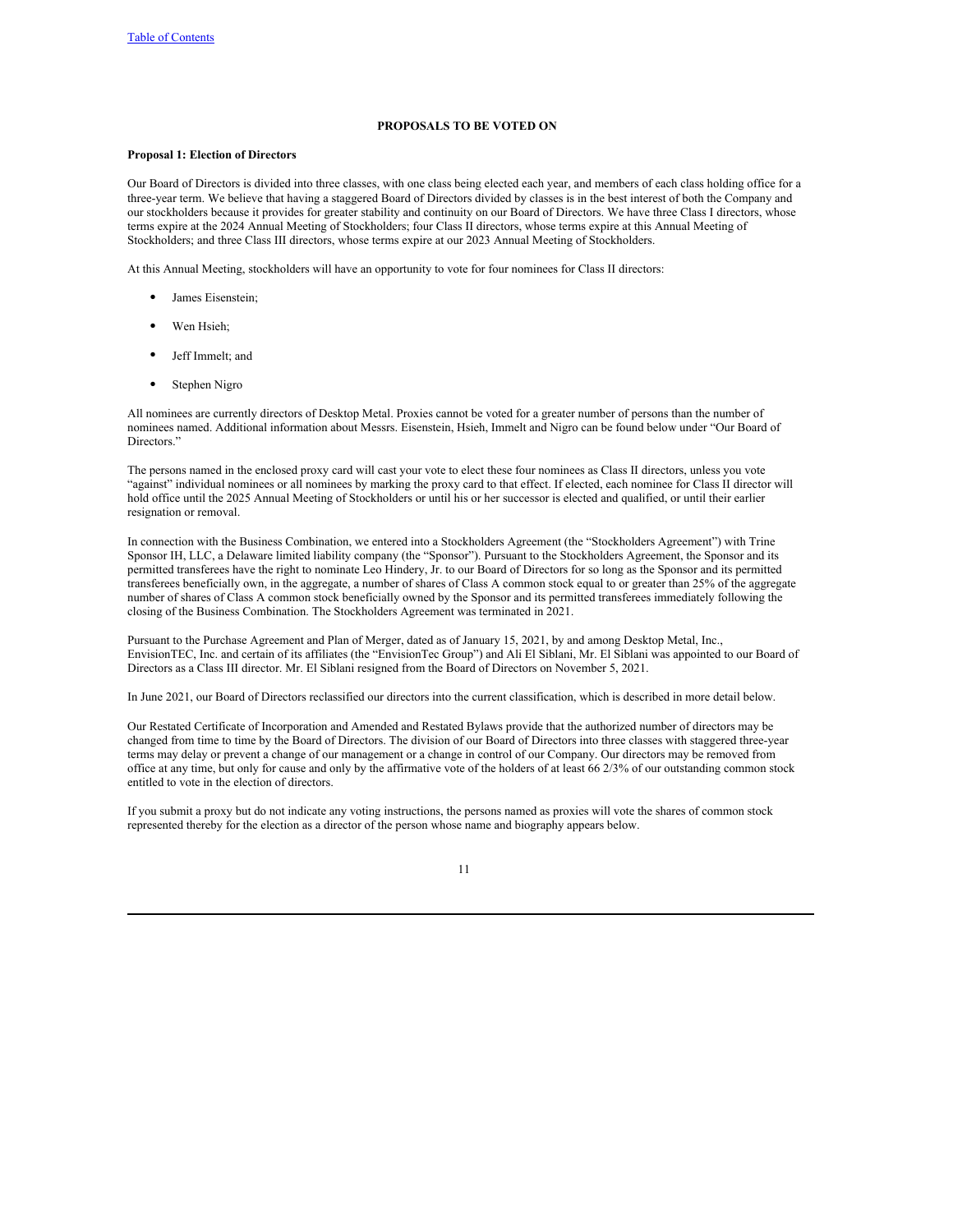In the event that any of Messrs. Eisenstein, Hsieh, Immelt or Nigro should become unable to serve, or for good cause will not serve, as a director, it is intended that votes will be cast for a substitute nominee designated by the Board of Directors or the Board may elect to reduce its size. The Board of Directors has no reason to believe that any of the director nominees will be unable to serve if elected. Each of the director nominees has consented to being named in this proxy statement and to serve if elected.

#### **Vote Required**

The proposal regarding the election of directors requires the approval of a plurality of the votes cast. This means that the nominees receiving the highest number of affirmative "FOR" votes will be elected as Class II directors.

Abstentions and broker non-votes are not considered to be votes cast and, accordingly, will have no effect on the outcome of the vote on this proposal.

### **Recommendation of the Board of Directors**

The Board of Directors unanimously recommends a vote FOR the election of each of the below Class II Director nominees.

# Nominees For Class II Directors (current terms expiring at the 2022 Annual Meeting, if re-elected terms to expire at the 2025 **Annual Meeting)**

The current members of the Board of Directors who are also nominees for election to the Board of Directors as Class II Directors are as follows:

| Name             | Age | <b>Served as a Director Since</b> | <b>Position with the Company</b> |
|------------------|-----|-----------------------------------|----------------------------------|
| James Eisenstein | 63  | 2021                              | Director                         |
| Wen Hsieh        | 49  | 2020                              | Director                         |
| Jeff Immelt      | 66  | 2020                              | Director                         |
| Stephen Nigro    | 62  | 2020                              | Director                         |

The principal occupations and business experience, for at least the past five years, of each Class II Director nominee for election at the Annual Meeting are as follows:

# *James Eisenstein*

Mr. Eisenstein has served as a member of our Board of Directors since July 2021. Mr. Eisenstein has more than 30 years of leadership experience in both public and private technology companies, including an extensive background in M&A and industrial consolidation. He has founded several multi-billion-dollar companies including American Tower Corporation (NYSE: AMT) which today has a market cap of over \$120 billion, and Eaton Towers Limited, the largest tower operator in Africa until its sale in 2019 for \$1.9 billion. He is currently Founder, Chairman and Chief Executive Officer of Grupo TorreSur, the largest independent wireless tower company in Latin America. Eisenstein is a graduate of Georgetown University, and he holds an M.B.A. from The Wharton School and a J.D. from the University of Pennsylvania Law School. We believe Mr. Eisenstein is qualified to serve on our Board of Directors due to his extensive management and international experience and experience as a public-company director.

### *Wen Hsieh*

Mr. Hsieh has served as a member of our Board of Directors since December 2020. Mr. Hsieh serves as General Partner of Kleiner Perkins Caufield & Byers, a venture capital firm he joined in 2006. Mr. Hsieh currently serves on the boards of directors of numerous private companies. Mr. Hsieh holds a B.S., M.S. and Ph.D. from California Institute of Technology. We believe Mr. Hsieh is qualified to serve on our Board of Directors due to his extensive experience in identifying, investing in and building next-generation technologies and companies.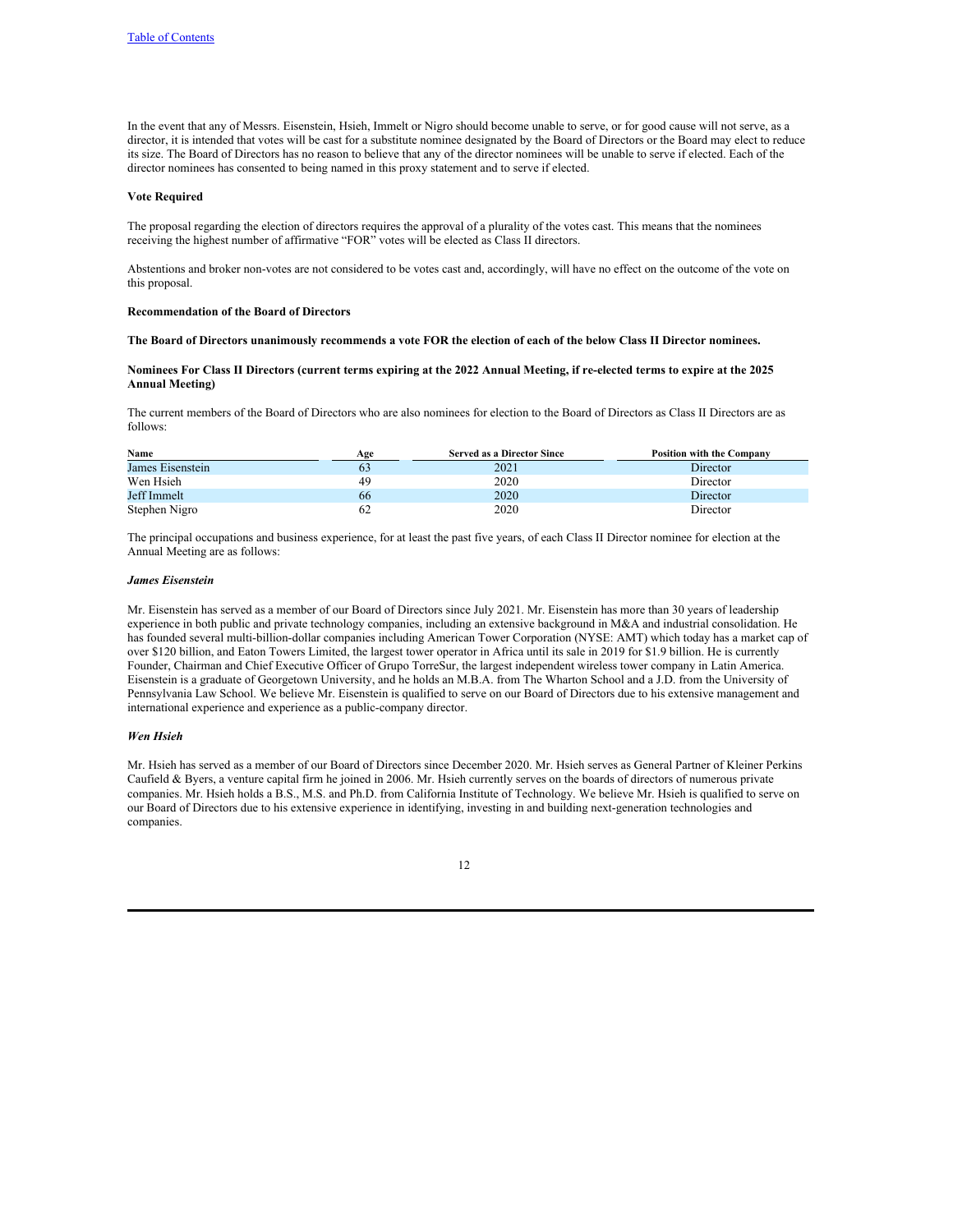# *Jef Immelt*

Mr. Immelt has served as a member of our Board of Directors since December 2020. Mr. Immelt serves as Venture Partner at New Enterprise Associates, a venture capital firm he joined in 2018. Mr. Immelt previously served as Chief Executive Officer of General Electric Co. and in various other roles with General Electric Co. from 2001 to 2017. Mr. Immelt currently serves on the boards of directors at Twilio Inc. and Bloom Energy Corp., in addition to numerous private companies. Mr. Immelt holds a B.A. from Dartmouth College and an M.B.A. from Harvard Business School. We believe Mr. Immelt is qualified to serve on our Board of Directors due to his extensive leadership and management history as the chief executive officer of a Fortune 500 company and his experience as a director of numerous public and private companies, together with his background in public company governance.

### *Stephen Nigro*

Mr. Nigro has served as a member of our Board of Directors since December 2020. Mr. Nigro served as a consultant to Legacy Desktop Metal from August 2020. He most recently served as President, 3D Printing at HP, Inc., an information technology and services company, from 2015 until 2019. Mr. Nigro previously served as the Senior Vice President of HP, Inc.'s Imaging & Printing business. Mr. Nigro serves on the board of directors of Kornit Digital Ltd. Mr. Nigro holds a B.S. from University of California Santa Barbara and an M.S. from Stanford University. We believe Mr. Nigro is qualified to serve on our Board of Directors due to his extensive management history and his leadership experience in the additive manufacturing industry.

# **Continuing members of the Board of Directors:**

### **Class I Directors (terms to expire at the 2024 Annual Meeting)**

The current members of the Board of Directors who will continue as Class I directors after the Annual Meeting are as follows:

| Name          | Age | <b>Served as a Director Since</b> | <b>Position with the Company</b> |
|---------------|-----|-----------------------------------|----------------------------------|
| Davna Gravson |     | 2020                              | Director                         |
| Steve Papa    | 49  | 2020                              | Director                         |
| Bilal Zuberi  | 46  | 2020                              | Director                         |

The principal occupations and business experience, for at least the past five years, of each Class I director are as follows:

#### *Dayna Grayson*

Ms. Grayson has served as a member of our Board of Directors since December 2020. Ms. Grayson is a Managing Partner of Construct Capital, a venture capital firm she co-founded in 2020. Prior to that, Ms. Grayson served as a Partner of New Enterprise Associates from 2012 to 2020. Ms. Grayson currently serves on the boards of directors of numerous private companies. Ms. Grayson holds an M.S. from the University of Virginia and an M.B.A. from Harvard Business School. We believe Ms. Grayson is qualified to serve on our Board of Directors due to her extensive experience in identifying, investing in and building next-generation technologies and companies.

# *Steve Papa*

Mr. Papa has served as a member of our Board of Directors since December 2020. Mr. Papa serves as the chief executive officer of Parallel Wireless, a company he founded in 2012. Mr. Papa serves on the boards of directors of numerous private companies. Mr. Papa holds a B.S. from Princeton University and an M.B.A. from Harvard Business School. We believe Mr. Papa is qualified to serve on our Board of Directors due to his extensive management history as the founder and chief executive officer of multiple companies and his experience in identifying, investing in and building next-generation technologies and companies.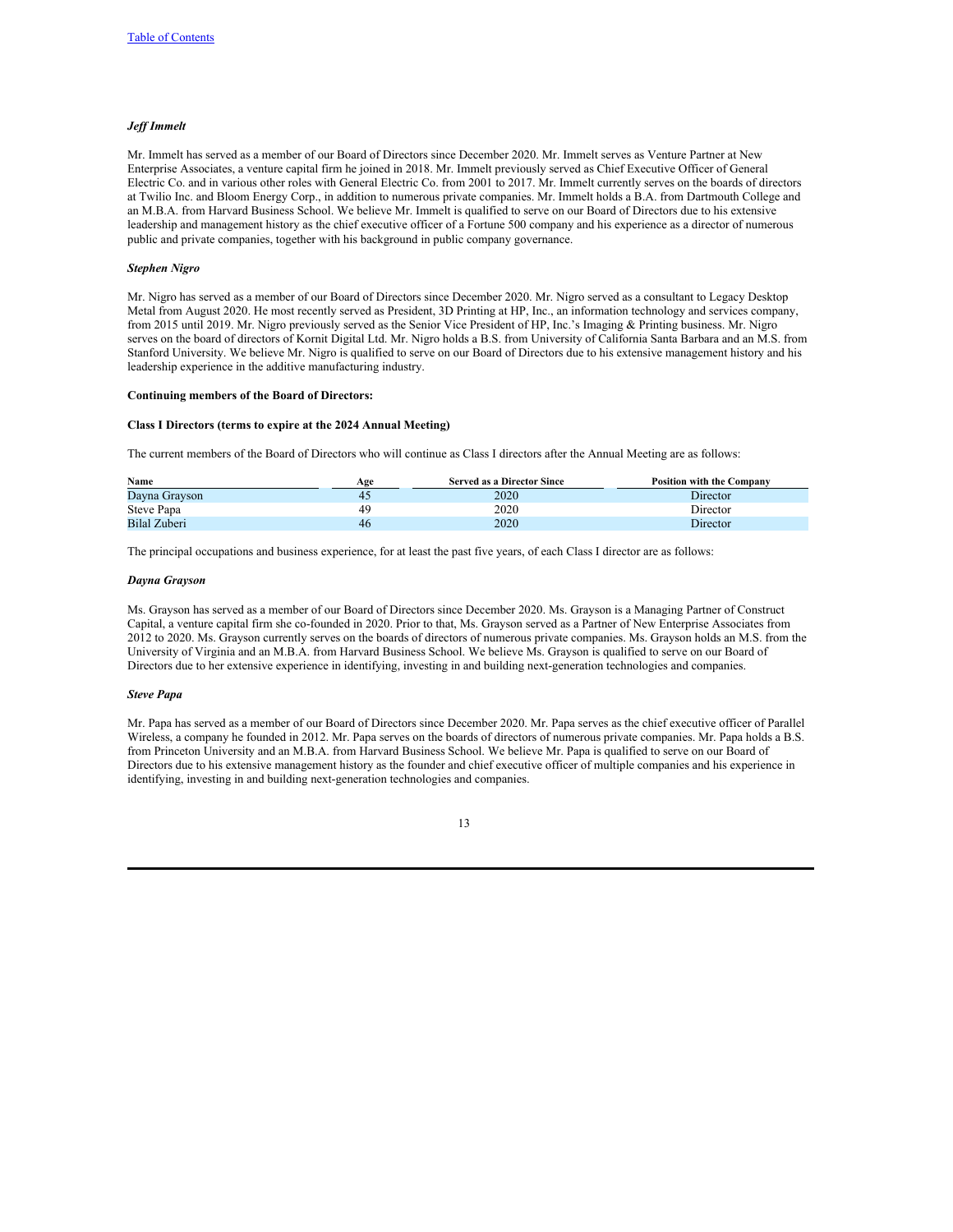# *Bilal Zuberi*

Mr. Zuberi has served as a member of our Board of Directors since December 2020. Mr. Zuberi serves as a partner at Lux Capital, a venture capital firm he joined in 2013. Mr. Zuberi currently serves on the boards of directors of numerous private companies. Mr. Zuberi holds a B.S. from The College of Wooster and a Ph.D. from MIT. We believe Mr. Zuberi is qualified to serve on our Board of Directors due to his extensive experience in identifying, investing in and building next-generation technologies and companies.

#### **Class III Directors (terms to expire at the 2023 Annual Meeting)**

The current members of the Board of Directors who will continue as Class III Directors following the Annual Meeting are as follows:

| Name                  | Age | <b>Served as a Director Since</b> | <b>Position with Company</b> |
|-----------------------|-----|-----------------------------------|------------------------------|
| <b>Scott Dussault</b> | 50  | 2020                              | Director                     |
| Ric Fulop             | 47  | 2020                              | CEO and Director             |
| Leo Hindery, Jr.      |     | 2020                              | Director                     |

The principal occupations and business experience, for at least the past five years, of each Class III Director are as follows:

#### *Scott Dussault*

Mr. Dussault has served as a member of our Board of Directors since December 2020. Mr. Dussault has served as Chief Financial Officer of Workhuman since June 2021. He was previously Executive Vice President, Chief Operating Officer and Chief Financial Officer of Nasuni Corporation since January 2015. He was previously Executive Vice President and Chief Financial Officer at Demandware, Inc. Prior to Demandware, Mr. Dussault was CFO at Archivas, and was also Chief Financial Officer at Astra Tech, Inc., a wholly owned subsidiary of Astra Zeneca, and StorageNetworks. Mr. Dussault began his career with Ernst & Young LLP. Mr. Dussault holds a Bachelor of Science degree in Business Administration and Accounting from Stonehill College. We believe Mr. Dussault is qualified to serve on our Board of Directors due to his extensive leadership and management history as the chief financial officer, together with his background in public accounting.

# *Ric Fulop*

Mr. Fulop has served as our Chief Executive Officer and Chairman of our Board of Directors since December 2020. Prior to that, Mr. Fulop served as the Chief Executive Officer of Legacy Desktop Metal from its incorporation in 2015. Prior to the founding of Legacy Desktop Metal, Mr. Fulop was a general partner at North Bridge Venture Partners from 2010 to 2015 and served as a Founder of A123 Systems, Inc. from 2001 to 2010. Mr. Fulop currently serves on the board of governors of World Economic Forum Advanced Manufacturing Initiative (nonprofit). Mr. Fulop holds an M.B.A. from the MIT Sloan School of Management. We believe Mr. Fulop is qualified to serve on our Board of Directors due to his experience managing our company, his knowledge of our industry and his extensive business and finance experience.

# *Leo Hindery, Jr.*

Mr. Hindery has served as a member of our Board of Directors since September 2018. From September 2018 until December 2020, Mr. Hindery served as our CEO and Chairman. In January 1988, Mr. Hindery founded, and ran as Managing Partner, InterMedia Partners, a series of media industry investment funds. In February 1997, he was named President and CEO of Tele-Communications, Inc. (TCI), a cable television system operator. In March 1999, TCI merged into AT&T and Mr. Hindery became President and CEO of AT&T Broadband. In November 1999, Mr. Hindery was named Chairman and CEO of GlobalCenter Inc., an Internet services company, which merged into Exodus Communications, Inc. Following this merger, until October 2004, he was the founding Chairman and CEO of The YES Network, after which he reconstituted and ran InterMedia Partners until our incorporation. He is a member of the Council on Foreign Relations and a Director of Hemisphere Media Group, Inc. Mr. Hindery has an MBA from the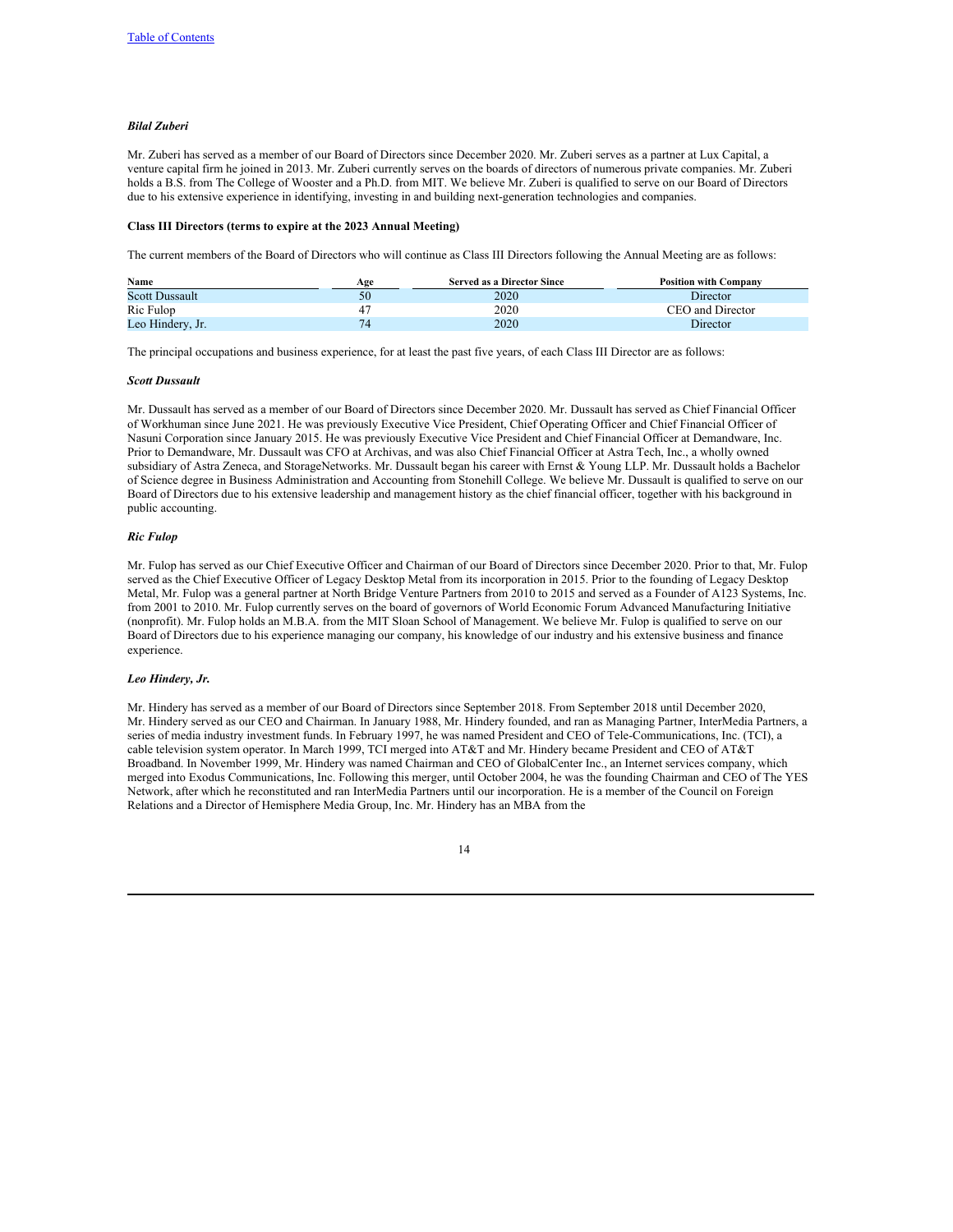Stanford University Graduate School of Business and received an undergraduate degree from Seattle University. We believe Mr. Hindery is qualified to serve on our Board of Directors due to his extensive industry and board experience.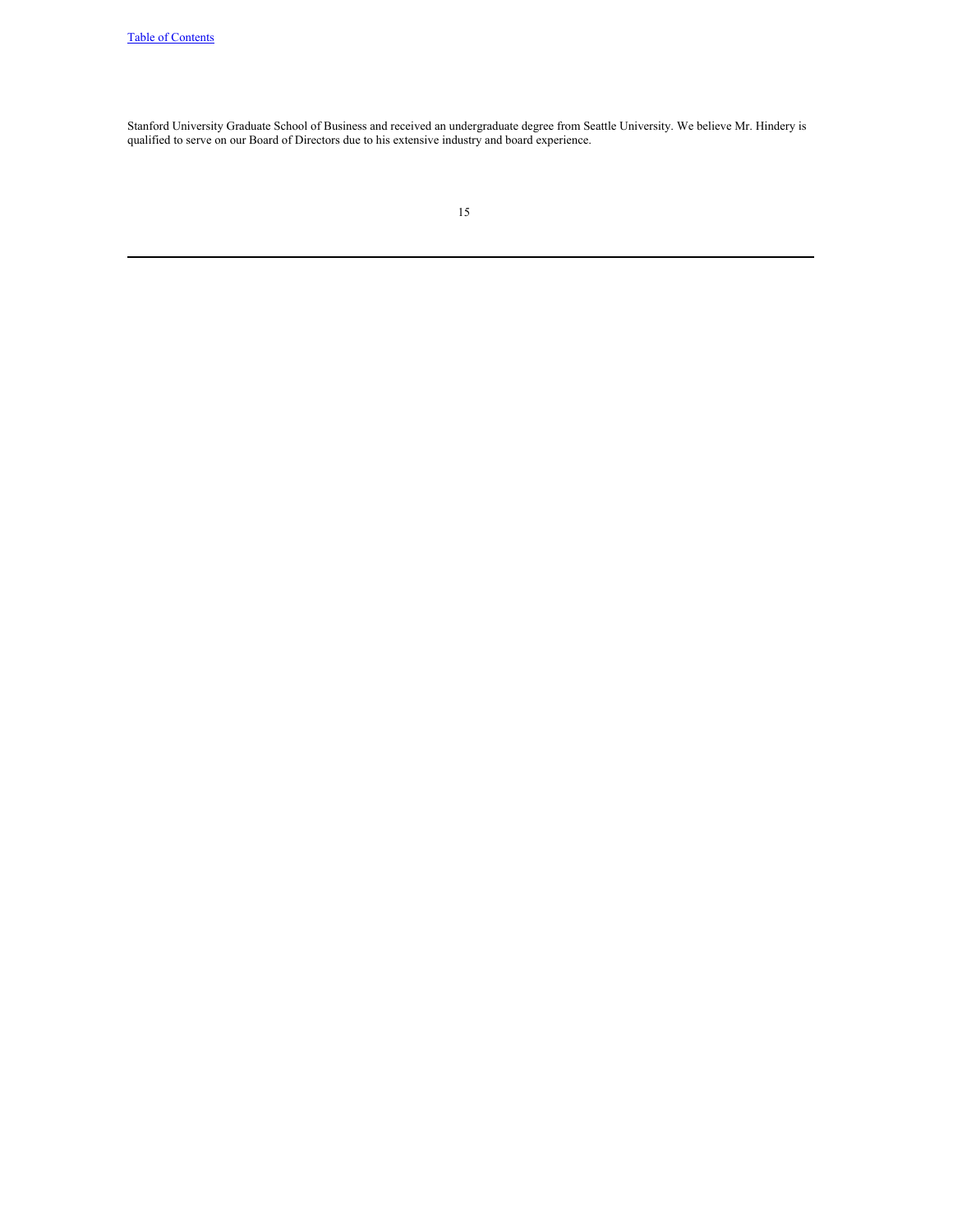## **Proposal 2: Ratification of Appointment of Independent Registered Public Accounting Firm**

Our Audit Committee has appointed Deloitte & Touche LLP as our independent registered public accounting firm for the fiscal year ending December 31, 2022. Our Board has directed that this appointment be submitted to our stockholders for ratification at the Annual Meeting. Although ratification of our appointment of Deloitte  $\&$  Touche LLP is not required, we value the opinions of our stockholders and believe that stockholder ratification of our appointment is a good corporate governance practice.

A representative of Deloitte & Touche LLP is expected to attend the 2022 Annual Meeting and to have an opportunity to make a statement and be available to respond to appropriate questions from stockholders.

In the event that the appointment of Deloitte & Touche LLP is not ratified by the stockholders, the Audit Committee will consider this fact when it appoints the independent auditors for the fiscal year ending December 31, 2022. Even if the appointment of Deloitte & Touche LLP is ratified, the Audit Committee retains the discretion to appoint a different independent auditor at any time if it determines that such a change is in the interest of the Company.

Neither the accounting firm nor any of its members has any direct or indirect financial interest in or any connection with us in any capacity other than as our auditors, providing audit and non-audit related services.

### **Vote Required**

This proposal requires the affirmative vote of the holders of a majority in voting power of the votes cast. Abstentions are not considered to be votes cast and, accordingly, will have no effect on the outcome of the vote on this proposal. Because brokers have discretionary authority to vote on the ratification of the appointment of Deloitte & Touche LLP, we do not expect any broker non-votes in connection with this proposal.

# **Recommendation of the Board of Directors**

The Board of Directors unanimously recommends a vote FOR the Ratification of the Appointment of Deloitte & Touche **LLP as our Independent Registered Public Accounting Firm for the fiscal year ending December 31, 2022.**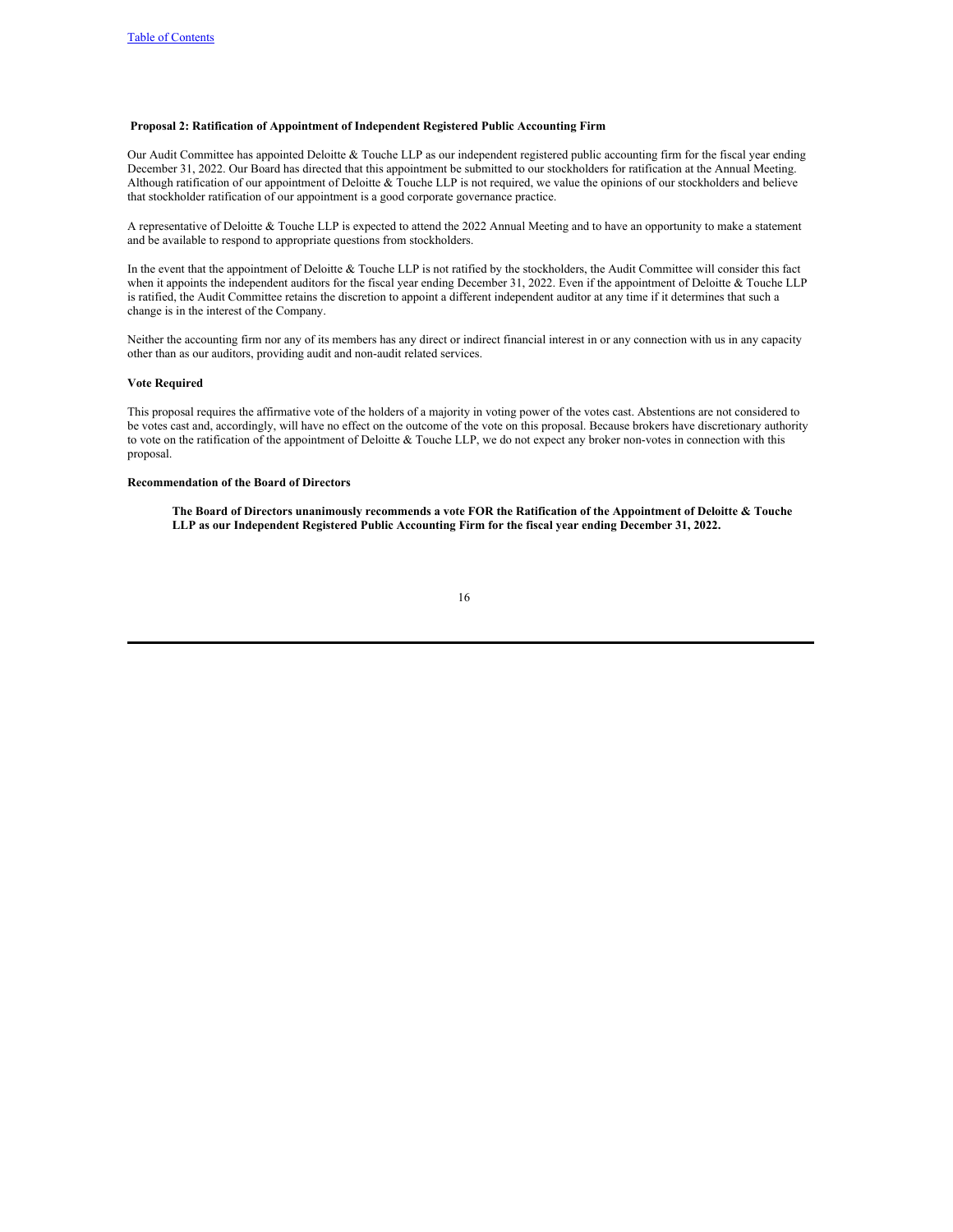# <span id="page-19-0"></span>**REPORT OF THE AUDIT COMMITTEE OF THE BOARD OF DIRECTORS**

The primary role of the Audit Committee is to assist the Board in fulfilling its oversight responsibilities by reviewing the financial information proposed to be provided to stockholders and others, the adequacy of the system of internal control over financial reporting and disclosure controls and procedures established by management and the Board, and the audit process and the independent registered public accounting firm's qualifications, independence and performance.

Management has primary responsibility for the financial statements and is responsible for establishing and maintaining the Company's system of internal controls over preparation of the Company's financial statements. The Company's independent registered public accounting firm, Deloitte & Touche LLP, is responsible for performing an audit of the Company's consolidated financial statements in accordance with standards of the Public Company Accounting Oversight Board (United States) ("PCAOB") and issuing an opinion on the financial statements. The Audit Committee periodically with the Company's independent registered public accounting firm, with and without management present, to review the adequacy of the Company's internal controls, financial reporting practices and audit process.

The Audit Committee has reviewed and discussed the Company's audited consolidated financial statements for the year ended December 31, 2021 with management. In addition, the Audit Committee has discussed with Deloitte & Touche LLP the matters required to be discussed by the applicable requirements of the PCAOB and the SEC.

The Audit Committee also has received the written disclosures and the letter from Deloitte  $&$  Touche LLP required by the applicable requirements of the PCAOB regarding the independent registered public accounting firm's communications with the Audit Committee concerning independence, and the Audit Committee has discussed the independence of Deloitte & Touche LLP with that firm. The Audit Committee also has considered whether Deloitte & Touche LLP's provision of non-attest services to the Company is compatible with maintaining the auditors' independence.

Based on the above-mentioned reviews and discussions, the Audit Committee recommended to the Board that the Company's audited consolidated financial statements be included in its Annual Report on Form 10-K for the year ended December 31, 2021, as filed with the SEC.

## **AUDIT COMMITTEE** Scott Dussault Jeff Immelt Bilal Zuberi February 18, 2022

The information in the Audit Committee Report shall not be considered "soliciting material" or "filed" with the SEC, nor shall this information be incorporated by reference into any previous or future filings under the Securities Act of 1933, as amended, or the Securities Exchange Act of 1934, as amended, except to the extent that the Company incorporated it by specific reference.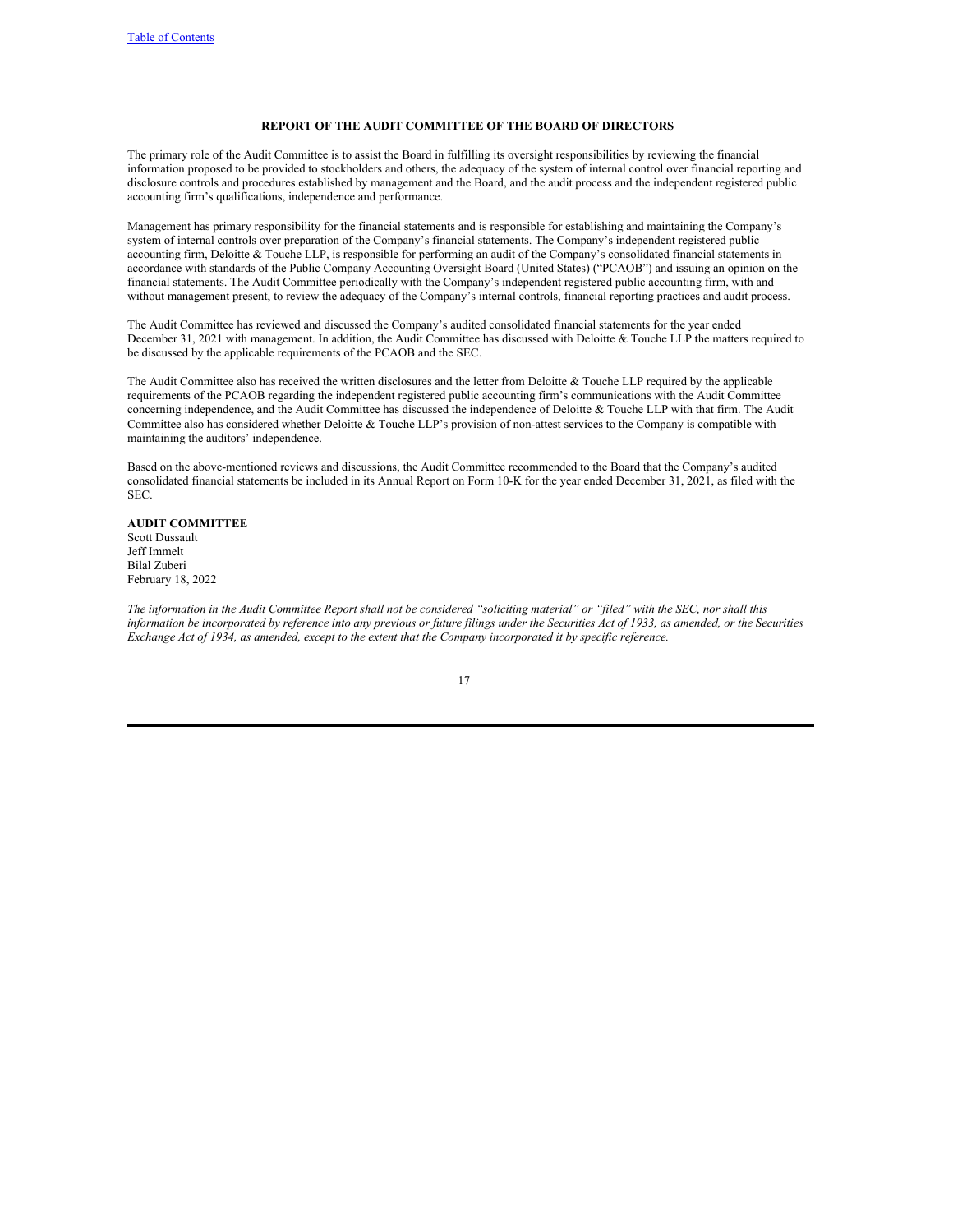# <span id="page-20-0"></span>**Independent Registered Public Accounting Firm Fees and Other Matters**

The following table summarizes the fees of Deloitte & Touche LLP, our independent registered public accounting firm, billed to us for each of the last two fiscal years for audit services and billed to us in each of the last two fiscal years for other services.

| <b>Fee Category</b>             | 2021                    |      | 2020                     |
|---------------------------------|-------------------------|------|--------------------------|
| Audit Fees <sup>1</sup>         | $4.501.250\text{ }^{5}$ | - \$ | 3,700,716                |
| Audit-Related Fees <sup>2</sup> |                         |      | $\overline{\phantom{a}}$ |
| Tax Fees <sup>3</sup>           | 4.200                   |      | 44,100                   |
| All Other Fees <sup>4</sup>     | 1.895                   |      | $\overline{\phantom{a}}$ |
| <b>Total Fees</b>               | 4.507.345               |      | 3.744.816                |

- (1) Audit fees consist of fees billed for professional services rendered by Deloitte & Touche LLP for the audits of our annual consolidated financial statements, the reviews of our interim consolidated financial statements, and other professional services provided in connection with statutory and regulatory filings or engagements, including our registration statements.
- (2) Audit-related fees consist of other audit and attest services not required by statute or regulation.
- (3) Tax fees consist of fees for tax compliance related services.
- (4) All other fees include fees and expenses for services which do not fall within the categories described above. All other fees consisted of a subscription to Deloitte & Touche LLP's Accounting and Research Tool.
- (5) Includes \$225,000 related to the restatement of prior year financial statements.

#### **Audit Committee Pre-Approval Policy and Procedures**

The Audit Committee has adopted a policy (the "Pre-Approval Policy") that sets forth the procedures and conditions pursuant to which audit and non-audit services proposed to be performed by the independent auditor may be pre-approved. The Pre-Approval Policy generally provides that we will not engage Deloitte & Touche LLP to render any audit, audit-related, tax or permissible non-audit service unless the service is either (i) explicitly approved by the Audit Committee ("specific pre-approval") or (ii) entered into pursuant to the pre-approval policies and procedures described in the Pre-Approval Policy ("general pre-approval"). Unless a type of service to be provided by Deloitte & Touche LLP has received general pre-approval under the Pre-Approval Policy, it requires specific pre-approval by the Audit Committee or by a designated member of the Audit Committee to whom the committee has delegated the authority to grant pre-approvals. Any proposed services exceeding pre-approved cost levels or budgeted amounts will also require specific pre-approval. For both types of pre-approval, the Audit Committee will consider whether such services are consistent with the SEC's rules on auditor independence. The Audit Committee will also consider whether the independent auditor is best positioned to provide the most effective and efficient service, for reasons such as its familiarity with the Company's business, people, culture, accounting systems, risk profile and other factors, and whether the service might enhance the Company's ability to manage or control risk or improve audit quality. All such factors will be considered as a whole, and no one factor should necessarily be determinative. On a periodic basis, the Audit Committee reviews and generally pre-approves the services (and related fee levels or budgeted amounts) that may be provided by Deloitte & Touche LLP without first obtaining specific pre-approval from the Audit Committee. The Audit Committee may revise the list of general pre-approved services from time to time, based on subsequent determinations.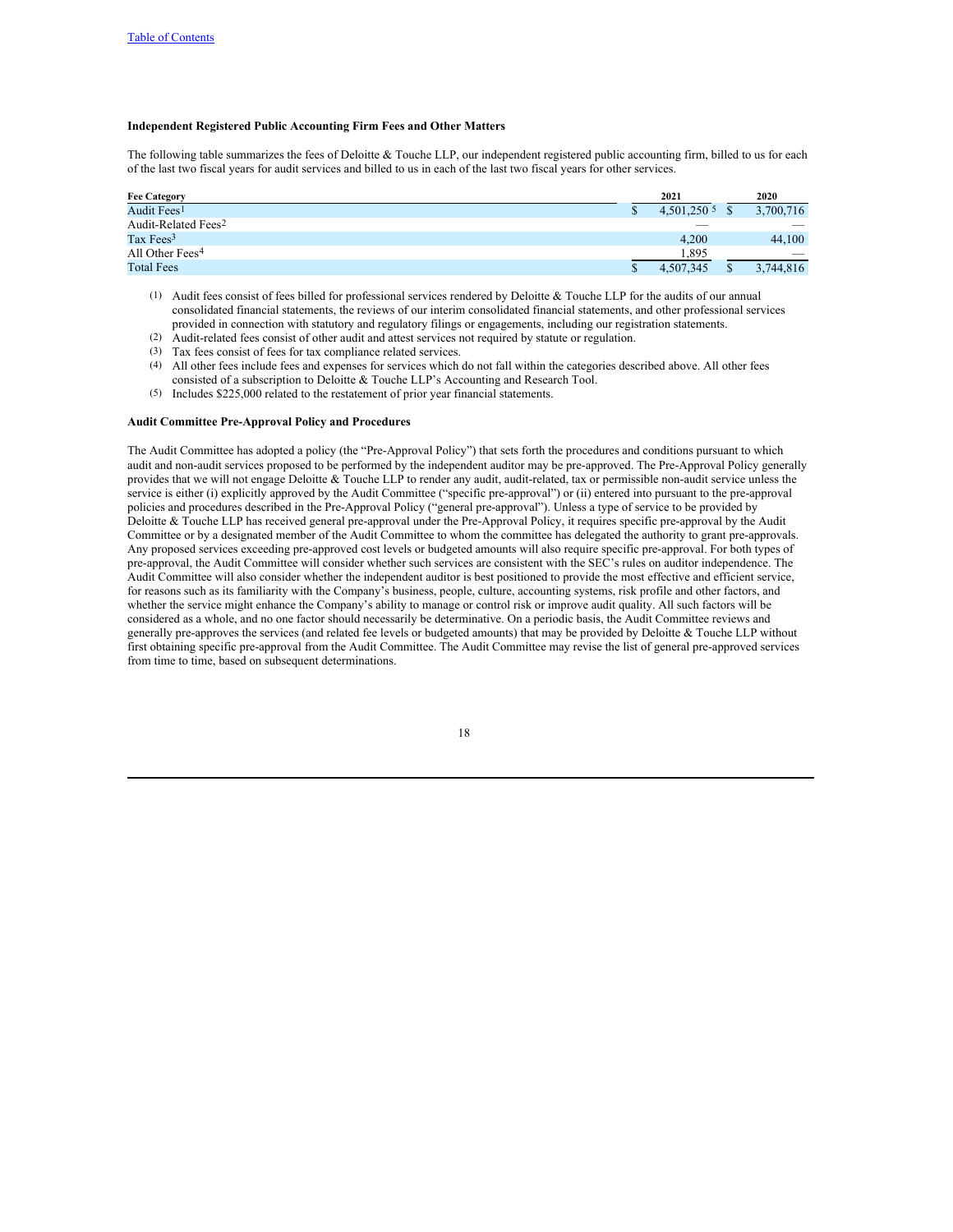# **Proposal 3: An advisory, non-binding vote to approve the compensation paid to our named executive officers**

As required by Section 14A of the Exchange Act, we are requesting that stockholders cast an advisory, non-binding vote to approve the compensation paid to our named executive officers as disclosed in this proxy statement. This vote is not intended to address any specific item of compensation, but rather the overall compensation of our named executive officers and the philosophy, policies and practices described in this proxy statement.

Our executive compensation program is designed to align executive pay with our performance on both short-term and long-term bases, link executive pay to specific, measurable results intended to create value for stockholders and utilize compensation as a tool to assist us in attracting and retaining executives that we believe are critical to our long-term success. The Compensation Discussion and Analysis beginning on page 28 of this proxy statement describes our executive compensation program in more detail.

As an advisory vote, this resolution will not be binding on us, our Board or our Compensation Committee. However, we expect that the Compensation Committee, which is responsible for designing and administering our executive compensation programs, will consider the outcome of the vote when making future compensation decisions for our named executive officers. Accordingly, we recommend that our stockholders vote FOR the following resolution at the annual meeting:

"RESOLVED, that the compensation paid to the Company's named executive officers, as disclosed pursuant to Item 402 of Regulation S-K, including the Compensation Discussion and Analysis, compensation tables and narrative discussion is hereby APPROVED."

The Board will determine when the next advisory vote on the compensation paid to our named executive officers will be held following consideration of the outcome of the advisory vote on the frequency of future advisory votes on the compensation paid to our named executive officers at this annual meeting. See "Proposal 4—An advisory, non-binding vote on the frequency of future advisory votes on the compensation paid to our named executive officers."

## **Vote Required**

This proposal requires the affirmative vote of the holders of a majority in voting power of the votes cast. Abstentions are not considered to be votes cast and, accordingly, will have no effect on the outcome of the vote on this proposal. Abstentions and broker non-votes are not considered to be votes cast and, accordingly, will have no effect on the outcome of the vote on this proposal.

### **Recommendation of the Board of Directors**

The Board of Directors unanimously recommends a vote FOR the advisory resolution to approve the compensation paid to **our named executive officers as disclosed in this proxy statement.**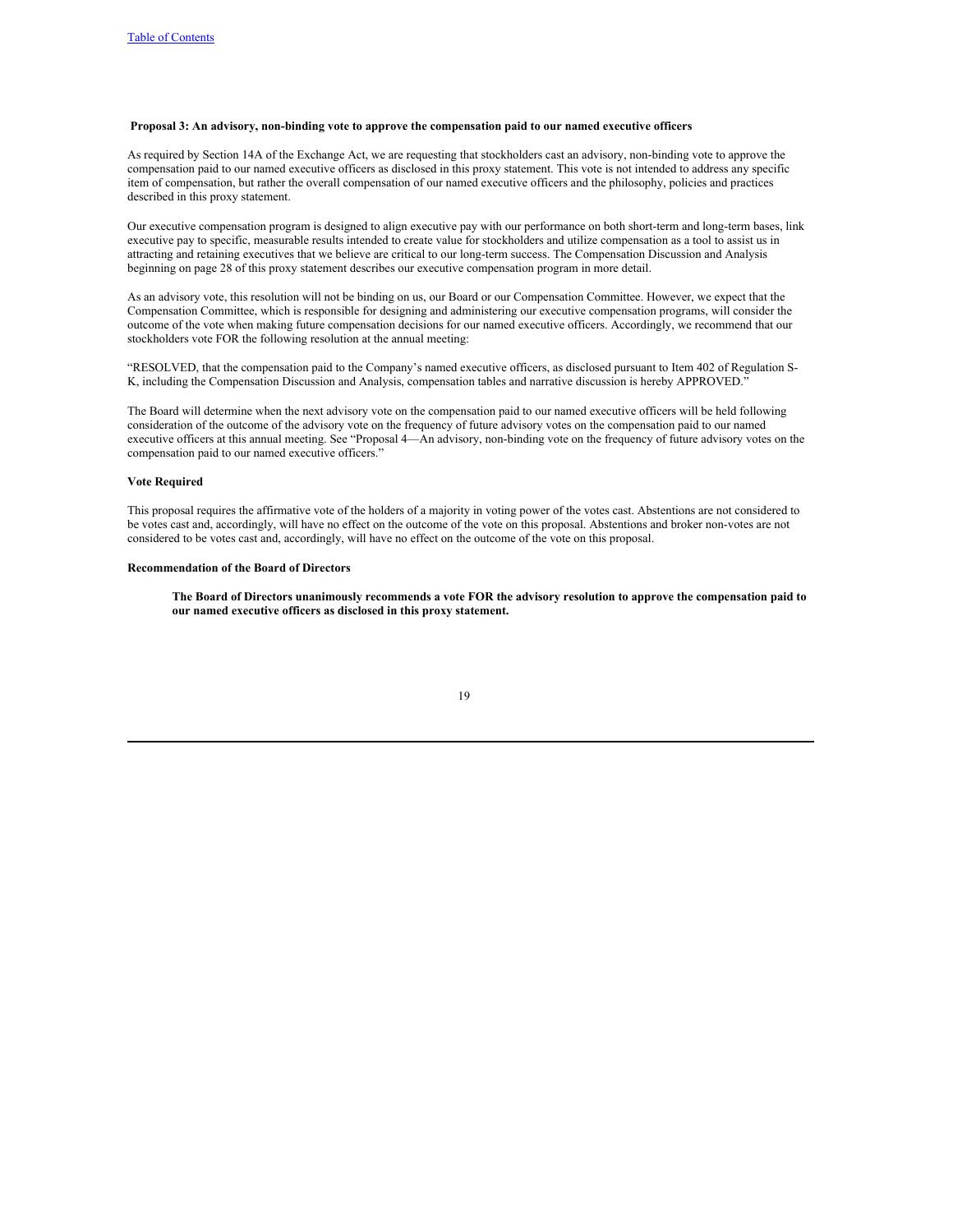# Proposal 4: An advisory, non-binding vote on the frequency of future advisory votes on the compensation paid to our named **executive officers**

Section 14A of the Exchange Act also allows our stockholders to express their preference on the frequency of future advisory votes on the compensation paid to our named executive officers. Stockholders may indicate whether we should hold future advisory votes on the compensation paid to our named executive officers every (a) 1 year, (b) 2 years or (c) 3 years, or stockholders may abstain from voting. We are required to hold this vote at least once every six calendar years.

The Board is recommending that our stockholders vote to hold future advisory votes on the compensation paid to our named executive officers annually, believing that this will result in better communication with stockholders and will result in more meaningful and direct input by stockholders into our executive compensation program, policies and practices. Stockholders are not being asked to approve or disapprove of the Board's recommendation, but rather to indicate their own choice from among the frequency alternatives.

The option of every one year, two years, or three years that receives the highest number of votes cast by our stockholders will be considered our stockholders' preferred frequency for conducting future advisory votes on the compensation paid to our named executive officers. However, because this vote is advisory and not binding on our Board or the Company, the Board may decide that it is in the best interests of our stockholders and the Company to hold future advisory votes on the compensation paid to our named executive officers more or less frequently than the option preferred by our stockholders.

#### **Vote Required**

This proposal requires the affirmative vote of the holders of a majority in voting power of the votes cast. If no frequency receives the foregoing vote, we will consider the frequency (one year, two years, or three years) that receives the highest number of votes cast to be the frequency recommended by stockholders. Abstentions are not considered to be votes cast and, accordingly, will have no effect on the outcome of the vote on this proposal. Abstentions and broker non-votes are not considered to be votes cast and, accordingly, will have no effect on the outcome of the vote on this proposal.

### **Recommendation of the Board of Directors**

Our Board unanimously recommends that stockholders vote to hold future advisory votes on the compensation paid to our **named executive officers every ONE YEAR.**

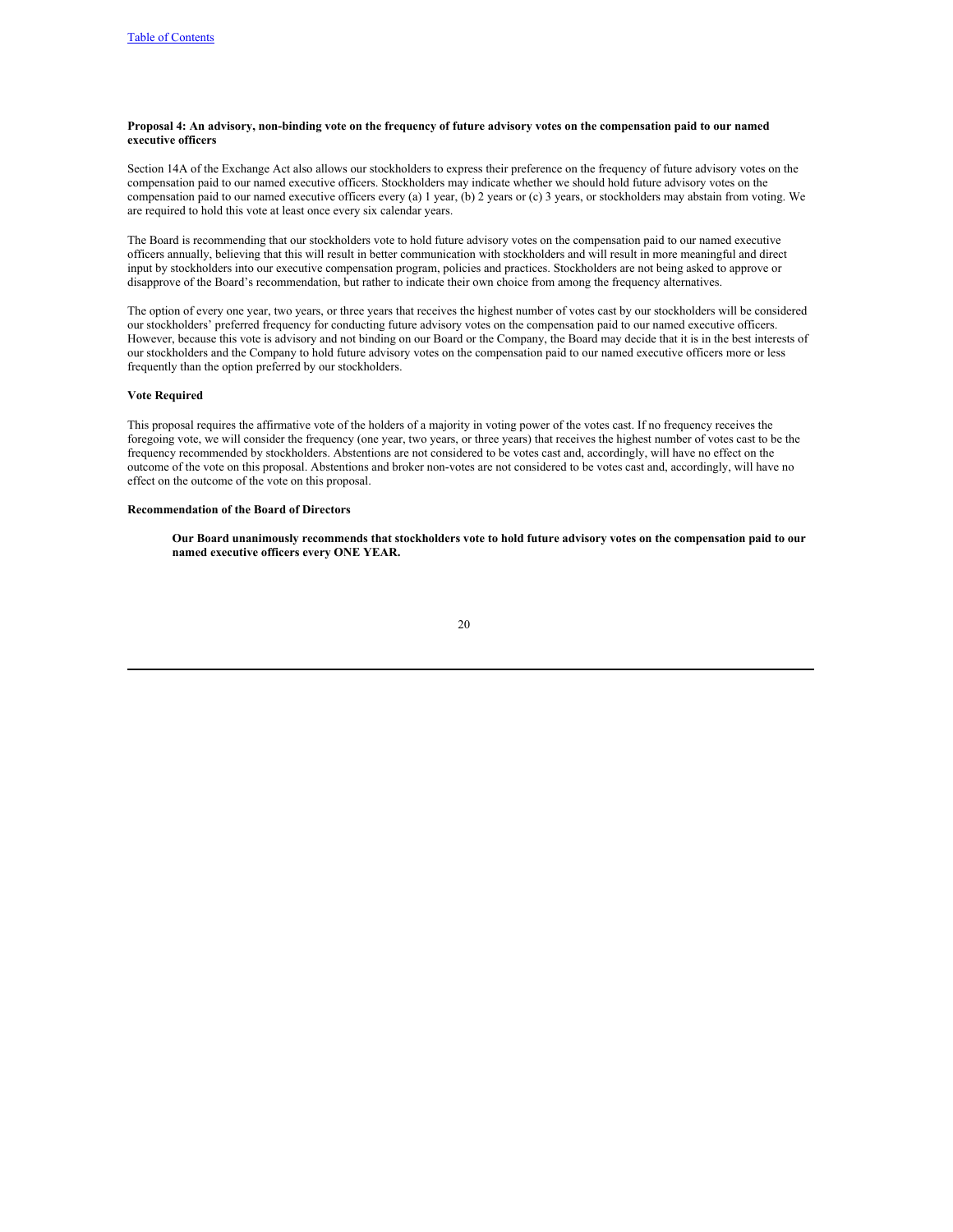# <span id="page-23-0"></span>**CURRENT EXECUTIVE OFFICERS**

The names of our executive officers, their ages as of the date of this proxy statements and their positions are shown below:

| Name           | Age | <b>Position</b>                                |
|----------------|-----|------------------------------------------------|
| Ric Fulop      | 47  | Chief Executive Officer, Chairman and Director |
| James Haley    | 49  | Chief Financial Officer and Treasurer          |
| Arjun Aggarwal | 30  | <b>Chief Product Officer</b>                   |
| Meg Broderick  | 53  | General Counsel and Secretary                  |
| Michael Jafar  | 41  | Chief Executive Officer of Desktop Health      |
| Jonah Myerberg | 45  | Chief Technology Officer                       |

#### *Ric Fulop*

Mr. Fulop has served as our Chief Executive Officer and Chairman of our Board of Directors since December 2020. Prior to that, Mr. Fulop served as the Chief Executive Officer of Legacy Desktop Metal from its incorporation in 2015. Prior to the founding of Legacy Desktop Metal, Mr. Fulop was a general partner at North Bridge Venture Partners from 2010 to 2015 and served as a Founder of A123 Systems, Inc. from 2001 to 2010. Mr. Fulop currently serves on the board of governors of World Economic Forum Advanced Manufacturing Initiative (nonprofit). Mr. Fulop holds an M.B.A. from the MIT Sloan School of Management.

# *James Haley*

Mr. Haley has served as our Chief Financial Officer and Treasurer since February 12, 2021. Mr. Haley previously served as the Company's Vice President of Finance from December 2020. Prior to that, Mr. Haley served as the Vice President of Finance of Desktop Metal Operating, Inc., the company formerly known as Desktop Metal, Inc. that was acquired by the Company ("Legacy Desktop Metal"), since August 2020. Prior to joining Legacy Desktop Metal, Mr. Haley was Vice President, Controller as Minerva Neuroscience, Inc. from June 2015 to October 2020, as Vice President and Finance and Treasurer of NEC Energy Solutions from May 2014 to June 2015, and as Director of Financial Reporting and Analysis of A123 Systems, Inc. from January 2008 to May 2014. Mr. Haley holds a B.A. in Management from Curry College and an M.B.A. from Northeastern University.

#### *Arjun Aggarwal*

Mr. Aggarwal has served as our Chief Product Officer since February 2021. Prior to that, Mr. Aggarwal served as Desktop Metal's Vice President of Product and Business Development since January 2020 after first joining the Company in October 2017. Prior to Desktop Metal, Mr. Aggarwal served in venture investing and technology investment banking roles at New Enterprise Associates and Morgan Stanley. Mr. Aggarwal holds a B.S. in Management Science & Engineering from Stanford University.

# *Meg Broderick*

Ms. Broderick has served as our General Counsel since December 2020. Prior to that, Ms. Broderick served as the General Counsel of Legacy Desktop Metal from April 2019. Prior to joining Legacy Desktop Metal, Ms. Broderick served as Vice President and Deputy General Counsel of Carbon Black, Inc., a cybersecurity company, from 2015 to April 2019, as Vice President and General Counsel of NEC Energy Solutions, an energy-storage company, from 2013 to 2015, and as Deputy General Counsel of A123 Systems, Inc. from 2008 to 2013. Ms. Broderick holds a B.A. from Providence College and a J.D. from Boston University School of Law.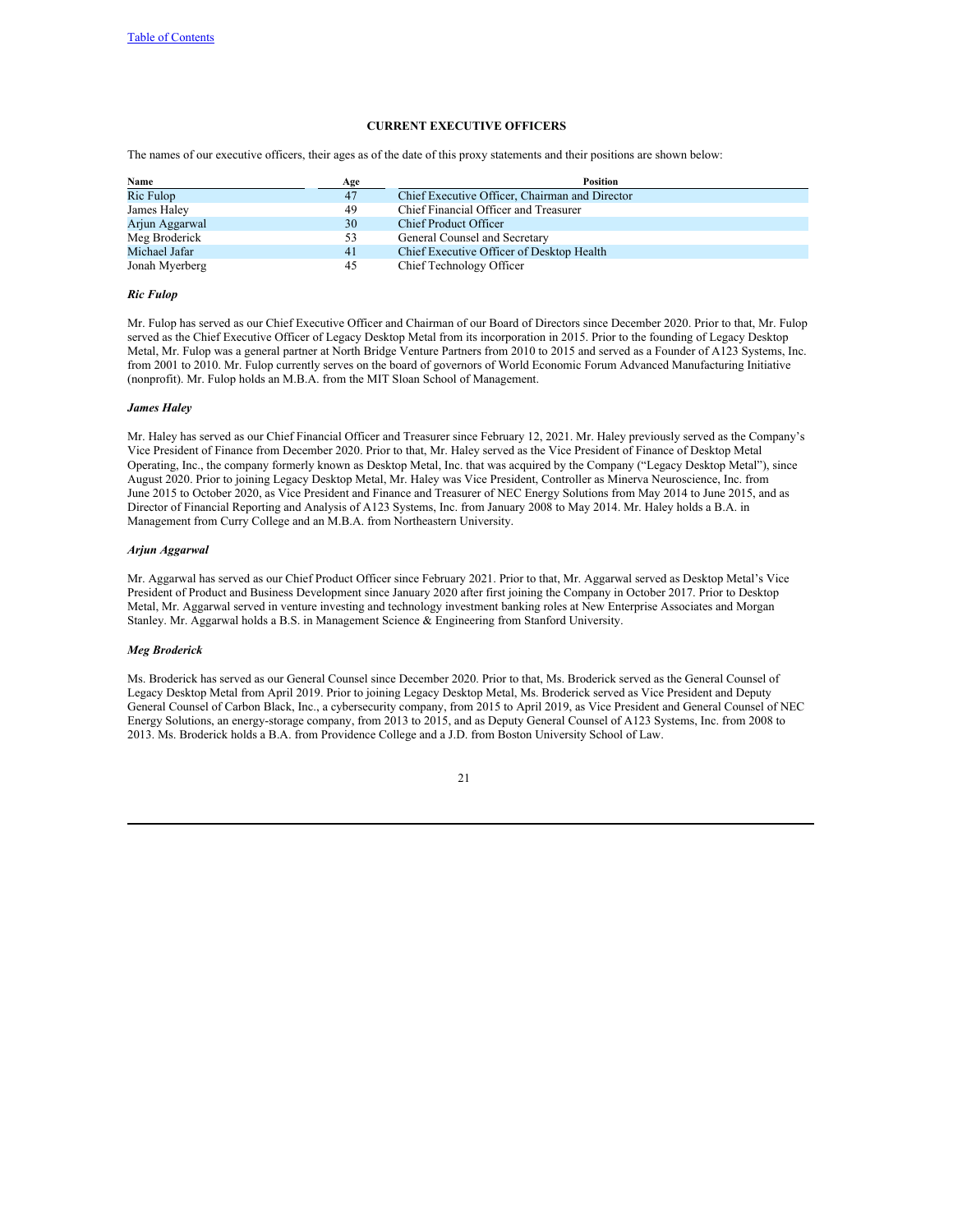# *Michael Jafar*

Mr. Jafar has served as our Chief Executive Officer of our Desktop Health business since March 2021. Prior to that, Mr. Jafar served as Chief Commercial Officer (November 2020 to March 2021) and Chief Marketing Officer (June 2018 to November 2020) for Evolus, Inc., and Vice President, Medical Aesthetics for Allergan plc from May 2017 to June 2018. Mr. Jafar holds a B.A. from the University of San Diego and an MBA from the University of Southern California Marshall School of Business.

#### *Jonah Myerberg*

Mr. Myerberg has served as our Chief Technology Officer since December 2020. Prior to that, Mr. Myerberg served as the Chief Technology Officer of Legacy Desktop Metal from its incorporation in 2015. Prior to the founding of Legacy Desktop Metal, Mr. Myerberg served as Director of Technology, A123 Motorsports for A123 Systems, Inc. from 2005 to 2013. Mr. Myerberg holds a B.S. in Mechanical Engineering from Lehigh University and an M.S. in Mechanical Engineering from Johns Hopkins University.

#### <span id="page-24-0"></span>**Corporate Governance**

#### **General**

Our Board of Directors has adopted Corporate Governance Guidelines, a Code of Business Conduct and Ethics, and charters for our Nominating and Corporate Governance Committee, Audit Committee and Compensation Committee to assist the Board in the exercise of its responsibilities and to serve as a framework for the effective governance of the Company. You can access our current committee charters, our Corporate Governance Guidelines, and our Code of Business Conduct and Ethics on our website at *https://ir.desktopmetal.com/corporate-governance*, or by writing to our Secretary at our offices at 63 <sup>3d</sup> Avenue, Burlington, MA 01803.

# **Director Independence**

New York Stock Exchange ("NYSE") listing standards require that a majority of our Board of Directors be independent. An "independent director" is defined generally as a person other than an officer or employee of the company or its subsidiaries or any other individual having a relationship which in the opinion of the company's Board of Directors, would interfere with the director's exercise of independent judgment in carrying out the responsibilities of a director. Our Board of Directors has determined that Ms. Grayson and Messrs. Dussault, Eisenstein, Hsieh, Immelt, Papa, and Zuberi are "independent directors" as defined in the NYSE listing standards and applicable SEC rules. Our independent directors will have regularly scheduled meetings at which only independent directors are present.

### **Classified Board of Directors**

In accordance with our certificate of incorporation, our Board of Directors is divided into three classes with staggered, three-year terms. At each annual meeting of stockholders, the successors to directors whose terms then expire are elected to serve from the time of election and qualification until the third annual meeting following election. Our directors are divided among the three classes as follows:

- the Class I directors are Dayna Grayson, Steve Papa and Bilal Zuberi, and their terms will expire at our 2024 annual meeting of stockholders;
- the Class II directors are James Eisenstein, Wen Hsieh, Jeff Immelt and Stephen Nigro, and their terms will expire at the Annual Meeting; and
- the Class III directors are Scott Dussault, Ric Fulop and Leo Hindery, Jr., and their terms will expire at the 2023 annual meeting of stockholders.

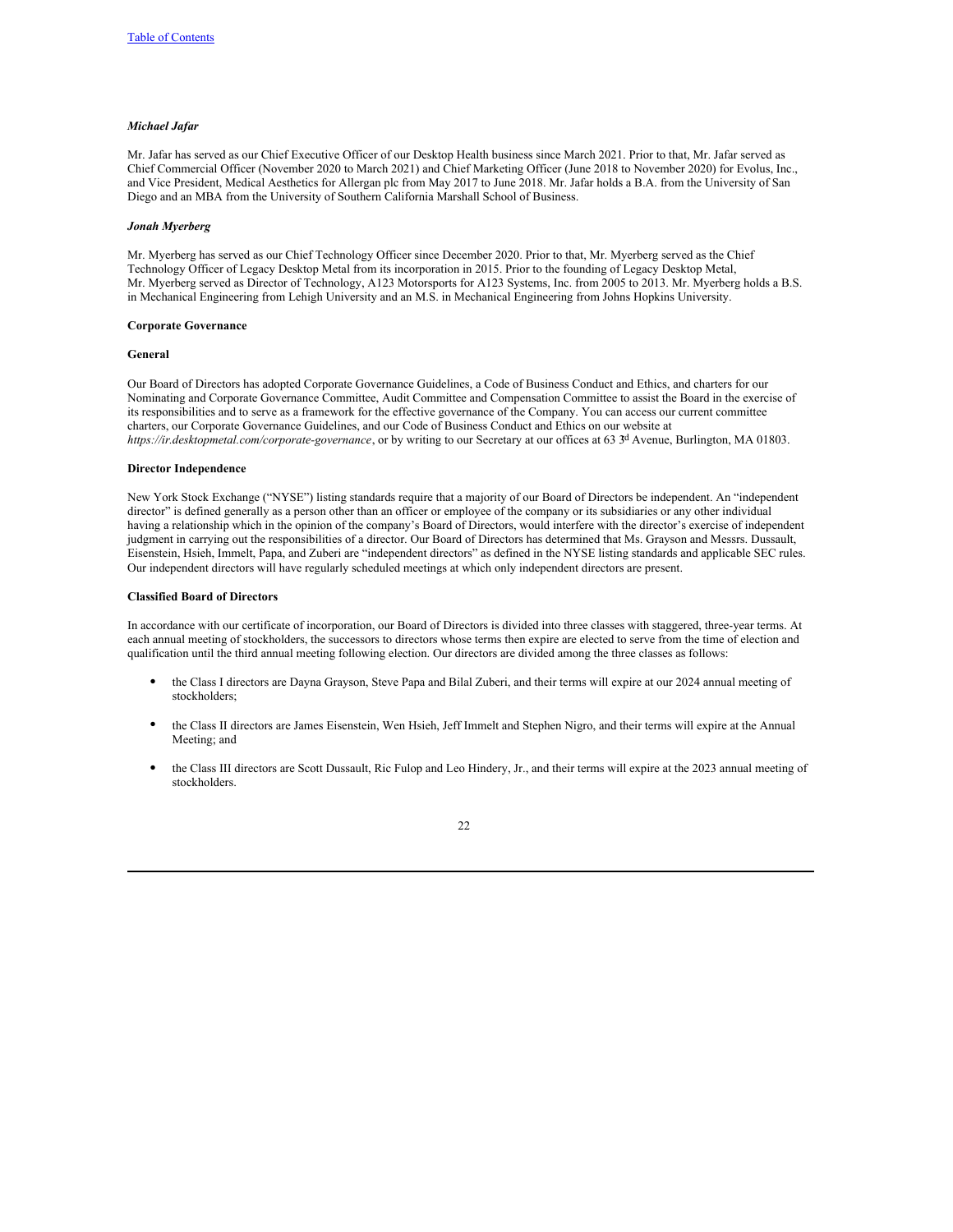Our certificate of incorporation provides that the authorized number of directors may be changed only by resolution of the Board of Directors. The division of our Board of Directors into three classes with staggered three-year terms may delay or prevent a change of our management or a change in control of our company. Subject to the Stockholders Agreement, our directors may be removed only for cause by the affirmative vote of the holders of at least two-thirds of our outstanding voting stock entitled to vote in the election of directors.

#### <span id="page-25-0"></span>**Board Committees**

Our Board of Directors directs the management of our business and affairs, as provided by Delaware law, and conducts its business through meetings of the Board of Directors and standing committees. We have a standing Audit Committee, Nominating and Corporate Governance Committee and Compensation Committee. In addition, from time to time, special committees may be established under the direction of the Board of Directors when necessary to address specific issues.

# *Audit Committee*

Our Audit Committee is responsible for, among other things:

- appointing, approving the compensation of, and assessing the independence of our independent registered public accounting firm;
- overseeing the work of our independent registered public accounting firm, including through the receipt and consideration of reports from such firm;
- reviewing and discussing with management and the independent registered public accounting firm our annual and quarterly financial statements and related disclosures;
- considering and discussing with management our code of business conduct and ethics;
- discussing our risk assessment and risk management policies;
- establishing policies regarding hiring employees from the independent registered public accounting firm and procedures for the receipt and retention of accounting related complaints and concerns;
- meeting independently with our internal auditing staff, if any, independent registered public accounting firm and management;
- reviewing and approving or ratifying any related person transactions; and
- preparing the Audit Committee report required by the SEC rules (which is included on page 17 of this proxy statement).

Our Board of Directors has adopted a written charter for the Audit Committee, which is available on our website at *ir.desktopmetal.com/corporate-governance*.

Our Audit Committee consists of Messrs. Dussault, Immelt and Zuberi, with Mr. Dussault serving as chair. Rule 10A-3 of the Exchange Act and the NYSE rules require that our Audit Committee have at least one independent member, have a majority of independent members and be composed entirely of independent members. Our Board of Directors has affirmatively determined that Messrs. Dussault, Immelt and Zuberi each meet the definition of "independent director" for purposes of serving on the Audit Committee under Rule 10A-3 of the Exchange Act and the NYSE rules. Each member of our Audit Committee also meets the financial literacy requirements of NYSE listing standards. In addition, our Board of Directors has determined that Messrs. Dussault and Immelt each qualify as an "audit committee financial expert," as such term is defined in Item  $407(d)(5)$  of Regulation S-K.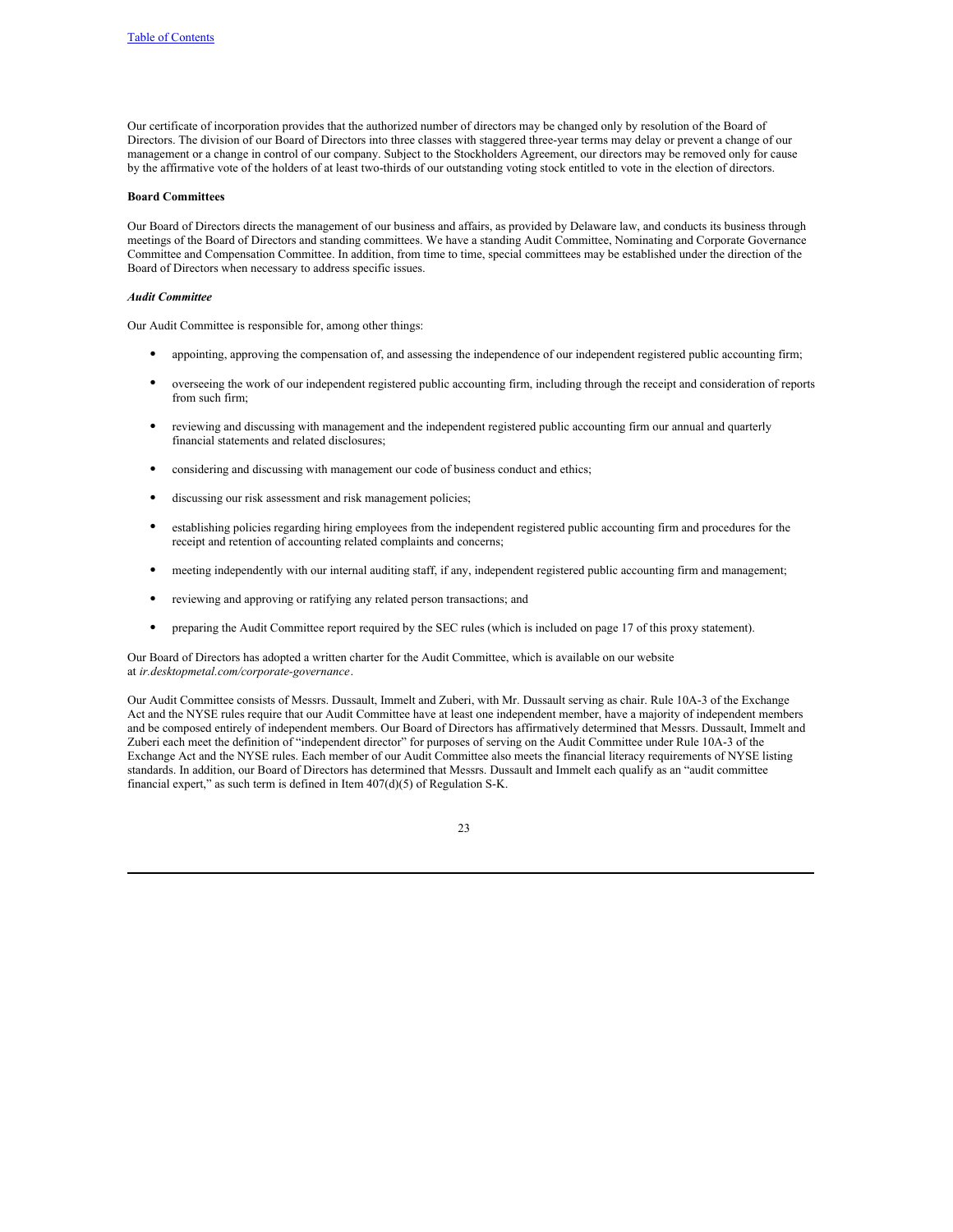The Audit Committee met six times during the fiscal year ended December 31, 2021.

#### *Compensation Committee*

Our Compensation Committee is responsible for, among other things:

- reviewing and approving the corporate goals and objectives, evaluating the performance of and reviewing and setting (either alone or, if directed by our Board of Directors, in conjunction with a majority of the independent members of the Board of Directors) the compensation of our Chief Executive Officer;
- reviewing and setting or making recommendations to our Board of Directors regarding the compensation of our other executive officers;
- reviewing and approving or making recommendations to our Board of Directors regarding our incentive compensation and equitybased plans, policies and programs;
- making recommendations to our Board of Directors regarding the compensation of our directors; and
- reviewing and discussing annually with management our "Compensation Discussion and Analysis," to the extent required; and
- preparing the annual compensation committee report, to the extent required by SEC rules.

Our Board of Directors has adopted a written charter for the Compensation Committee, which is available on our website at *ir.desktopmetal.com/corporate-governance*.

The Compensation Committee has the authority to retain or obtain the advice of compensation consultants, legal counsel and other advisors to assist in carrying out its responsibilities. In 2020, the Compensation Committee engaged Frederic W. Cook & Co., Inc ("FW Cook"), a compensation consulting firm, to assist in making decisions regarding the amount and types of compensation to provide our executive officers and non-employee directors. As part of this process, the Compensation Committee reviewed a compensation assessment provided by FW Cook comparing our compensation to that of a group of peer companies within our industry and met with FW Cook to discuss our executive and non-employee director compensation and to receive input and advice. FW Cook reports directly to the Compensation Committee. The Compensation Committee has considered the adviser independence factors required under SEC rules as they relate to FW Cook and has determined that FW Cook's work does not raise a conflict of interest.

The Compensation Committee may delegate its authority under its charter to one or more subcommittees as it deems appropriate from time to time.

Our Compensation Committee consists of Ms. Grayson and Mr. Hsieh, with Ms. Grayson serving as chair. Our Board of Directors has affirmatively determined that Ms. Grayson and Mr. Hsieh each meet the definition of "independent director" for purposes of serving on the Compensation Committee under the NYSE rules, including the heightened independence standards for members of a Compensation Committee, and are "non-employee directors" as defined in Rule 16b-3 of the Exchange Act.

The Compensation Committee met four times during the fiscal year ended December 31, 2021.

#### *Nominating and Corporate Governance Committee*

Our Nominating and Corporate Governance Committee is responsible for, among other things:

• identifying individuals qualified to become board members;

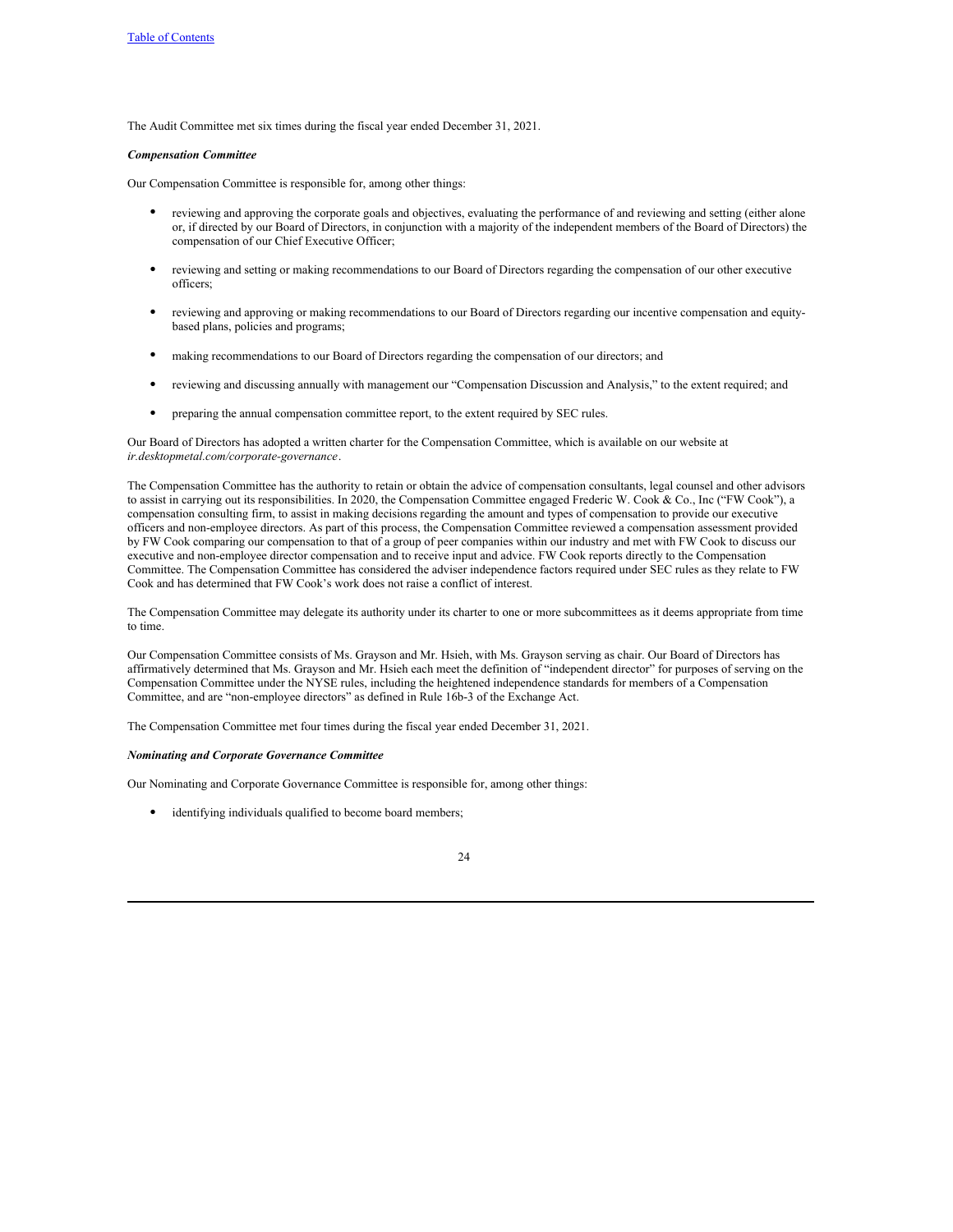- recommending to our Board of Directors the persons to be nominated for election as directors and to each board committee;
- developing and recommending to our Board of Directors corporate governance guidelines; and
- overseeing evaluations of Board of Directors.

Our Board of Directors has adopted a written charter for the Nominating and Corporate Governance Committee, which is available on our website at *ir.desktopmetal.com/corporate-governance*. The Nominating and Corporate Governance Committee has the authority to consult with outside advisors or retain search firms to assist in the search for qualified candidates, or consider director candidates recommended by our stockholders.

Our Nominating and Corporate Governance Committee consists of Messrs. Papa and Eisenstein, with Mr. Papa serving as chair. Our Board of Directors has affirmatively determined that Messrs. Papa and Eisenstein each meet the definition of "independent director" under the NYSE rules.

The Nominating and Corporate Governance Committee met one time during the fiscal year ended December 31, 2021.

#### **Risk Oversight**

Our Board of Directors is responsible for overseeing our risk management process. Our Board of Directors focuses on our general risk management strategy, the most significant risks facing us, and oversees the implementation of risk mitigation strategies by management. Our Audit Committee is also responsible for discussing our policies with respect to risk assessment and risk management. Our Board of Directors believes its administration of its risk oversight function has not negatively affected our Board of Directors leadership structure.

#### **Compensation Committee Interlocks and Insider Participation**

None of our executive officers serves as a member of the Board of Directors or compensation committee (or other committee performing equivalent functions) of any entity that has one or more executive officers serving on our Board of Directors or Compensation Committee.

### **Code of Business Conduct and Ethics**

We adopted a written code of business conduct and ethics that applies to our directors, officers and employees, including our principal executive officer, principal financial officer, principal accounting officer or controller, or persons performing similar functions. A copy of the code is posted on our corporate website at *www.desktopmetal.com/corporate-governance*. In addition, we intend to post on our website all disclosures that are required by law or the NYSE listing standards concerning any amendments to, or waivers from, any provision of the code. The information contained in, or accessible through, our website does not constitute a part of this prospectus. We have included our website address in this prospectus solely as an inactive textual reference.

# **Director Candidates**

In evaluating the suitability of individual candidates (both new candidates and current Board members), the Nominating and Corporate Governance Committee, in recommending candidates for election, and the Board, in approving (and, in the case of vacancies, appointing) such candidates, may take into account many factors, including: personal and professional integrity, ethics and values; experience in corporate management, such as serving as an officer or former officer of a publicly held company; strong finance experience; relevant social policy concerns; experience relevant to the Company's industry; experience as a board member or executive officer of another publicly held company; relevant academic expertise or other proficiency in an area of the Company's operations; diversity of expertise and experience in substantive matters pertaining to the Company's business relative to other board members; diversity of background and perspective, including, but not limited to, with respect to age, gender, race, place of residence and specialized experience; practical and mature business judgment, including, but not limited to, the ability to make independent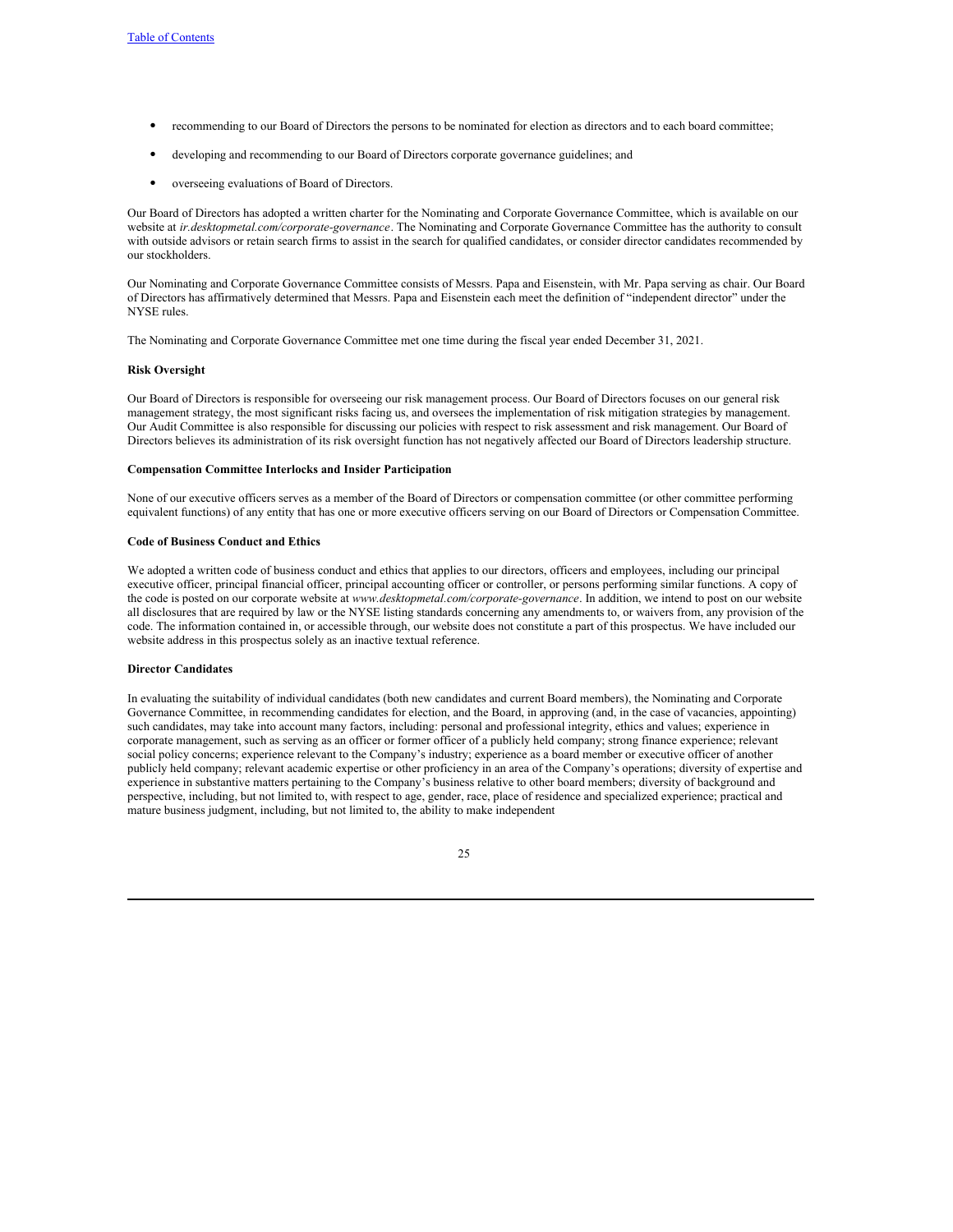analytical inquiries; and any other relevant qualifications, attributes or skills. The Board evaluates each individual in the context of the Board as a whole, with the objective of assembling a group that can best perpetuate the success of the business and represent stockholder interests through the exercise of sound judgment using its diversity of experience in these various areas. In determining whether to recommend a director for re-election, the Nominating and Corporate Governance Committee may also consider the director's past attendance at meetings and participation in and contributions to the activities of the Board.

#### **Communications with Our Board**

Shareholders and other interested parties wishing to communicate with the Board of Directors, including the non-management and independent directors, may do so by sending a communication to the Board and/or a particular Board member, in care of the Secretary of the Company at 63 3rd Ave., Burlington, MA 01803. Depending on the nature of the communication and to whom it is directed, the Secretary will (a) forward the communication to the appropriate director or directors, (b) forward the communication to the relevant department within the Company, or (c) attempt to handle the matter directly (for example, communications dealing with share ownership matters). Communications requesting general information, that are primarily related to ordinary business affairs, that constitute personal grievances, or that are improper, irrelevant or hostile in nature may not be forwarded to Board members.

#### **Board Leadership Structure and Role in Risk Oversight**

Our Corporate Governance Guidelines provide our Board of Directors with flexibility to combine or separate the positions of Chairman of the Board and Chief Executive Officer in accordance with its determination that utilizing one or the other structure would be in the best interests of our Company. Currently, the roles are combined, with Mr. Fulop serving as Chairman of the Board and Chief Executive Officer. Our Board has determined that combining the roles of Chairman of the Board and Chief Executive Officer is in the best interests of our Company and its stockholders at this time because it promotes unified leadership by Mr. Fulop and allows for a single, clear focus for management to execute the Company's strategy and business plans.

Our Corporate Governance Guidelines provide that whenever the Chair of the Board is also a member of management or is a director that does not otherwise qualify as an independent director, the independent directors may elect a lead director whose responsibilities include, but are not limited to, presiding over all meetings of the Board at which the Chair of the Board is not present, including any executive sessions of the independent directors; approving Board meeting schedules and agendas; and acting as the liaison between the independent directors and the Chair of the Board, as appropriate. Currently, we do not have a Lead Independent Director.

Due to the strong leadership of Mr. Fulop, coupled with the independent oversight provided by our independent Audit Committee, our Board has concluded that our current leadership structure is appropriate at this time. However, our Board of Directors will continue to periodically review our leadership structure and may make such changes in the future as it deems appropriate.

#### **Separate Sessions of Non-Management Directors**

Our non-management directors meet in executive session without management directors or other members of management present on a regularly-scheduled basis. An executive session including only our independent directors is held at least once per year. If the Chair of the Board is a member of management and a Lead Independent Director has not been elected, then the directors in attendance at any such executive sessions shall select a director (from among the attending directors) to preside over the session.

#### **Compensation-Related Risk Assessment**

Our Compensation Committee, with the assistance of our independent compensation consultant, has analyzed the potential risks arising from our compensation policies and practices, and has determined that there are no such risks that are reasonably likely to have a material adverse effect on us.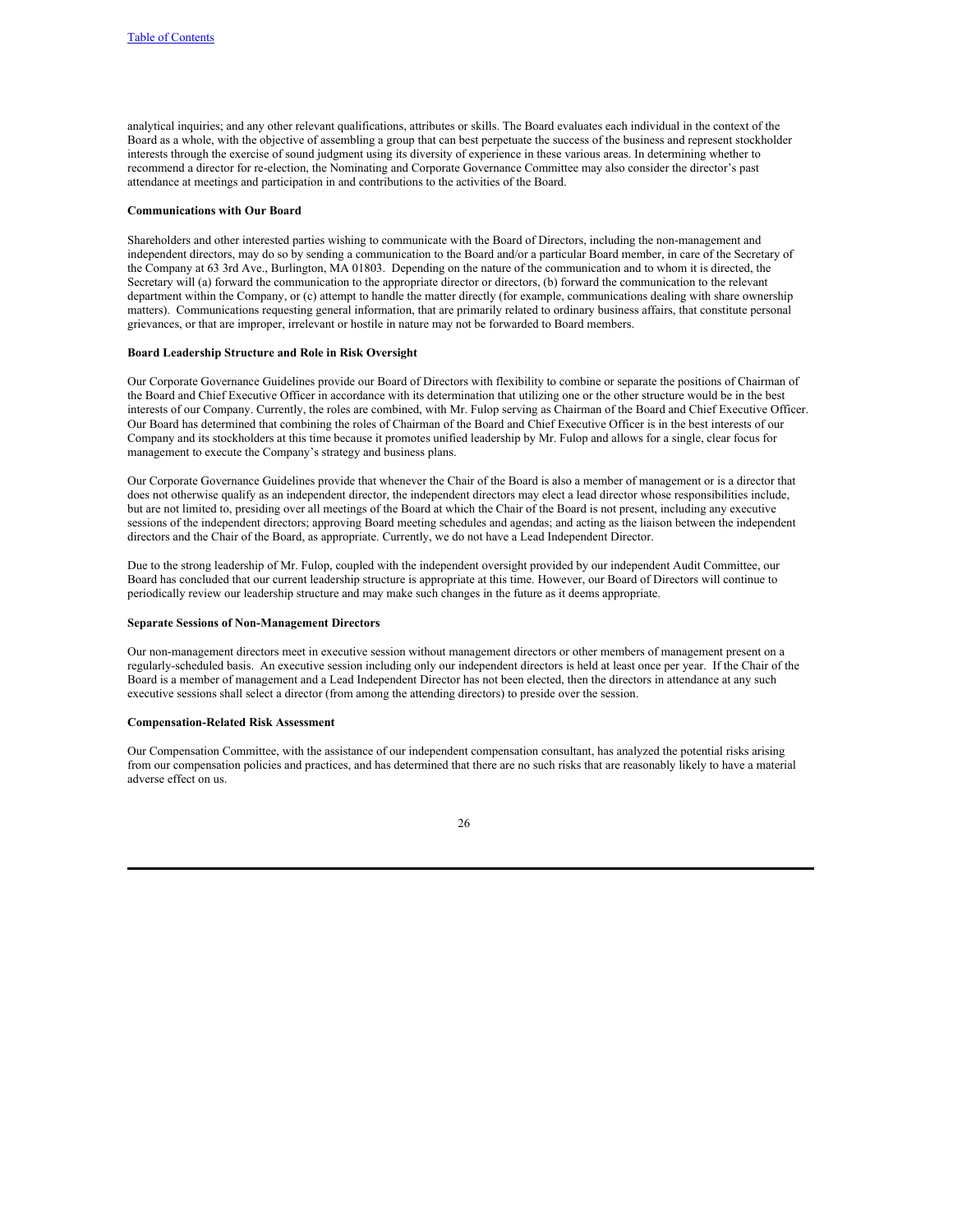# **Anti-Hedging Policy**

Our Board of Directors has adopted an Insider Trading Compliance Policy, which applies to all of our directors, officers, employees and consultants. The policy prohibits our directors, officers, employees and consultants and any entities they control from purchasing financial instruments such as prepaid variable forward contracts, equity swaps, collars, and exchange funds, or otherwise engaging in transactions that hedge or offset, or are designed to hedge or offset, any decrease in the market value of the Company's equity securities, or that may cause an officer, director, or employee to no longer have the same objectives as the Company's other stockholders.

# **Attendance by Members of the Board of Directors at Meetings**

There were seven meetings of our Board of Directors during the fiscal year ended December 31, 2021. During the fiscal year ended December 31, 2021, (i) each director attended at least 75% of the aggregate of all meetings of the Board of Directors and (ii) and each director attended at least 75% of the meetings held by the committees of the Board on which he or she then served.

Under our Corporate Governance Guidelines, a director is expected to spend the time and effort necessary to properly discharge his or her responsibilities. Accordingly, a director is expected to regularly prepare for and attend meetings of the Board and all committee on which the director sits (including separate meetings of the independent directors), with the understanding that, on occasion, a director may be unable to attend a meeting. A director who is unable to attend a meeting of the Board or a committee of the Board is expected to notify the Chair of the Board or the Chair of the appropriate committee in advance of such meeting, and, whenever possible, participate in such meeting via teleconference in the case of an in-person meeting. We do not maintain a formal policy regarding director attendance at the Annual Meeting; however, it is expected that absent compelling circumstances directors will attend.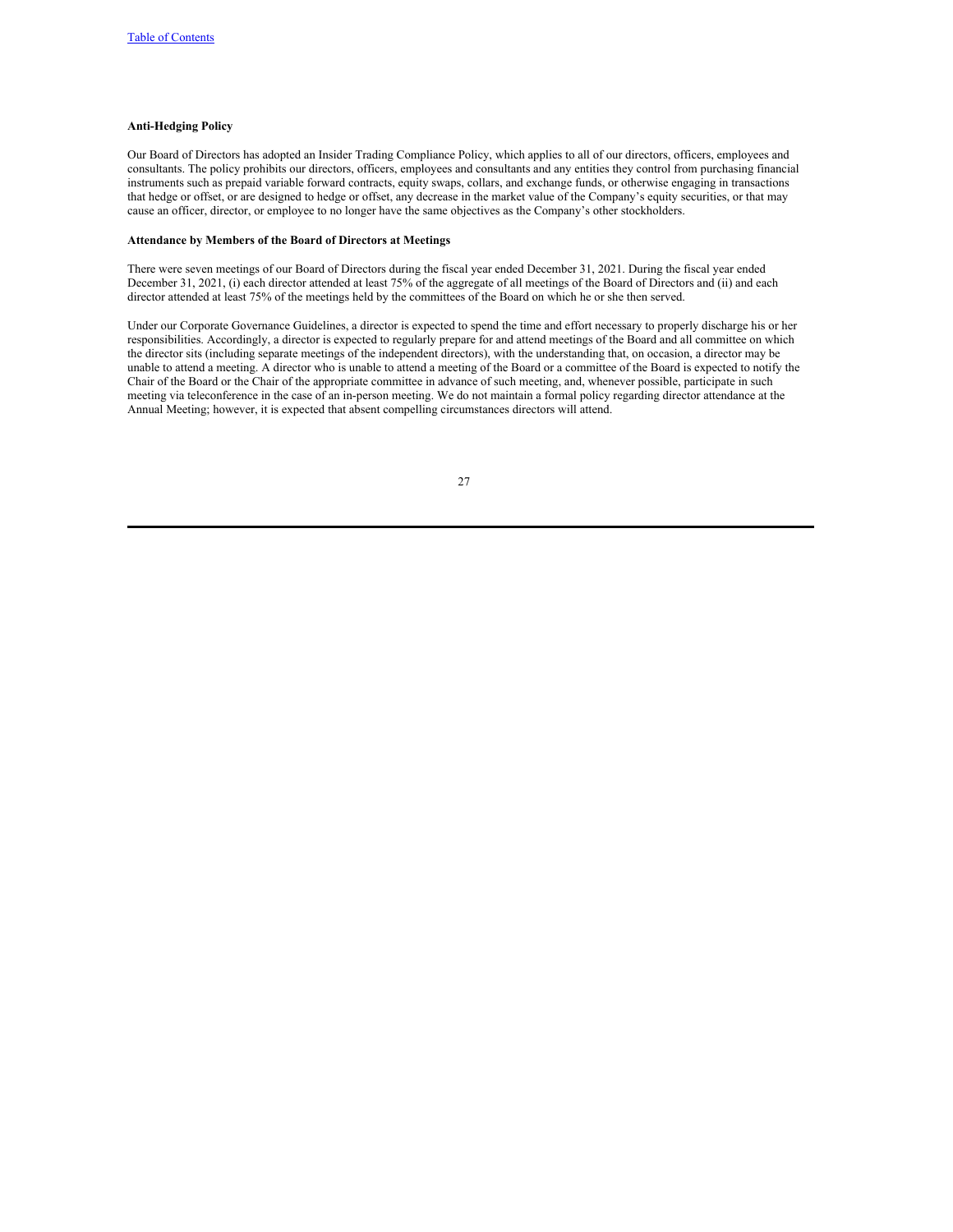# **COMPENSATION DISCUSSION AND ANALYSIS**

In this Compensation Discussion and Analysis ("CD&A") set forth below, we provide an overview and analysis of the compensation awarded to or earned by our named executive officers identified in the Summary Compensation Table below during fiscal 2021, including the elements of our compensation program for named executive officers, material compensation decisions made under that program for fiscal 2021 and the material factors considered in making those decisions. Our named executive officers for the year ended 2021, which consist of our principal executive officer, our principal financial officer, and our three other most highly compensated executive officers who were serving on the last day of fiscal year 2021 (collectively, the "named executive officers") are:

- Ric Fulop, who serves as Chief Executive Officer and is our principal executive officer;
- James Haley, who serves as Chief Financial Officer and is our principal financial officer;
- Arjun Aggarwal, who serves as Chief Product Officer;
- Michael Jafar, who serves as Chief Executive Officer of Desktop Health;
- Jonah Myerberg, who serves as Chief Technology Officer;

Our named executive officers also include the following former executive officers:

- Elizabeth Linardos, who served as Chief Financial Officer for a portion of the 2021 fiscal year;
- Ilya Mirman, who served as Chief Marketing Officer; and
- Ali El Siblani, who served as Chief Executive Officer of EnvisionTEC.

This discussion may contain forward-looking statements that are based on our current plans, considerations, expectations and determinations regarding future compensation programs. Actual compensation programs that we adopt following this proxy statement may differ materially from currently planned programs as summarized in this discussion.

### **Executive Summary/Fiscal Year 2021 Highlights**

### **2021 Financial & Operating Highlights**

In 2021, we achieved several significant financial and operational results:

- **Total Revenue Growth –** Revenue of \$112 million in 2021, up 583% from 2020.
- **Organic Revenue Growth –** Organic revenue growth from metal offerings up 163% from 2020.
- **Gross Margin Expansion –** GAAP gross margin of 16% and non-GAAP gross margin of 27% in 2021, including six consecutive quarters of gross margin expansion.
- **Rapid Customer Growth –** Growing customer installed base, up 14x from 2020.
- **Unmatched AM 2.0 Portfolio –** 20 print platforms focused primarily on end-use parts mass production, up from 3 platforms in 2020.
- **Broad Materials Library –** Industry's widest portfolio of end-use materials for mass production via Additive, up 12x from 2020.

Please refer to "Appendix A: Reconciliation of Non-GAAP measures" within this Proxy Statement for a more detailed discussion of our *fiscal year 2021 financial results and a reconciliation of, our non-GAAP to GAAP financial measures.*

#### **2021 Executive Compensation Highlights**

Our 2021 executive compensation program was designed to be consistent with our executive compensation philosophy which is summarized below:

- **Base salary** Attracts and retains talent by providing a stable and reliable source of income.
- **Cash-Based Incentive Bonuses –**Rewards the achievement of Company objectives and overall contributions towards achieving those objectives.

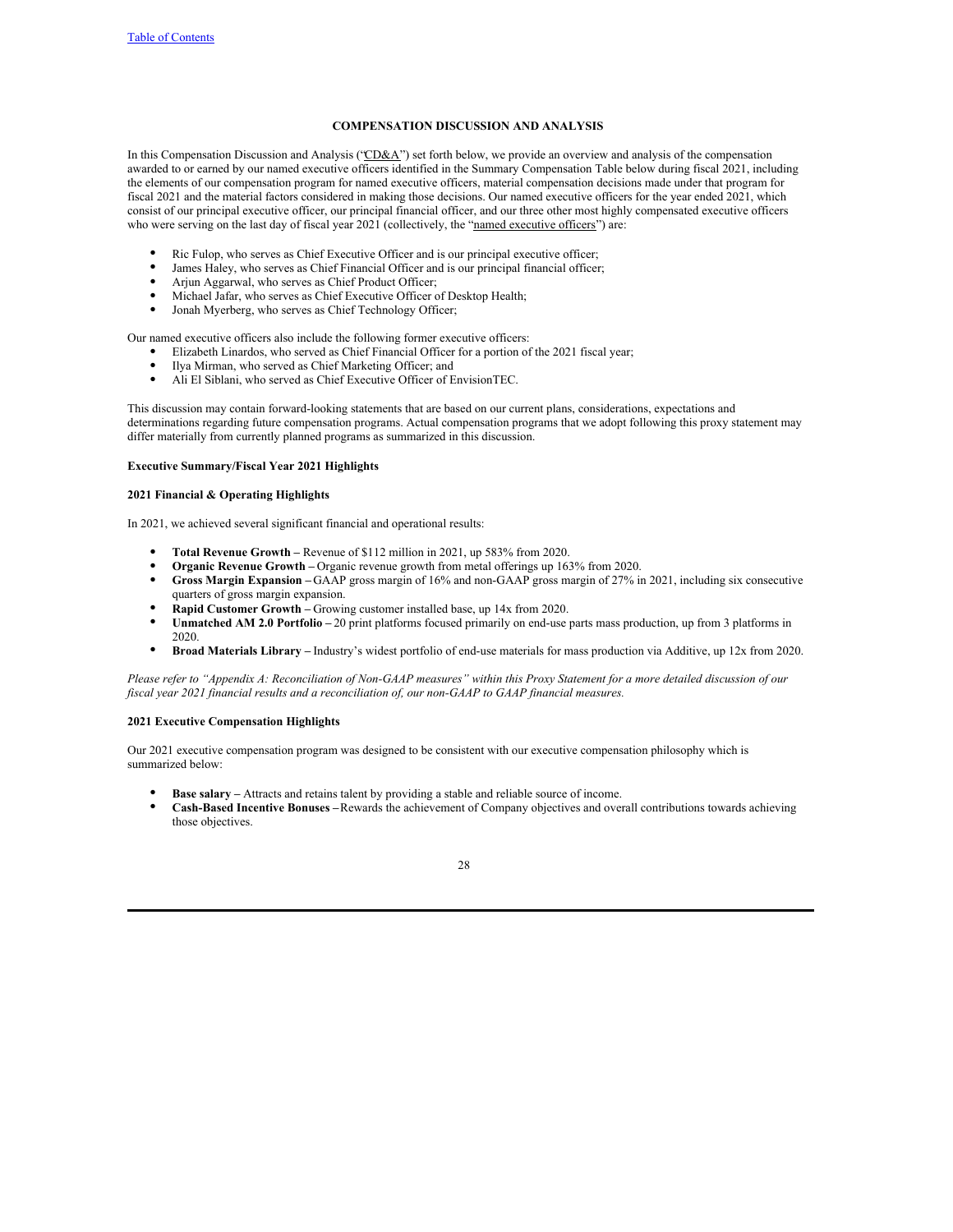● **Equity-Based Compensation –** Aligns our executive's strategic objectives with those of our stockholders' interests over the longterm and, for special performance-based equity awards granted to our founders during 2021, promotes retention and incentivizes our founders to create long-term stockholder value.

#### **Details of our Compensation Program**

### *Executive Compensation Philosophy and Objectives*

Historically, our executive compensation program has been designed to motivate, reward, attract and retain high caliber management who create an inclusive and diverse environment and are deemed critical to our success. The program seeks to align executive compensation with our short-and long-term objectives, financial performance and stockholder priorities. Our compensation objectives are designed to support these goals by:

- Providing fair and competitive compensation packages that are designed to incentivize executives to drive company performance; Focusing on variable compensation that rewards the achievement of short-term and long-term goals and emphasizing our
- commitment to pay-for-performance; Ensuring that compensation is meaningfully related to increasing shareholder value.

In keeping with our role as a publicly-held company, we maintain a commitment to strong corporate governance in connection with our named executive officer compensation arrangements where our Compensation Committee works with management to develop and maintain compensation frameworks that are appropriate and competitive for a public company, including competitive base salary and bonus targeted at the median based on the Company's peer group, bonus payments tied to company performance, and performance-based equity awards to certain named executive officers. Our Compensation Committee works with FW Cook, the Compensation Committee's independent compensation consultant, to formalize our compensation philosophy and implement compensation arrangements that reflect that philosophy.

In addition, the following features of our compensation program are designed to align the interests of our executive team with those of our stockholders and with market best practices:

| What We Do   |                                                                                                                 | What We Do Not Do |                                                                                                                         |  |
|--------------|-----------------------------------------------------------------------------------------------------------------|-------------------|-------------------------------------------------------------------------------------------------------------------------|--|
|              | Emphasize performance-based, at risk                                                                            | Х                 | Do not grant uncapped cash incentives or guaranteed equity                                                              |  |
|              | compensation.                                                                                                   |                   | compensation.                                                                                                           |  |
| $\checkmark$ | Emphasize the use of equity compensation to promote<br>executive retention and reward long-term value creation. | Х                 | Do not provide significant<br>perquisites.                                                                              |  |
| $\checkmark$ | Weight the overall pay mix towards incentive compensation for<br>senior executives.                             | X                 | Our 2020 Incentive Award Plan expressly forbids exchanging<br>underwater options for cash without stockholder approval. |  |
| $\checkmark$ | Engaged an independent compensation consultant to advise our<br>Compensation Committee.                         | X                 | Do not provide supplemental executive retirement plans.                                                                 |  |
| $\checkmark$ | Cap annual incentive opportunities.                                                                             | X                 | Do not provide excessive severance benefits.                                                                            |  |
| $\checkmark$ | Provide competitive compensation that is compared against an<br>industry peer group.                            | Х                 | Do not have a single trigger acceleration upon change in control.                                                       |  |
| $\checkmark$ | Structure compensation to avoid excessive risk taking.                                                          | X                 | Do not provide any excise tax gross-ups.                                                                                |  |
|              |                                                                                                                 |                   |                                                                                                                         |  |

#### *Determination of Compensation*

*Role of Board of Directors/Compensation Committee/Executive Of icers*

During fiscal 2021, our Board of Directors, with respect to our Chief Executive Officer, and our Compensation Committee, with respect to each other named executive officer was responsible for approving and administering our

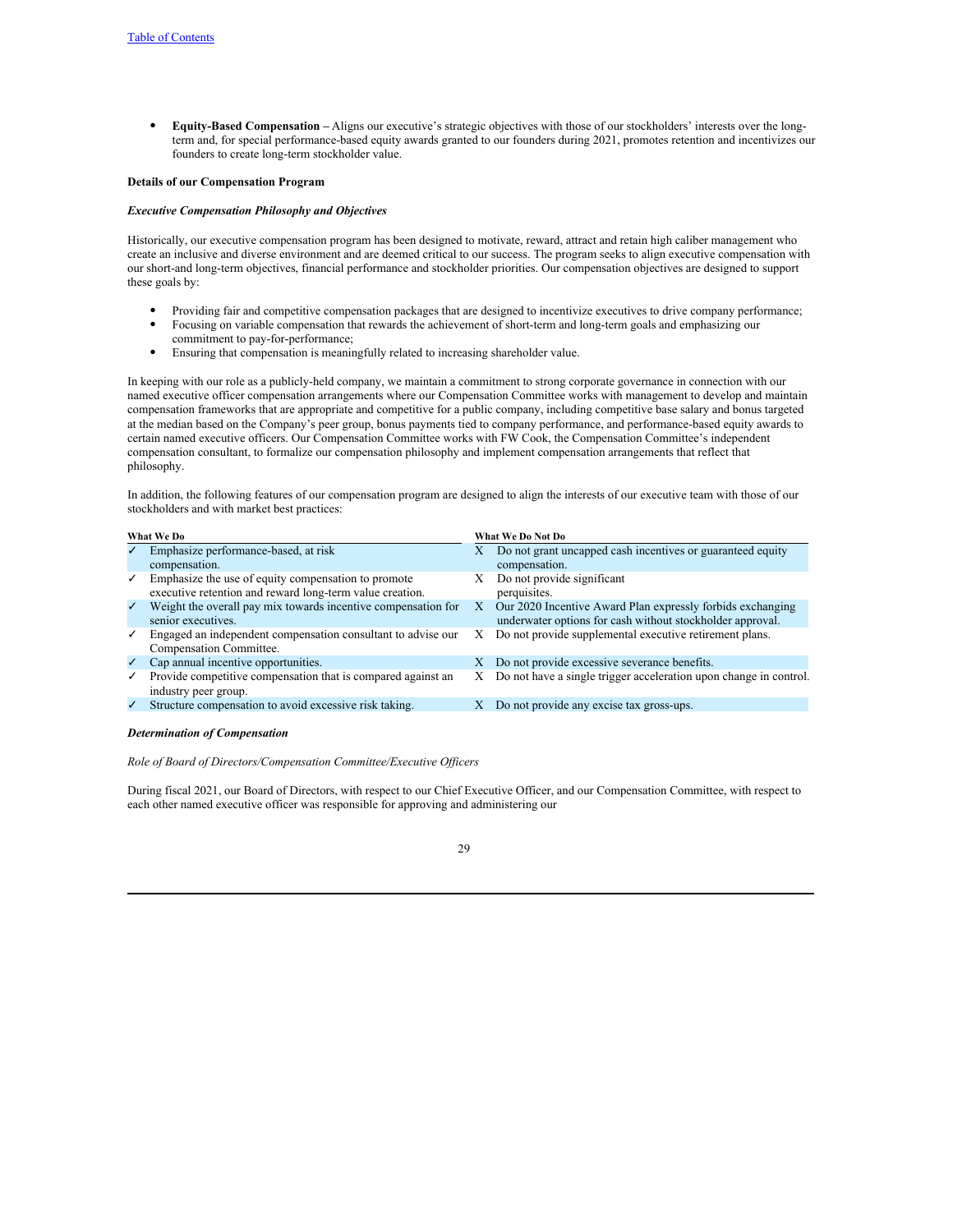executive compensation programs. In each case the Board of Directors and the Compensation Committee took into account recommendations from FW Cook, its compensation consultant, and also considered a variety of factors, including the relevant experience and responsibilities of the individual, competitive standards of pay, business conditions and performance.

Our Chief Executive Officer made recommendations to the Board of Directors and the Compensation Committee to assist in determining fiscal 2021 compensation levels for the named executive officers other than himself. While the Board of Directors and the Compensation Committee utilized this information, the ultimate decisions regarding fiscal 2021 executive compensation were made by the Board of Directors and the Compensation Committee, as applicable, based on its own independent judgment.

# *Role of Compensation Consultant*

Our Compensation Committee believes that independent advice is critical in developing our executive compensation programs. The Compensation Committee engaged FW Cook during 2021 as its independent advisor to review and provide advice regarding the design of all elements of our executive compensation program. FW Cook provides expert knowledge of regulatory developments, marketplace trends, and best practices relating to executive compensation and competitive pay levels, provides guidance on the composition of our peer group, and engages on other matters as needed and as directed solely by the Compensation Committee. FW Cook also provided independent advisory support to the Compensation Committee on the compensation of our non-employee directors, with respect to their 2021 compensation. Our independent compensation consultant does not provide any other services to us and reports directly to the Compensation Committee. The Compensation Committee has evaluated FW Cook's independence pursuant to the requirements of NYSE and SEC rules and has determined that FW Cook does not have any conflicts of interest in advising the committee.

#### *Peer Group Determination*

For 2021, the executive peer group consisted of the 18 companies listed below, as recommended by FW Cook and approved by the Compensation Committee in February 2021. The companies in this peer group were selected because they are comparably-sized and represent a mix of relevant industries and business models, such as technology-enabled manufacturing, capital intensive businesses, international operations, and emerging technologies. The Compensation Committee analyzes public company market data for executive compensation as a general indicator of relevant market conditions and pay practices, focusing on companies with similar revenue, industry, talent competitors, and operating income as us.

The peer group for determining our 2021 compensation decisions consisted of the following companies:

| Cognex Corporation      | Universal Display Corp.        |
|-------------------------|--------------------------------|
| 10x Genomics, Inc.      | Repligen Corporation           |
| Novanta Inc.            | Proto Labs, Inc.               |
| Altair Engineering Inc. | Appian Corporation             |
| iRhythm Technologies    | AeroVironment, Inc.            |
| <b>STAAR Surgical</b>   | <b>Inspire Medical Systems</b> |
| Vicor Corporation       | Silk Road Medical, Inc.        |
| ShockWave Medical, Inc. | Kornit Digital Ltd.            |
| Xperi Holding Corp.     | <b>Axonics Modulation Tech</b> |

The Compensation Committee reviewed our named executive officer compensation against this peer group to ensure that our named executive officer compensation was competitive and sufficient to recruit and retain our named executive officers. While the Board of Directors considers this data in evaluating named executive officer compensation, we did not benchmark our named executive officer compensation to any particular pay percentile or level.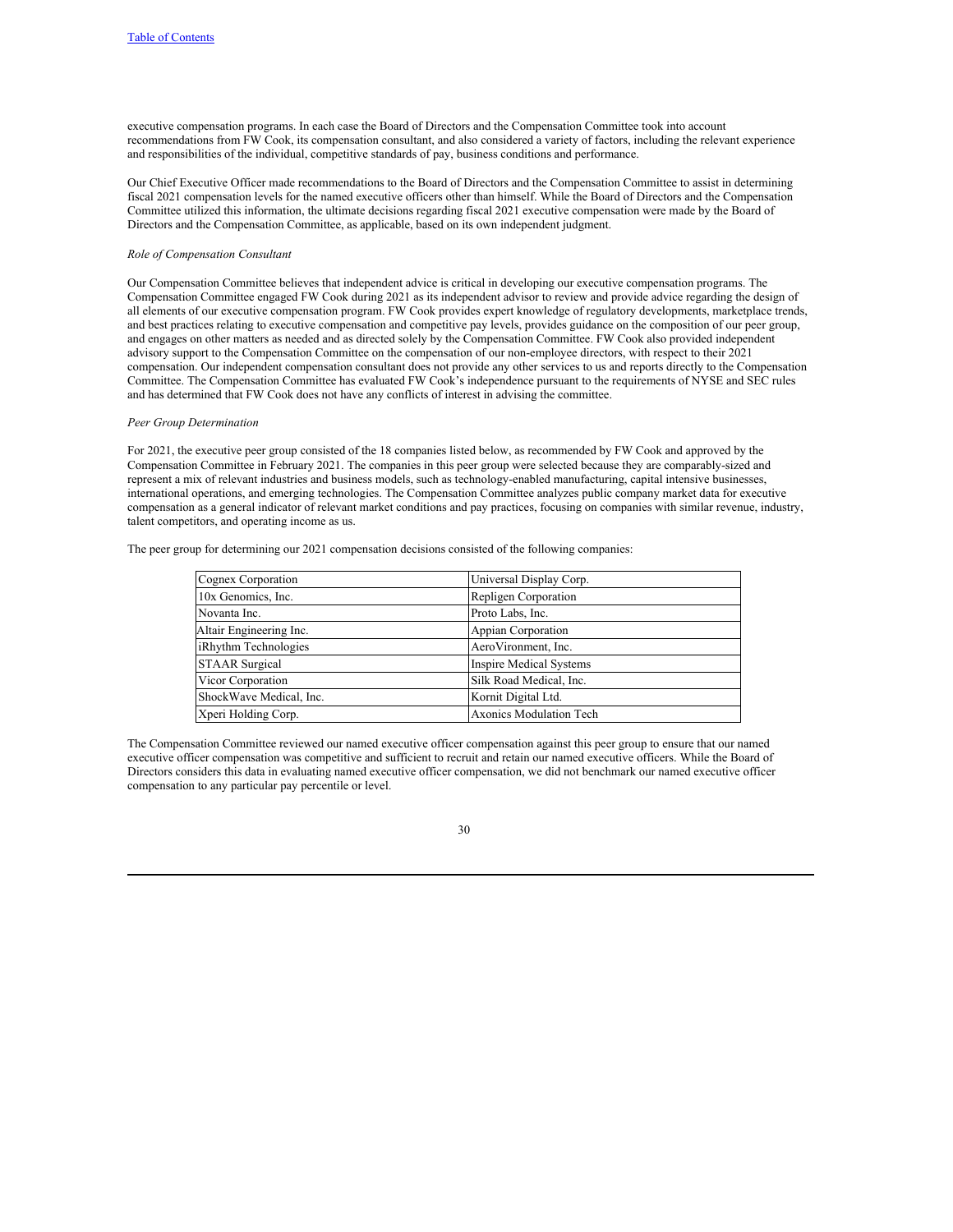Our Compensation Committee expects to annually review and update this peer group and to utilize FW Cook for general industry data and peer group analysis in determining and developing compensation packages for our named executive officers.

# *Elements of Our Executive Compensation Program*

For fiscal 2021, our executive compensation program consisted of the following elements, each established as part of our program in order to achieve the compensation objective specified below:

| <b>Compensation Element</b>                                                        | <b>Compensation Objectives Designed to be</b><br><b>Achieved and Key Features</b>                                 |
|------------------------------------------------------------------------------------|-------------------------------------------------------------------------------------------------------------------|
| <b>Base Salary</b>                                                                 | Attract and retain key talent by providing base cash<br>compensation at competitive levels                        |
| Cash-Based Incentive Compensation                                                  | Provides short-term incentives based on annual<br>performance and achievement of specified strategic<br>goals     |
| Equity-Based Compensation                                                          | Provides long-term incentives to drive financial and<br>operational performance and shareholder value<br>creation |
| Health and Welfare Benefits                                                        | Attract and retain key talent by providing a<br>competitive benefits package                                      |
| Severance and Other Benefits Potentially Payable<br>upon Termination of Employment | Provided to certain executive officers to create clarity<br>around termination and promote retention.             |

We do not currently have, and we do not expect to have, formal policies relating to the allocation of total compensation among the various elements of our compensation program.

# *Base Salaries*

The base salaries of our named executive officers are an important part of their total compensation package, and are intended to reflect their respective positions, duties and responsibilities. Base salary is a stable and fixed component of our compensation program. Base salaries for our named executive officers were initially established through negotiations at the time an executive was hired and set forth in the executive's offer letter with the Company. Our Compensation Committee reviews the annual base salaries of each of our named executive officers periodically, referring to the 50<sup>th</sup> percentile of similar positions at our peer group of companies or, if no similar positions are included in our peer group of companies, general market surveys when adjusting annual base salaries. The surveys provide general market data for relevant positions and are not used to benchmark annual base salaries for our named executive officers.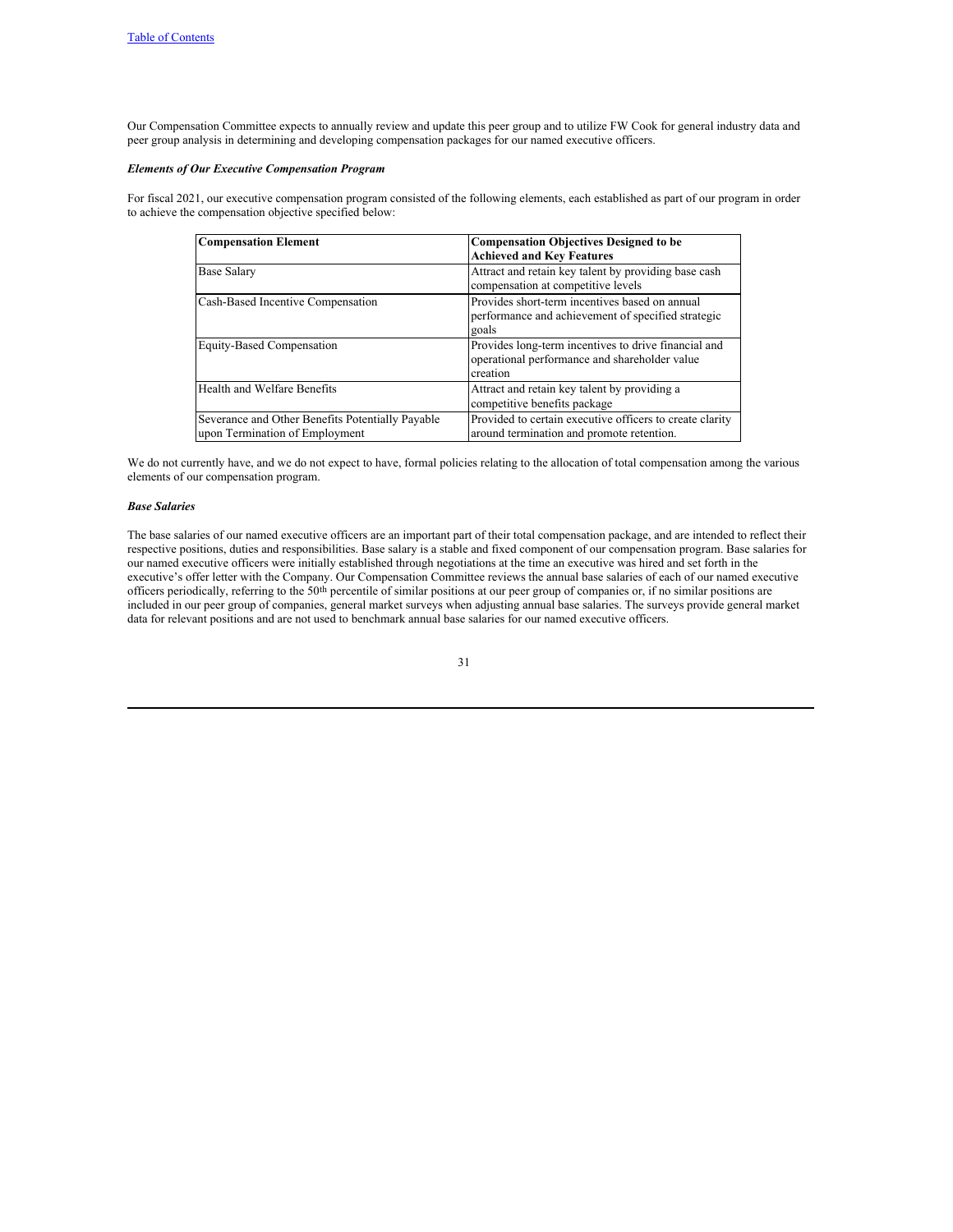The following table sets forth the base salaries of our named executive officers for fiscal 2021 before and after 2021 salary increases:

| <b>Named Executive Officer</b> | Fiscal 2021<br><b>Base Salary -</b><br>Pre-Increase | Fiscal 2021<br><b>Base Salary -</b><br>Post-Increase |
|--------------------------------|-----------------------------------------------------|------------------------------------------------------|
| Ric Fulop <sup>(1)</sup>       | 350,000                                             | 580,000                                              |
| James Haley $(2)$              | 250,000                                             | 393,000                                              |
| Elizabeth Linardos             | 280,000                                             | 280,000                                              |
| Arjun Aggarwal <sup>(3)</sup>  | 200,000                                             | 325,000                                              |
| Michael Jafar $(4)$            |                                                     | 415,000                                              |
| Jonah Myerberg <sup>(1)</sup>  | 300,000                                             | 360,000                                              |
| Ilya Mirman $(1)$              | 300,000                                             | 310,000                                              |
| Ali El Siblani <sup>(5)</sup>  |                                                     | 414,000                                              |

- (1) In April 2021, with input from FW Cook, the Compensation Committee approved base salary increases for certain of our named executive officers related to their efforts in the Business Combination. Mr. Fulop's base salar \$300,000 to \$360,000. Mr. Mirman's base salary increased from \$300,000 to \$310,000.
- (2) In February 2021, Mr. Haley's base salary increased from \$250,000 to \$393,000 in connection with his promotion to Chief Financial Officer and Treasurer.
- (3) In February 2021, Mr. Aggarwal's base salary increased from \$200,000 to \$325,000 in connection with his promotion to Chief Product Officer.
- (4) Mr. Jafar joined the Company in March 2021 and did not receive a salary increase in 2021.
- (5) Mr. El Siblani joined the Company in February 2021 and did not receive a salary increase in 2021.

The actual base salaries paid to our named executive officers in 2021 are set forth in the "2021 Summary Compensation Table" below.

#### *Cash-Based Incentive Compensation*

# *Annual Bonuses*

We consider performance-based annual cash incentive opportunities to be an important component of our total compensation program in providing incentives to executive officers to achieve annual corporate goals. Each named executive officer is eligible to receive an annual performance-based bonus based on a specified target, expressed as a percentage of the named executive officer's base salary.

In May 2021, the Compensation Committee, based on input from FW Cook, approved the terms of the 2021 performance bonus plan for our executive officers (the "2021 Bonus Plan") under which our named executive officers were eligible to receive a cash bonus based on the achievement of Company performance goals, with potential payouts ranging from 0-150% of target.

Given the importance of continuing to develop innovative technologies and product offerings, the Compensation Committee determined to include both financial and strategic objectives as performance measures for the 2021 Bonus Plan. The 2021 Bonus Plan was funded 50% based on corporate financial performance and 50% based on performance versus the strategic scorecard.

The corporate financial metrics for purposes of the 2021 Bonus Plan were as follows:

● **Revenue:** Total revenues for the 2021 fiscal year calculated from the year-end financial statements.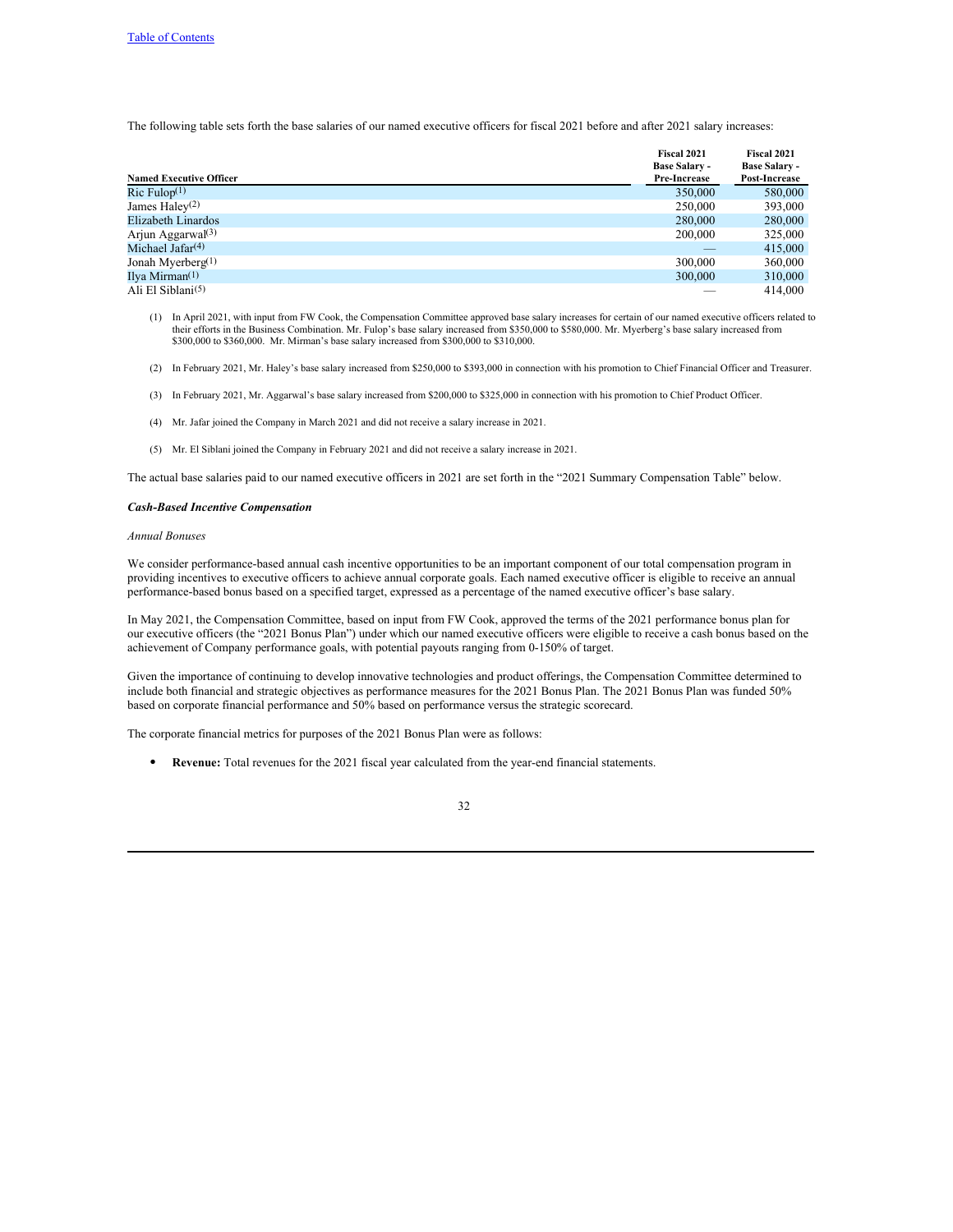- **Non-GAAP Margin:** Non-GAAP margin for the 2021 fiscal year calculated from the year-end financial statements, excluding stock compensation expense and amortization of acquired intangible assets.
- **Adjusted EBITDA:** Adjusted EBITDA for fiscal 2021 calculated from the year-end financial statements, excluding stock compensation expense and expenses associated with merger and acquisition activity.

The strategic objectives for the 2021 Bonus Plan consisted of: (i) the number of qualified materials for our product platforms; (ii) the commercial launch of our Fiber product offering; and (iii) the shipment of the P-50 product platform.

Results for each performance measure were determined on a scale of 0% - 150% of target, with a maximum overall bonus opportunity under the 2021 Bonus Plan at 150% of target.

The table below sets forth the threshold, target and maximum goals for the financial performance components of the 2021 Bonus Plan established by the Compensation Committee:

|                        |           |               |                  | <b>2021 Financial Goals</b> |                |
|------------------------|-----------|---------------|------------------|-----------------------------|----------------|
| Metric                 |           |               | <b>Threshold</b> | Target                      | Maximum        |
| (\$ in millions)       | Weighting | 2020 Baseline | $(50\%$ Funding) | $(100\%$ Funding)           | (150% Funding) |
| Revenue                | 20%       | \$16.5        | \$75.0           | \$100.0                     | \$115.0        |
| Non-GAAP Margin        | 20%       | (91)%         | 10%              | 30%                         | 45%            |
| <b>Adjusted EBITDA</b> | 10%       | (73.5)        | (70.0)           | (50.0)                      | (30.0)         |

In February 2022, the Compensation Committee reviewed the Company's financial and business performance and approved payouts under the 2021 Bonus Plan. During 2021, we recognized revenues of \$112.5 million, non-GAAP margin of 28%, and adjusted EBITDA of (93.0). As it relates to the strategic objectives under the 2021 Bonus Plan, the Company expanded its list of qualified materials, commercially launched Fiber printers and prepared the first P-50 printer for shipment. Based on the funding guidelines for the 2021 Bonus Plan and actual performance, the Compensation Committee approved bonus plan funding at 100% of target for 2021.

The table below presents information relating to the various components and actual achievement under the 2021 Bonus Plan:

|                               | <b>Performance Measure</b> | <b>Level of Achievement</b> |        |
|-------------------------------|----------------------------|-----------------------------|--------|
| <b>Performance Measure</b>    | Weighting                  | $(0\% - 150\%)$             | Result |
| Revenue                       | 20%                        | 142%                        | 29%    |
| Non-GAAP Margin               | 20%                        | 95%                         | 19%    |
| <b>Adjusted EBITDA</b>        | 10%                        | $0\%$                       | $0\%$  |
| Number of Qualified Materials | 20%                        | 130%                        | 26%    |
| Commercial Launch of Fiber    | 15%                        | 88%                         | 13%    |
| Shipment of P-50              | 15%                        | 88%                         | 13%    |
| <b>Bonus Target</b>           |                            |                             | 100%   |

For each of Messrs. Fulop, Haley, Aggarwal, Jafar, Myerberg and Mirman, the Compensation Committee approved payouts under the 2021 Bonus Plan at the 100% bonus funding level. In connection with his separation from the Company in November 2021, Mr. El Siblani forfeited any 2021 annual bonus to which he would have been entitled to receive. Pursuant to her separation agreement with the Company, Ms. Linardos was not eligible to participate in the 2021 bonus plan.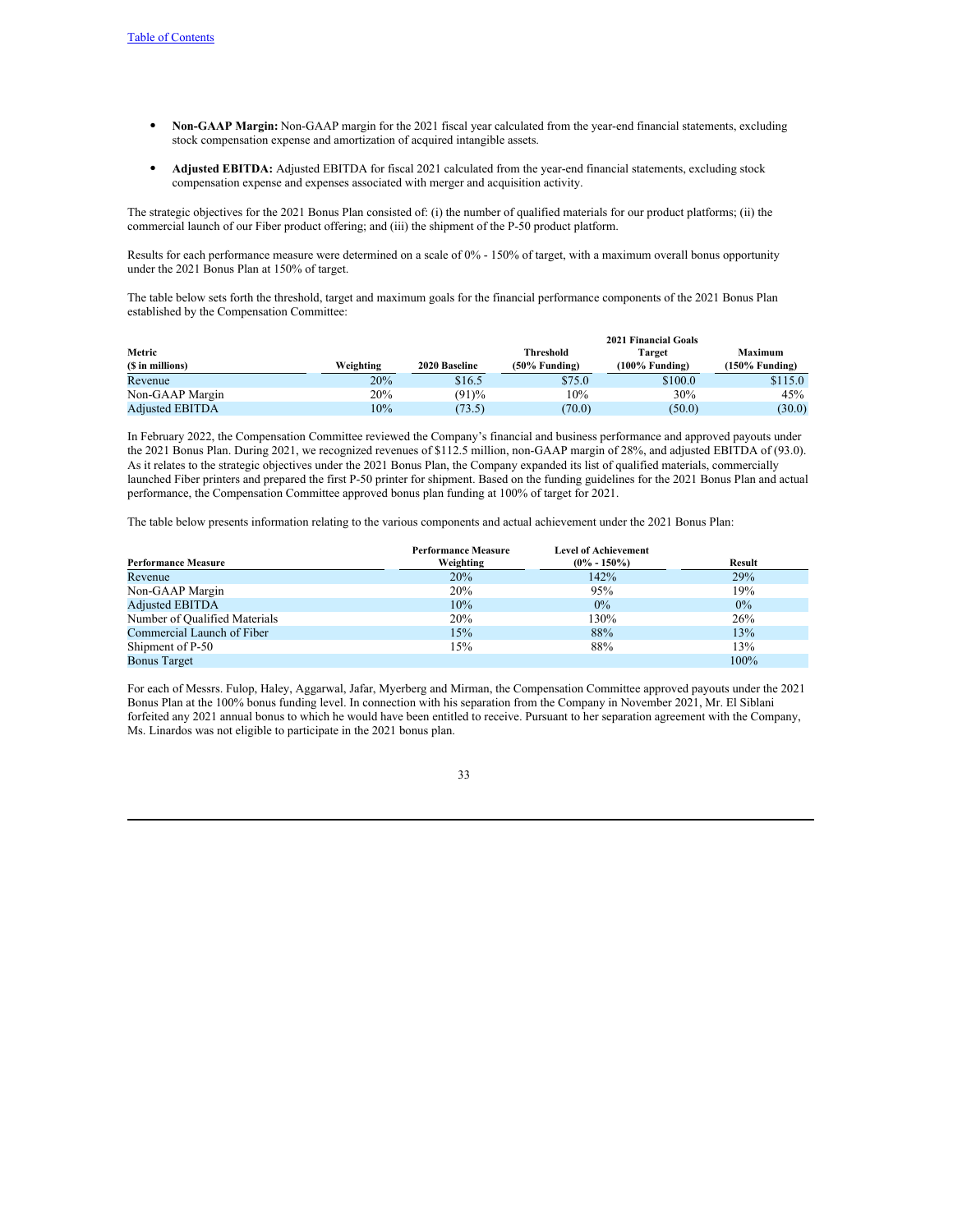The following table sets forth the bonus target and actual cash bonuses paid to each named executive officer under the 2021 Bonus Plan:

|                                | 2021 Annual<br><b>Base Salary</b> | 2021 Target<br><b>Cash Bonus</b> | 2021 Target<br><b>Cash Bonus</b> | 2021 Actual<br><b>Cash Bonus</b> | 2021 Actual<br><b>Cash Bonus</b><br>Amount |
|--------------------------------|-----------------------------------|----------------------------------|----------------------------------|----------------------------------|--------------------------------------------|
| <b>Named Executive Officer</b> | Rate                              | (% of Base Salary)               | Amount                           | Amount (\$)                      | (% of Target)                              |
| Ric Fulop                      | 580,000                           | $85\%$                           | 493,000                          | 493,000                          | $100 \%$                                   |
| James Haley                    | 393,000                           | 50 %                             | 196,500                          | 196,500                          | $100\%$                                    |
| Elizabeth Linardos $(1)$       | 280,000                           |                                  |                                  |                                  |                                            |
| Arjun Aggarwal                 | 325,000                           | 45 $\%$                          | 146,250                          | 146,250                          | $100\%$                                    |
| Michael Jafar                  | 415,000                           | 50 %                             | 207,500                          | 173,958                          | $100 \frac{9}{6}$ (2)                      |
| Jonah Myerberg                 | 360,000                           | 45 $\%$                          | 162,000                          | 162,000                          | $100\%$                                    |
| Ilya Mirman                    | 310,000                           | 45 $\%$                          | 139,500                          | 139,500                          | $100\%$                                    |
| Ali El Siblani <sup>(1)</sup>  | 414,000                           | 50 %                             | 207,000                          |                                  |                                            |

(1) Ms. Linardos and Mr. El Siblani terminated employment with the Company during 2021 and were not eligible to receive an annual bonus for the year.

(2) Mr. Jafar's target bonus percentage was set at 50%, however his actual payout was pro-rated to 42% of base salary based on his partial year of service in 2021.

## *2021 Special Cash Bonuses*

In February 2021, we paid one-time cash bonuses to Mr. Haley and Ms. Linardos of \$150,000 each in connection with their efforts in the successful completion of the Business Combination.

In March 2021, we paid a one-time cash signing bonus to Mr. Jafar of \$250,000 in connection with the commencement of his employment, subject to forfeiture if his employment is terminated without cause within one year.

# *Equity-Based Compensation*

We view equity-based compensation as a critical component of our balanced total compensation program. Equity-based compensation creates an ownership culture among our employees that provides an incentive to contribute to the continued growth and development of our business and aligns the interests of executives with those of our stockholders. We do not currently have any formal policy for determining the number of equity-based awards to grant to named executive officers, but the size and value of annual equity awards for 2021 were based on considerations included in the process for determining executive compensation overall, as previously described in this CD&A.

Prior to the Business Combination we typically granted stock options as the long-term incentive component of our compensation program. Such awards generally vest as to 25% of the shares on the first anniversary of the vesting commencement date and as to the remaining 75% of the shares in 36 substantially equal monthly installments thereafter, subject to the executive's continued service with us through the applicable vesting dates. No option awards were granted to our named executive officers in 2021.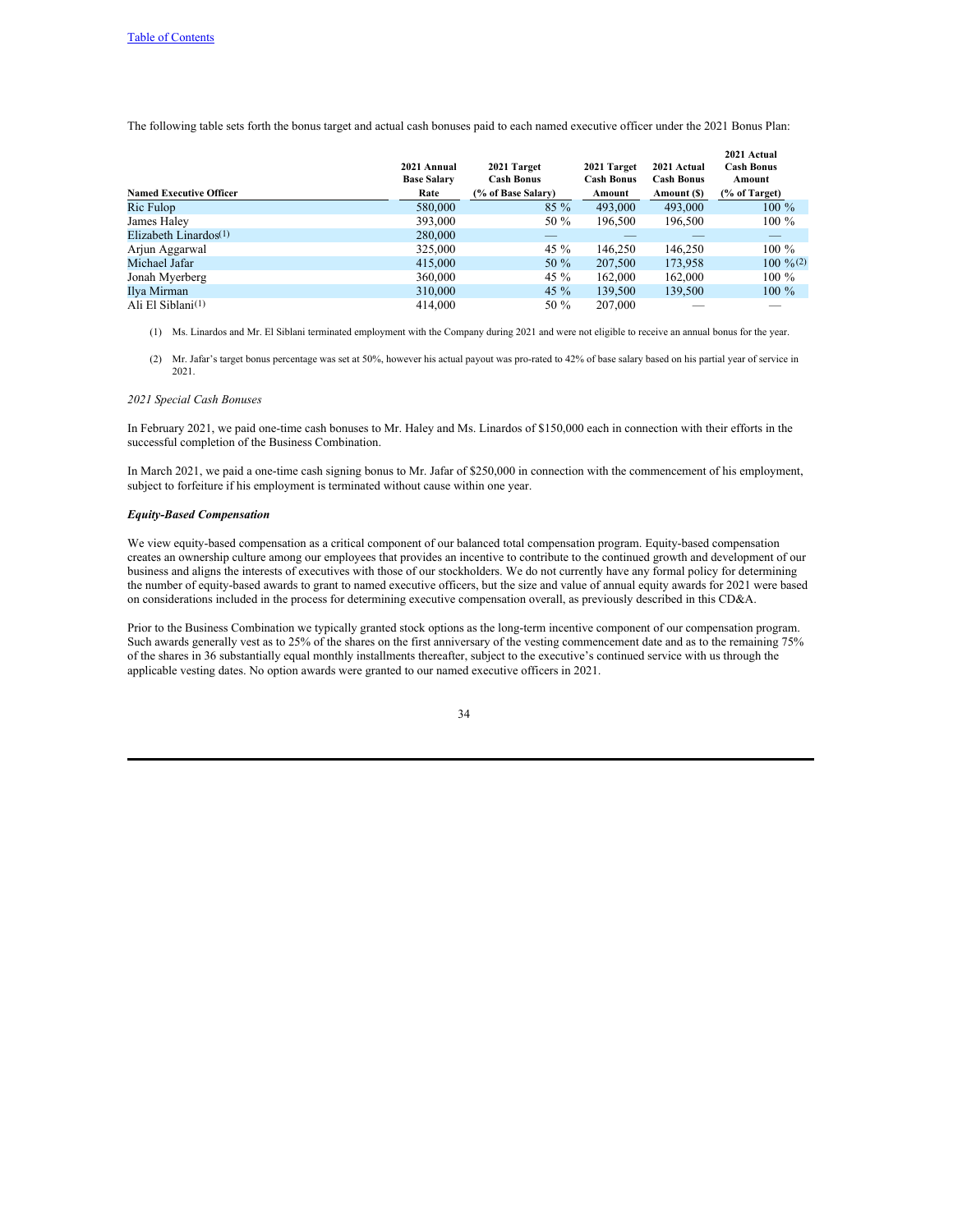For 2021, we granted a mix of time-based restricted stock units and performance-based restricted stock units to our executives, including our named executive officers. The following table sets forth the restricted stock units granted to our named executive officers during 2021.

|                                | <b>Time-Based</b><br><b>Restricted Stock</b> | Founder<br><b>Restricted Stock</b> | Performance-Based<br><b>Restricted Stock</b> |
|--------------------------------|----------------------------------------------|------------------------------------|----------------------------------------------|
| <b>Named Executive Officer</b> | <b>Units Granted</b>                         | <b>Units Granted</b>               | <b>Units Granted</b>                         |
| Ric Fulop                      |                                              | 4,535,135                          |                                              |
| James Haley                    | 250,000                                      |                                    |                                              |
| Elizabeth Linardos $(1)$       | _                                            |                                    | _                                            |
| Arjun Aggarwal                 | 39,735                                       |                                    |                                              |
| Michael Jafar                  | 132,450                                      | _                                  | 800,000(2)                                   |
| Jonah Myerberg                 |                                              | 2,267,567                          |                                              |
| Ilya Mirman                    | 39,735                                       | _                                  | 240,000(3)                                   |
| Ali El Siblani                 |                                              | 2,267,567                          |                                              |

- (1) Ms. Linardos did not receive any equity award grants in 2021 prior to her termination.
- (2) 800,000 shares is the target award. The threshold number of shares to be earned under the performance grant is 400,000 and the maximum number of shares to be earned is 1,600,000.
- (3) 240,000 shares is the target award. The threshold number of shares to be earned under the performance grant is 120,000 and the maximum number of shares to be earned is 360,000.

### *Time-Based Restricted Stock Unit Awards*

Time-based restricted stock units granted to our named executive officers in 2021 generally vest as to 25% of the shares on the first anniversary of the vesting commencement date and as to the remaining 75% of the shares in 12 substantially equal quarterly installments thereafter, subject to the executive's continued service with us through the applicable vesting dates.

In February 2021, we granted time-based restricted stock unit awards to Mr. Haley in connection with his promotion to Chief Financial Officer. Per the terms of his offer letter, this equity award was granted in lieu of any other equity awards that the Company may have otherwise granted Mr. Haley for the following 18 months. In June 2021, we granted time-based restricted stock units awards to the named executive officers who did not receive a 2021 Founder Award (described below) and with the exception of Mr. Haley whose 2021 grant is described above.

#### *Performance-Based Restricted Stock Unit Awards*

In October 2021, our Compensation Committee determined to grant performance-based restricted stock unit awards to Michael Jafar and Ilya Mirman to incentivize specific business unit performance. The award granted to Mr. Jafar is eligible to vest based on achievement of certain revenue milestones by the Company over the five-year performance period beginning in January 2022 and ending in December 2026, subject to continued service by Mr. Jafar. Mr. Jafar may earn 50% of the target based on threshold performance and 200% of target for maximum performance.

The award granted to Ilya Mirman was eligible to vest upon the achievement of certain revenue milestones by the Company and continued service through December 31, 2021. The performance criteria was not achieved by the prescribed date and the award was forfeited.

#### *2021 Founder Restricted Stock Unit Awards*

In October 2021, our Compensation Committee, after consulting with the Board of Directors, granted performance-based restricted stock unit awards to Ric Fulop, Jonah Myerberg, and Ali El Siblani in the amounts set forth in the table above. We refer to these restricted stock units as the "2021 Founder Awards." In connection with his resignation in November 2021, Ali El Siblani forfeited his 2021 Founder Award.

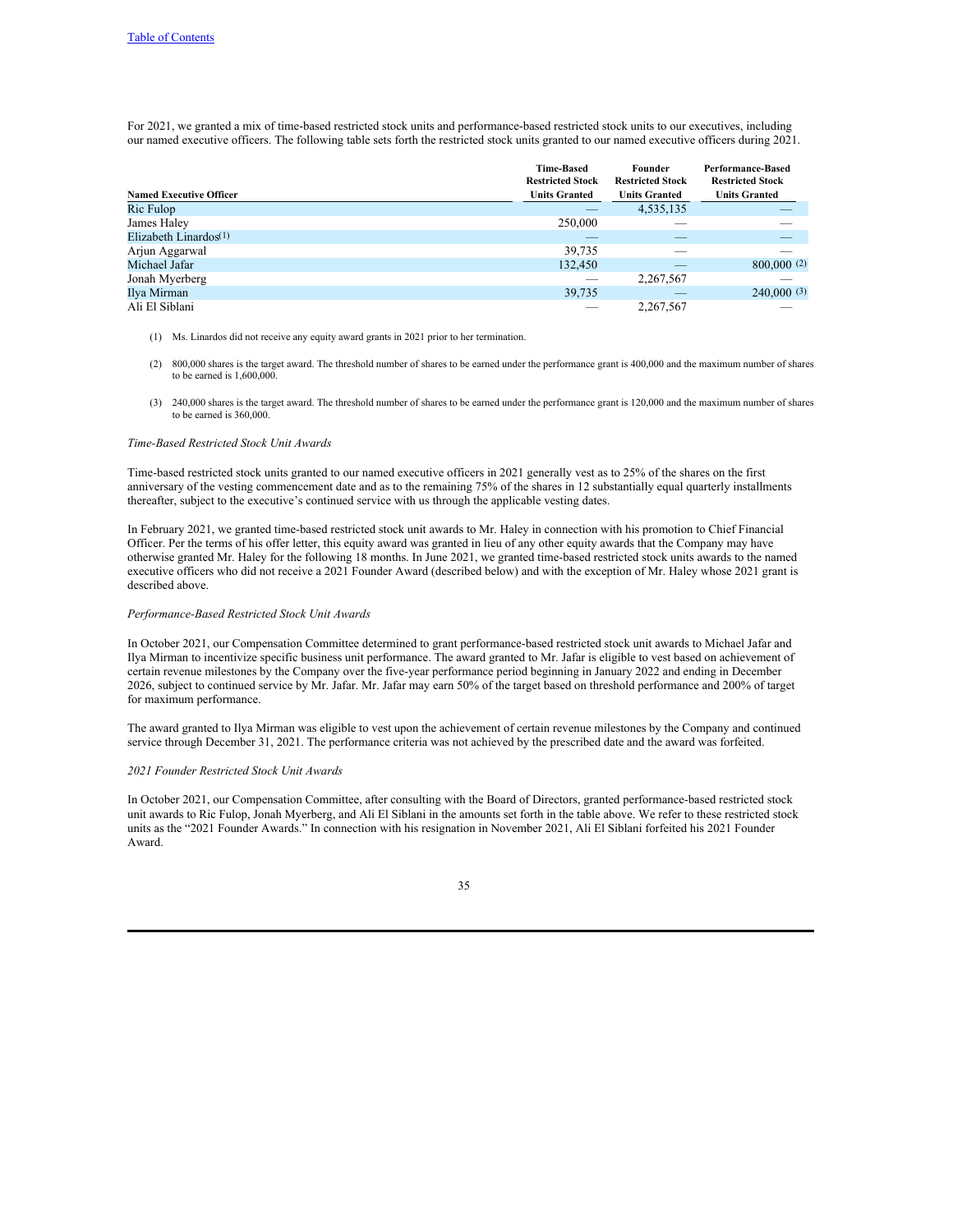Prior to granting the 2021 Founder Awards, our Board of Directors, in consultation with FW Cook, performed an in-depth review with respect to Messrs. Fulop, Myerberg and El Siblani, regarding their ownership stakes in the Company and competitive pay opportunities relative to other founder executives of comparable companies. The Board of Directors determined that it would be in the best interest of our stockholders and other stakeholders that we establish a performance-based equity award program with vesting terms that incentivize Messrs. Fulop, Myerberg and El Siblani to execute on our long-term strategic objectives, including increasing shareholder value and stock performance.

Specifically, the Board of Directors considered the following, as it related to the three recipients of the awards:

- The executive's respective percentage ownership in the Company and the amount their ownership interests were unvested as of the date of grant;
- The estimated value of the executive's individual Company ownership interests;
- Market data for similarly situated executives at comparable companies with an emphasis on the ownership percentage and equity value of founder executives; and
- Each executive's past and expected future contributions to us, and the desire of our Board of Directors to provide them with meaningful incentives to continue to drive the growth of our business.

Our Board of Directors believed it was important for the 2021 Founder Award to include rigorous performance objectives and not simply vest based on continued service to us. The 2021 Founder Award was designed around the following principles:

- **Cover seven years of equity awards:** The 2021 Founder Award is intended to be the exclusive equity award to the grantees over the next seven years. Accordingly, the size of the 2021 Founder Awards takes into account that additional similar performancebased restricted stock units with overlapping performance periods will not be granted in the next several years. However, the board retains discretion to grant future equity awards as it determines appropriate to motivate particular executives.
- **Incentivize creating long-term growth:** The 2021 Founder Award is only eligible to vest based on our long-term stock price performance. The performance period begins on January 1, 2022, and ends on the seventh anniversary of the grant date. In order for the executives to earn the maximum award, our market capitalization needs to increase over 1,300% from the date of grant.
- **Require sustained performance for vesting:** The 2021 Founder Award is divided into twelve tranches that are eligible to vest based on the achievement of market capitalization goals measured using our volume weighted average trading price per share over a consecutive 30-day period during the performance period.
- Promote retention: The 2021 Founder Award is eligible to vest only if the executives are still serving in their executive positions as of the applicable achievement date. If their employment terminates, any portion of the 2021 Founder Award for which a stock price target has not been achieved immediately terminates and is forfeited to us, subject to limited exceptions in connection with certain qualifying termination of employment. In connection with his separation in November 2021, Ali El Siblani forfeited his 2021 Founder Award.

The 2021 Founder Awards will be earned and vest only based on our market capitalization growth over a seven-year performance period ending in 2028. Market capitalization growth is measured based on the Company's volume weighted average trading price per share of common stock over any 30-day period occurring during the last three months of any calendar year during the performance period, beginning with calendar year 2022. The total number of shares that would be earned correspond to a specified market capitalization goal delivered by the stock price increases, thereby directly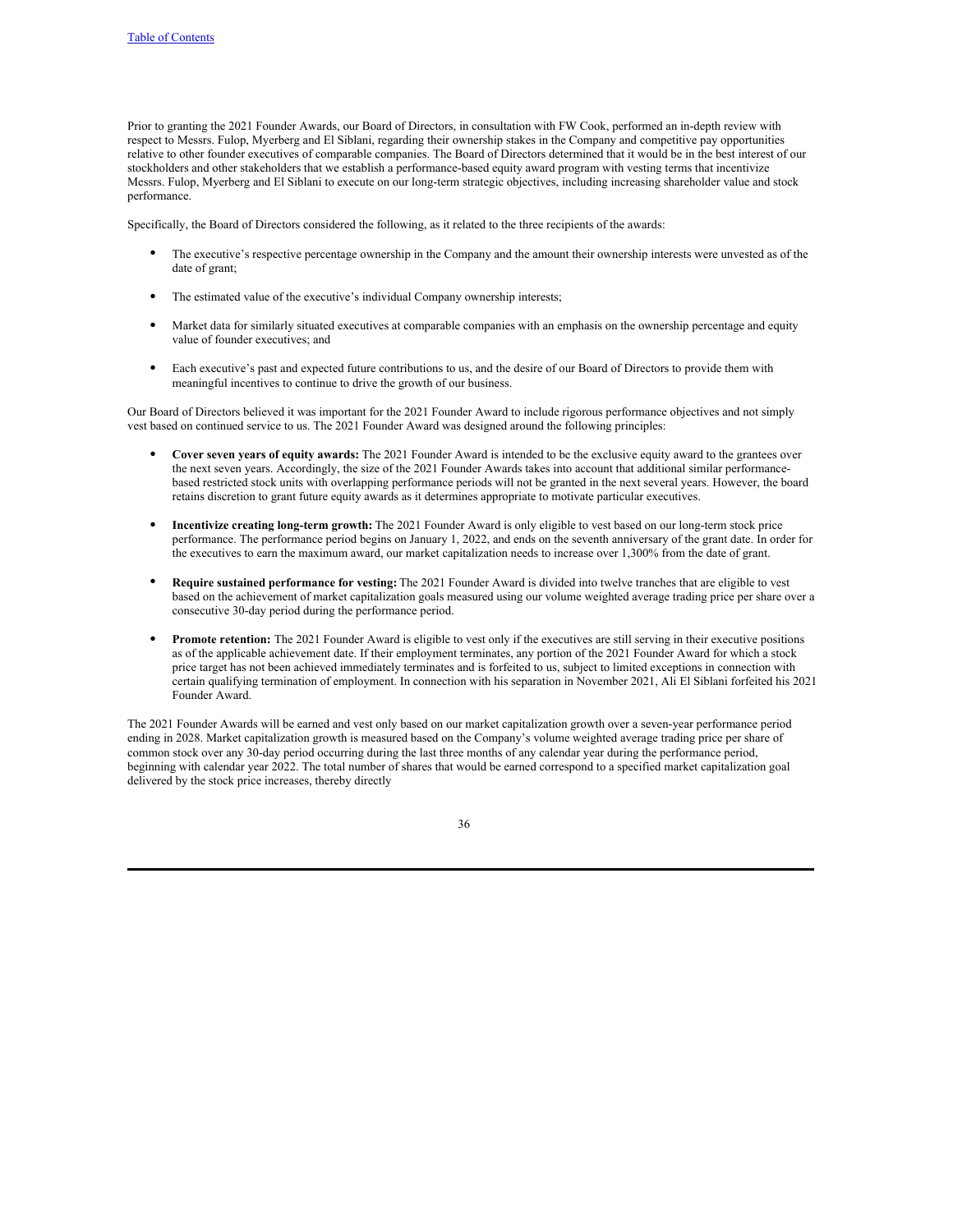| Tranche        | <b>Market Capitalization</b><br>Goals<br>(Billions) | Mr. Fulop -<br><b>Number of RSUs</b><br>to $Vest(1)$ | Mr. Myerberg -<br><b>Number of RSUs</b><br>to $Vest(1)$ | Date<br><b>Service-Based</b><br><b>Vesting Satisfied</b> |
|----------------|-----------------------------------------------------|------------------------------------------------------|---------------------------------------------------------|----------------------------------------------------------|
|                | \$3.9                                               | 377,928                                              | 188,964                                                 | October 14, 2024                                         |
| $\overline{c}$ | \$5.9                                               | 377,928                                              | 188,964                                                 | October 14, 2024                                         |
| 3              | \$7.9                                               | 377,928                                              | 188,964                                                 | October 14, 2024                                         |
| 4              | \$9.9                                               | 377,928                                              | 188.964                                                 | October 14, 2024                                         |
| 5              | \$12.0                                              | 377,928                                              | 188,964                                                 | October 14, 2024                                         |
| 6              | \$14.0                                              | 377,928                                              | 188,964                                                 | October 14, 2025                                         |
|                | \$16.0                                              | 377,928                                              | 188,964                                                 | October 14, 2025                                         |
| 8              | \$18.0                                              | 377,928                                              | 188,964                                                 | October 14, 2025                                         |
| 9              | \$20.0                                              | 377,928                                              | 188,964                                                 | October 14, 2025                                         |
| 10             | \$22.1                                              | 377,928                                              | 188,964                                                 | October 14, 2025                                         |
| 11             | \$24.1                                              | 377,928                                              | 188,964                                                 | October 14, 2025                                         |
| 12             | \$26.1                                              | 377,927                                              | 188,963                                                 | October 14, 2025                                         |
| <b>Total</b>   |                                                     | 4,535,135                                            | 2,267,567                                               |                                                          |

aligning the 2021 Founder Awards with long-term stock value growth for our stockholders. The payout schedule for the corresponding market capitalization performance goals are as follows:

(1) The 2021 Founder Award tranches were set to a specific number of shares to be earned, rather than a dollar value.

No amounts will be earned if a \$3.9 billion market capitalization goal is not attained and the award is capped at the total number of shares shown in the table above. In the event of a change in control during the performance period, the award will be earned based on the stock price paid in the transaction.

The 2021 Founder Awards are also subject to service-based vesting, which will be satisfied for each tranche on the dates shown in the table above. In the event of a change in control in which the outstanding 2021 Founder Awards are assumed, substituted or converted, any tranche that has met the performance vesting conditions as of the date of the change in control but has not satisfied the service vesting conditions will continue to be eligible to vest in the service vesting conditions; provided that, in the event the executive is terminated without cause or resigns for good reason following such change in control, the service vesting conditions will be deemed satisfied upon such termination. In the event the executive is terminated due to death or disability during the performance period, the award will be earned based on the stock price on the date of such termination and any earned shares will vest immediately.

#### *Health and Welfare Benefits*

Our named executive officers are eligible to participate in our employee benefit plans and programs, including medical, dental and vision benefits, life insurance, and disability insurance, to the same extent as our other full-time employees, subject to the terms and eligibility requirements of those plans. We believe the benefits described above are necessary and appropriate to provide a competitive compensation package to our named executive officers.

# *Retirement Benefits*

We currently maintain a 401(k) retirement savings plan for our employees, including our named executive officers, who satisfy certain eligibility requirements. Our named executive officers are eligible to participate in the 401(k) plan on the same terms as other full-time employees. The Internal Revenue Code allows eligible employees to defer a portion of their compensation on a pre-tax basis through contributions to the 401(k) plan, subject to applicable annual Code limits. All participants' interests in their deferrals are 100% vested when contributed. Currently, we do not match contributions made by executive officers in the 401(k) plan. We believe that providing a vehicle for tax-deferred retirement savings though our 401(k) plan adds to the overall desirability of our executive compensation package and further incentivizes our employees, including our named executive officers, in accordance with our compensation policies.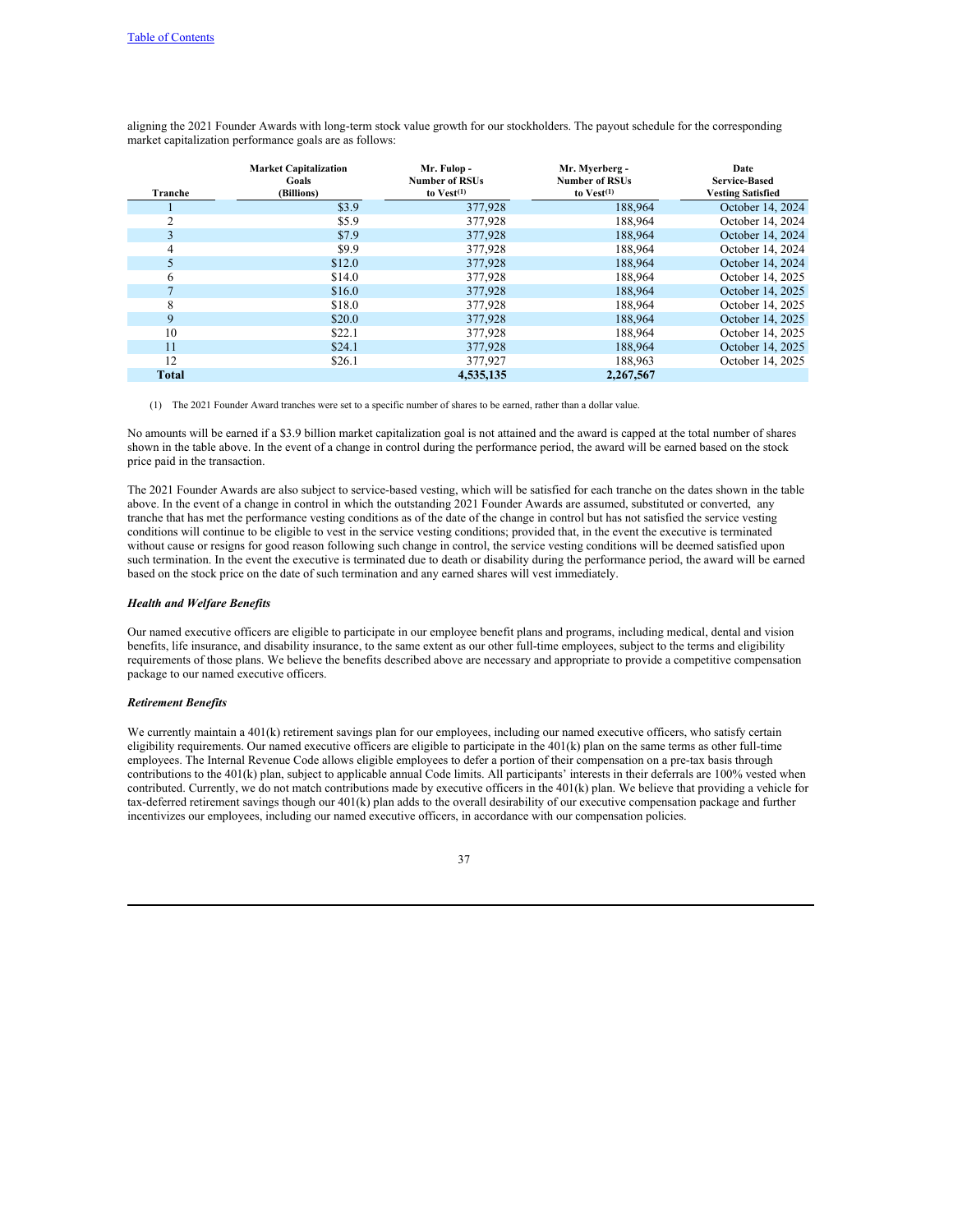#### *Employment and Severance Arrangements*

We are party to employment agreements with the following named executive officers.

In connection with his appointment as Chief Financial Officer on February 12, 2021, we entered into an offer letter with Mr. Haley. Under the offer letter, in the event Mr. Haley is terminated by us without cause, or if he resigns for good reason, he will be entitled to base salary continuation for a period of 9 months and to the extent such termination occurs prior to the eighteen-month anniversary of Mr. Haley's appointment as Chief Financial Officer in February 2021, 50% of Mr. Haley's unvested 2021 time-based restricted stock unit awards and 50% of any other unvested time-based restricted stock unit awards will vest. To the extent Mr. Haley is covered under the Company's health plan at the time of such termination or resignation, the Company will pay the employer's portion of COBRA premium payments for Mr. Haley and his covered dependents through the 9 month severance period. In addition, if Mr. Haley is terminated without cause or resigns for good reason within six months of a change in control, his unvested equity incentive awards vest immediately prior to such termination or resignation. The severance payments and benefits provided under the offer letter are subject to Mr. Haley's execution and non-revocation of a release of claims in favor of the Company and continued compliance with certain restrictive covenants described below.

In connection with his appointment as Chief Executive Officer of Desktop Health on March 1, 2021, we entered into an offer letter with Mr. Jafar. Under the offer letter, Mr. Jafar was paid a sign on bonus of \$250,000. In the event Mr. Jafar is terminated by us without cause during the first 12 months of employment, Mr. Jafar must repay the sign on bonus.

For purposes of the executive employment arrangements, "cause" generally means a (i) violation of a Company policy or rule, (ii) breach, attempted breach or violation of the executive's restrictive covenant agreement with us, (iii) failure to materially perform job duties and responsibilities reasonably expected of the executive's position, (iv) arrest for, conviction of, or plea of guilty or no contest to any felony or to a misdemeanor involving moral turpitude, deceit, dishonesty or fraud, (v) dishonest statements or acts with respect to or affecting the Company, (vi) gross negligence, willful misconduct or insubordination, or (vii) other conduct that could be harmful to our business, interests or reputation. For purposes of the executive employment arrangements which contain the concept of "good reason," good reason means, subject to certain opportunities for notice and cure (i) our requirement that the executive relocate to a location more than 35 miles from our current location in Burlington, Massachusetts, (ii) a material reduction in job responsibilities, or (iii) a material reduction in base salary.

We have not entered into an employment agreement or offer letter with Mr. Fulop, Mr. Aggarwal, Mr. Myerberg or Mr. Mirman that sets forth the terms and conditions of their employment with us or provides severance payments or benefits in connection with their termination of employment.

All of the named executive officers have entered into restrictive covenant agreements with us that generally contain 12-month postemployment non-competition and non-solicitation covenants. For Mr. Haley and Mr. Jafar, the Company must pay 50% of the executive's salary during the non-compete period.

#### *Agreements with Former Executive Of icers*

We entered into separation agreements with Ms. Linardos and Mr. El Siblani in connection with their termination of employment during 2021.

#### *Transition Agreement with Ms. Linardos*

In connection with Ms. Linardos' resignation as Chief Financial Officer in February 2021, we entered into a Transition and Separation Agreement with Ms. Linardos that superseded her prior offer letter with the Company.

Pursuant to the Transition and Separation Agreement, upon the termination of Ms. Linardos' employment with the Company in July 2021, and following successful completion of the transition services outlined in the separation agreement, and subject to her execution and nonrevocation of a release of claims and continued compliance with a separate restrictive covenant agreement, she was paid a lump sum payment of \$20,000, which was paid in July 2021 for

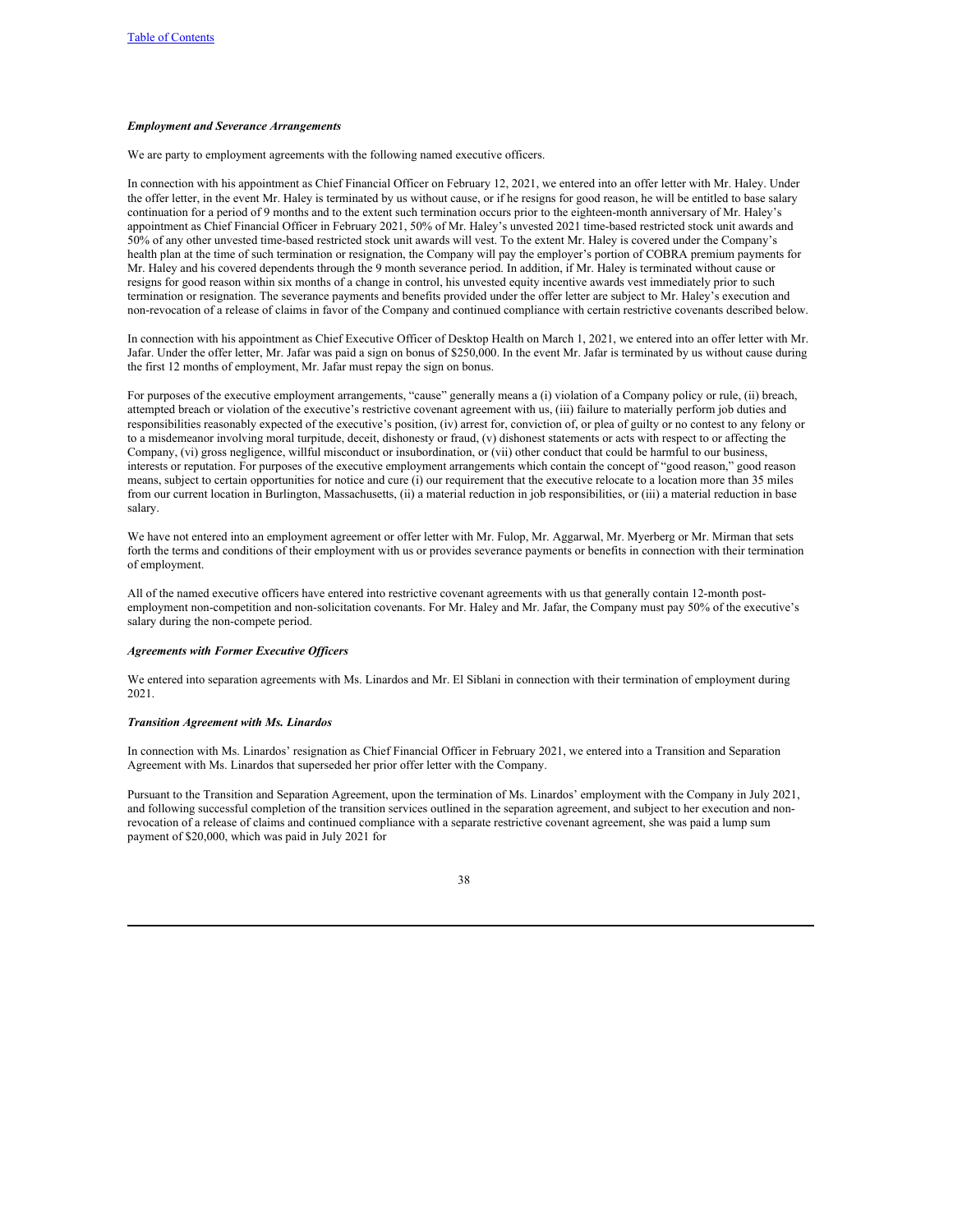services provided during the transition period, and we paid the COBRA premium payments for Ms. Linardos and her covered dependents until August 15, 2021.

Ms. Linardos' stock options, to the extent not vested before July 23, 2021, ceased vesting on such date and will be exercisable for a period of 5 years thereafter.

# *Separation Agreement with Mr. El Siblani*

We entered into a Separation Agreement with Mr. El Siblani in connection with Mr. El Siblani's separation in November 2021. Pursuant to the Separation Agreement and subject to his execution of a release of claims and continued compliance with a separate restrictive covenant agreement the Company agreed to pay Mr. El Siblani severance payments equal to 12 months of his base salary payable in accordance with the Company's regular payroll practices over the 12-month period following his termination date. In addition, the Company agreed to pay the COBRA premium payments for Mr. El Siblani and his covered dependents until November 2022. All outstanding equity awards held by Mr. El Siblani were forfeited as of the effective date of his termination. As outlined in the Separation Agreement, he forfeited his annual bonus under the cash-based incentive compensation program as well as the 2021 Founder Award he was granted in October 2021.

# *Tax Considerations*

As a general matter, our Compensation Committee reviews and considers the various tax and accounting implications of compensation programs we utilize.

# <span id="page-41-0"></span>**COMPENSATION OF OUR NAMED EXECUTIVE OFFICERS**

#### **2021 Summary Compensation Table**

The following table contains information about the compensation awarded to, paid to, or earned by each of our named executive officers during our most recently completed fiscal year ended December 31, 2021.

| <b>Name and Principal Position</b>                                 | Year | Salary<br><b>(S)</b> | Bonus<br>(S)(1) | <b>Stock Awards</b><br>(S)(2) | <b>Option Awards</b><br>(S) | <b>Non-Equity</b><br><b>Incentive Plan</b><br>Compensation<br>(S)(3) | All Other<br>Compensation<br>$($ \$) $(4)$ | Total<br>(S) |
|--------------------------------------------------------------------|------|----------------------|-----------------|-------------------------------|-----------------------------|----------------------------------------------------------------------|--------------------------------------------|--------------|
| <b>Ric Fulop</b>                                                   | 2021 | 522,500              | -               | 10,018,870                    |                             | 493,000                                                              | 540                                        | 11,034,910   |
| Chief Executive Officer                                            | 2020 | 332,500              |                 |                               |                             | 150,000                                                              | 508                                        | 483,008      |
|                                                                    | 2019 | 350,000              |                 |                               |                             |                                                                      | 540                                        | 350,540      |
| <b>James Halev</b><br>Chief Financial Officer                      | 2021 | 376,208              | 150,000         | 7,622,500                     |                             | 196,500                                                              | 525                                        | 8,345,733    |
| <b>Elizabeth Linardos</b>                                          | 2021 | 158,030              | 150,000         |                               |                             |                                                                      | 20,828                                     | 328,858      |
| Former Chief Financial Officer                                     | 2020 | 247,841              |                 |                               | 3,635,366                   | 40,000                                                               | 355                                        | 3,923,562    |
| Arjun Aggarwal<br><b>Chief Product Officer</b>                     | 2021 | 309,382              |                 | 599,999                       |                             | 146,250                                                              | 249                                        | 1,055,880    |
| <b>Michael Jafar</b><br>Chief Executive Officer, Desktop<br>Health | 2021 | 345,833              | 250,000         | 4,799,995                     |                             | 173,958                                                              | 315                                        | 5,570,101    |
| Jonah Myerberg<br>Chief Technology Officer                         | 2021 | 342,500              |                 | 5,009,435                     |                             | 162,000                                                              | 514                                        | 5,514,449    |
| Ilya Mirman<br><b>Former Chief Marketing Officer</b>               | 2021 | 307,083              |                 | 2,279,999                     |                             | 139,500                                                              | 709                                        | 2,727,291    |
| Ali El Siblani<br>Former Chief Executive Officer,                  | 2021 | 414,000              |                 | 5,009,435                     |                             |                                                                      | 414,540                                    | 5,837,975    |

*EnvisionTEC*

(1) Amount shown for Mr. Jafar represents a one-time signing bonus paid to Mr. Jafar in connection with his commencement of employment with us in 2021. Amounts shown for Mr. Haley and Ms. Linardos represent one-time cash bonuses in connection with their efforts in the successful completion of the Business Combination.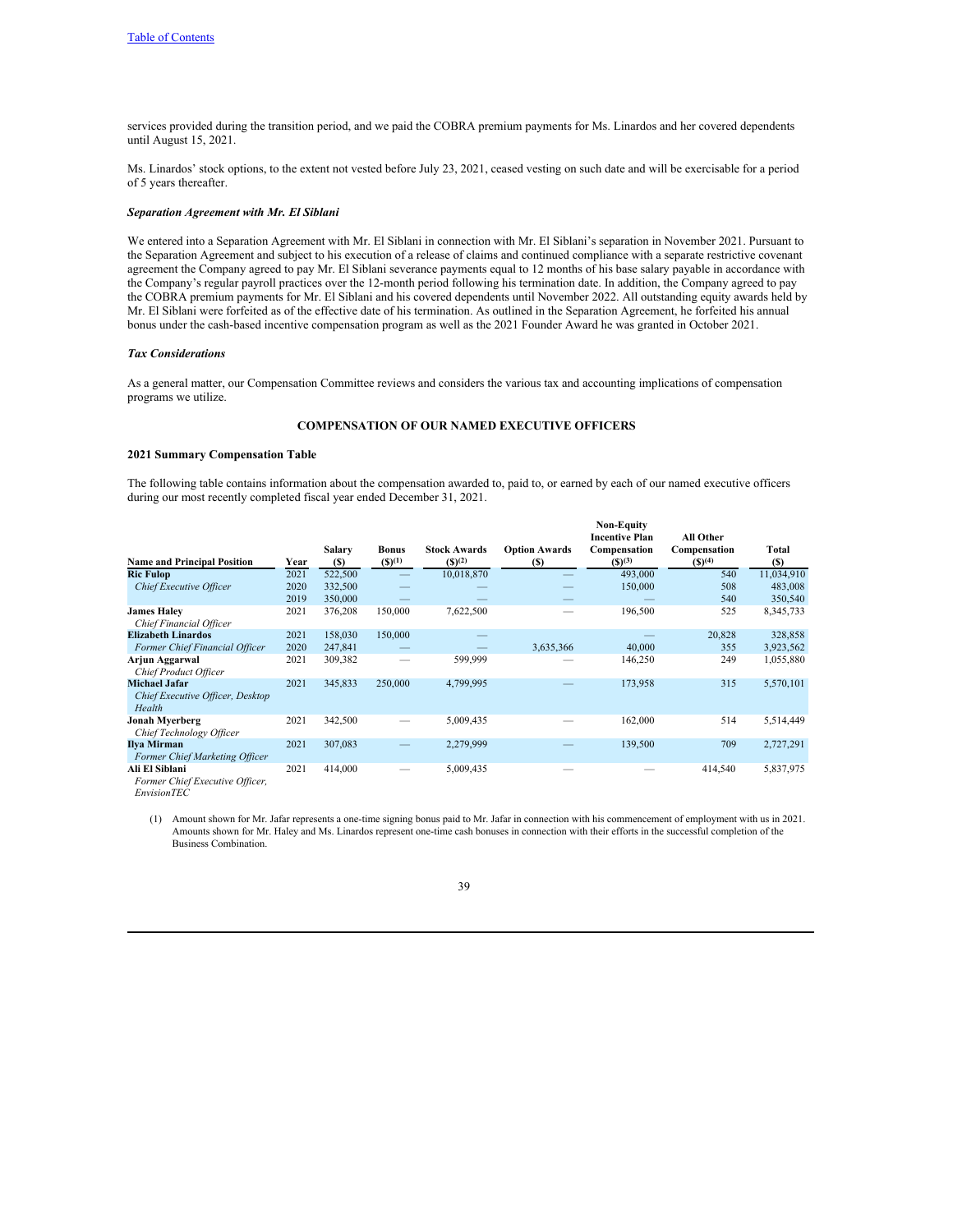- (2) Amounts shown reflect the grant date fair value of restricted stock units granted during the year as calculated in accordance with ASC Topic 718, excluding the effect of estimated forfeitures. For performance-based restricted stock units, the amounts were calculated based on the probable outcome of the performance condition as of the grant date. For Mr. Fulop, Mr. Myerberg and Mr. El Siblani, such amounts reflect the maximum level of performance. For Mr. Jafar and Mr. Mirman, the following are the values of the performance-based restricted stock units as of the grant date assuming attainment of the maximum level of performance: Mr. Jafar (\$11,200,000), and Mr. Mirman (\$840,000). See Note 20 to the consolidated financial statements included in our Annual Report on Form 10-K for the fiscal year ended December 31, 2021 for information regarding the assumptions used in calculating these amounts.
- (3) Amounts shown reflect performance bonuses earned for fiscal year 2021. For a description of these payments, see the section entitled "Cash Based Incentive Compensation – Annual Bonuses" above.
- (4) For all named executive officers, amount reflects the value of gross-up payments for the taxable portion of group term life insurance in excess of \$50,000. For Ms. Linardos, amount also reflects a payment under her Transition and Separation Agreement in the amount of \$20,000 and COBRA premiums of \$552 paid on her behalf. For Mr. El Siblani, amount also reflects \$414,000 in severance payments paid or accrued during the year in connection with his separation from the Company.

#### **Grants of Plan-Based Awards in Fiscal 2021**

The following table provides supplemental information relating to grants of plan-based awards made during fiscal 2021 to the named executive officers.

|                                      |                   |                         | <b>Estimated Future Payouts Under Non-Equity</b><br><b>Incentive Plan Awards</b> |                | <b>Estimated Future Payouts Under Equity</b><br><b>Incentive Plan Awards</b> |                       |                       |                        | All Other<br><b>Stock Awards:</b>   | <b>Grant Date</b><br><b>Fair Value of</b> |  |
|--------------------------------------|-------------------|-------------------------|----------------------------------------------------------------------------------|----------------|------------------------------------------------------------------------------|-----------------------|-----------------------|------------------------|-------------------------------------|-------------------------------------------|--|
| Name                                 | <b>Grant Date</b> | <b>Threshold</b><br>(S) | <b>Target</b><br>(S)                                                             | Maximum<br>(S) | <b>Grant Date</b>                                                            | Threshold<br>$^{(#)}$ | <b>Target</b><br>(# ) | <b>Maximum</b><br>(# ) | <b>Number of Units</b><br>(# )      | <b>Stock Awards</b><br>(S)                |  |
| Ric Fulop                            | March 5, 2021     | 246,500                 | 493,000                                                                          | 739,500        | October 14, $2021^{(1)}$                                                     | 377,928               | 2,267,568             | 4,535,135              |                                     | 10,018,870                                |  |
| James Haley                          | March 5, 2021     | 98,250                  | 196,500                                                                          | 294,750        | February 12, $2021^{(2)}$                                                    |                       |                       |                        | 250,000                             | 7,622,500                                 |  |
| Elizabeth<br>Linardos <sup>(4)</sup> | March 5, 2021     |                         |                                                                                  |                |                                                                              |                       |                       |                        |                                     |                                           |  |
| Arjun<br>Aggarwal                    | March 5, 2021     | 73,125                  | 146,250                                                                          | 219,375        | June 7, $2021^{(2)}$                                                         |                       |                       |                        | 39,735                              | 599,999                                   |  |
| Michael<br>Jafar                     | March 5, 2021     | 87,150                  | 174,300                                                                          | 261.450        | June 7, $2021^{(2)}$<br>October 14, 2021 <sup>(3)</sup>                      | 400,000               | 800,000               | 1.600.000              | 132,450<br>$\overline{\phantom{a}}$ | 1,999,995<br>2,800,000                    |  |
| Jonah                                |                   |                         |                                                                                  |                |                                                                              |                       |                       |                        |                                     |                                           |  |
| Myerberg                             | March 5, 2021     | 81,000                  | 162,000                                                                          | 243,000        | October 14, $2021^{(1)}$                                                     | 188,964               | 1,133,784             | 2,267,567              |                                     | 5,009,435                                 |  |
| Ilya Mirman                          | March 5, 2021     | 69,750                  | 139,500                                                                          | 209,250        | June 7, $2021^{(2)}$<br>October 14, 2021 $(3)$                               | 120,000               | 240,000               | 360,000                | 39,735                              | 599,999<br>840,000                        |  |
| Ali El<br>Siblani <sup>(5)</sup>     | March 5, 2021     | 103,500                 | 207,000                                                                          | 310,500        | October 14, $2021^{(1)}$                                                     | 188,964               | 1,133,784             | 2,267,567              |                                     | 5,009,435                                 |  |

- (1) Represents the 2021 Founder Awards. The awards will be earned based on the attainment of market capitalization performance metrics measured over the seven-year performance period. For more information, see "Equity-Based Compensation – Performance-Based Restricted Stock Units – 2021 Founder Restricted Stock Unit Awards" above. The awards do not have target award levels. In accordance with the instructions to Item 402(d) of Regulation S-K, which requires disclosure of a representative amount if the target amount is not determinable, the target amount shown in the table is based on a market capitalization goal of \$14.0 billion. If the target amount were shown based on the prior fiscal year's performance, the amount shown in the table would be \$0.
- (2) Amounts represent time-based restricted stock units that vest as to 25% of the shares on the first anniversary of the applicable grant date and as to the remaining 75% of shares in 12 substantially equal quarterly installments thereafter, subject to the executive's continued service with us through the applicable vesting dates.
- (3) Represents performance-based restricted stock units that vest upon achievement of certain revenue metrics by the Company and satisfaction of service criteria by the executive. For more information, see "Equity-Based Compensation – Performance-Based Restricted Stock Units" above.
- (4) Ms. Linardos terminated employment in July 2021 and was not granted any incentive awards during the year.

(5) Mr. El Siblani terminated employment in November 2021, forfeiting all incentive plan awards.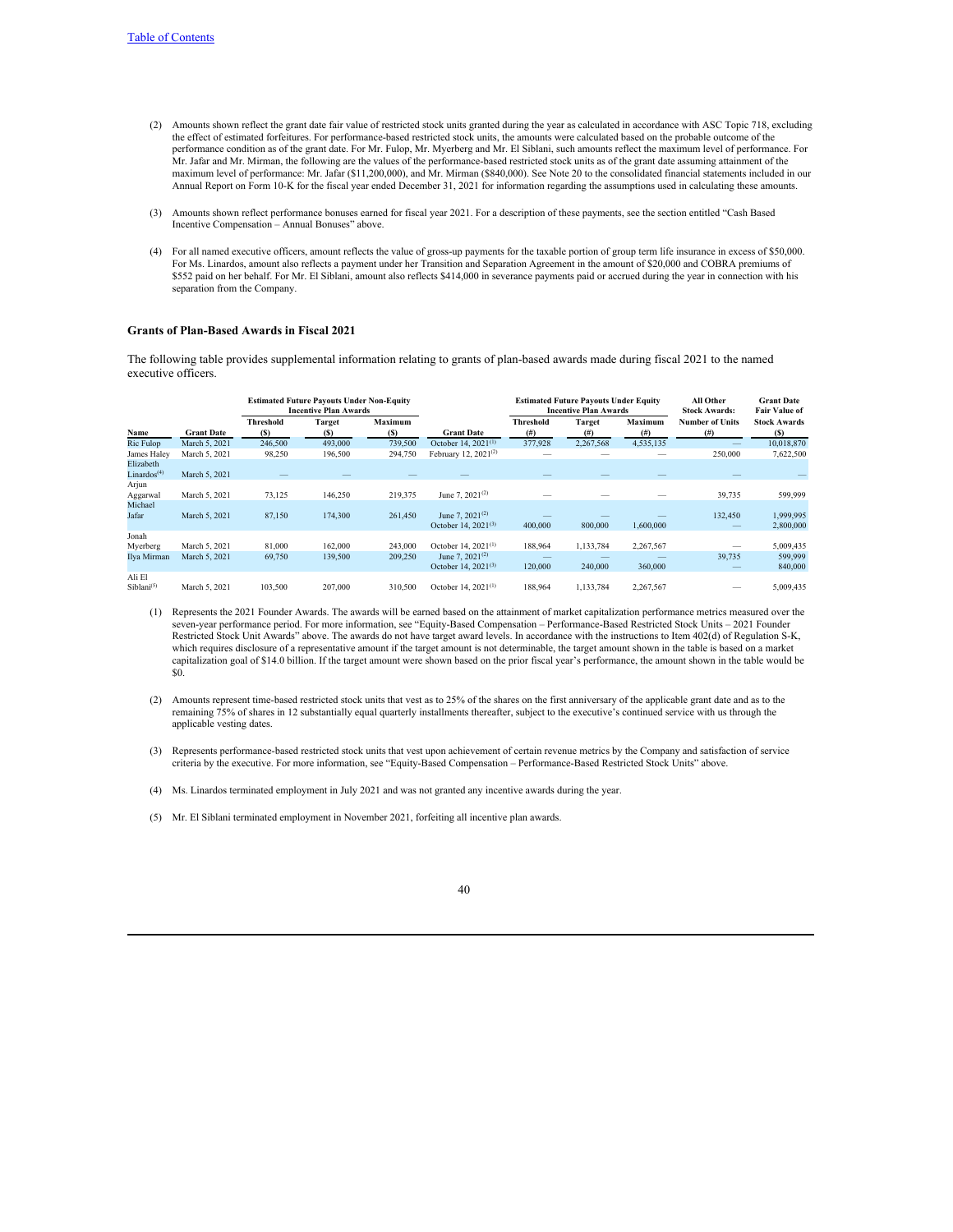# **Outstanding Equity Awards at Fiscal Year-End Table**

The following table summarizes the number of shares of common stock underlying outstanding equity incentive plan awards for each named executive officer as of December 31, 2021.

|                               |                                 |                                                                                                                  | <b>Option Awards</b>                                                                                         |                                                                                                                                                         |                                         |                                     |                                                                                                                 | <b>Stock Awards</b>                                                                                              |                                                                                                                                                               |                                                                                                                                                                                       |  |  |  |  |
|-------------------------------|---------------------------------|------------------------------------------------------------------------------------------------------------------|--------------------------------------------------------------------------------------------------------------|---------------------------------------------------------------------------------------------------------------------------------------------------------|-----------------------------------------|-------------------------------------|-----------------------------------------------------------------------------------------------------------------|------------------------------------------------------------------------------------------------------------------|---------------------------------------------------------------------------------------------------------------------------------------------------------------|---------------------------------------------------------------------------------------------------------------------------------------------------------------------------------------|--|--|--|--|
| Name                          | Vesting<br>Commencement<br>Date | Number of<br><b>Securities</b><br>Underlying<br><b>Unexercised</b><br><b>Options</b><br>$($ # $)$<br>Exercisable | Number of<br><b>Securities</b><br>Underlying<br>Unexercised<br><b>Options</b><br>(f#)<br>Unexercisable $(2)$ | <b>Equity</b><br>Incentive<br>Plan<br>Awards:<br>Number of<br><b>Securities</b><br>Underlying<br><b>Unexercised</b><br>Unearned<br>Options $(\#)^{(3)}$ | Option<br><b>Exercise</b><br>Price (\$) | Option<br><b>Expiration</b><br>Date | Number of<br><b>Shares</b> or<br><b>Units of</b><br><b>Stock That</b><br><b>Have Not</b><br>Vested $(\#)^{(4)}$ | Market<br>Value of<br>Shares or<br><b>Units</b> of<br><b>Stock That</b><br><b>Have Not</b><br>Vested $(S)^{(5)}$ | Equity<br>Incentive<br>Plan<br>Awards:<br>Number of<br>Unearned<br>Shares,<br><b>Units or</b><br>Other<br><b>Rights That</b><br><b>Have Not</b><br>Vested (#) | Equity<br>Incentive<br>Plan<br>Awards:<br>Market or<br>Payout<br>Value of<br>Unearned<br>Shares,<br>Units, or<br>Other<br><b>Rights That</b><br><b>Have Not</b><br>Vested $(S)^{(5)}$ |  |  |  |  |
| <b>Ric Fulop</b>              | 10/14/2021                      |                                                                                                                  |                                                                                                              |                                                                                                                                                         |                                         |                                     | $\qquad \qquad$                                                                                                 | $\qquad \qquad =$                                                                                                | 377,928 (6)                                                                                                                                                   | 1,870,744                                                                                                                                                                             |  |  |  |  |
| James Haley                   | 8/19/2020                       |                                                                                                                  |                                                                                                              |                                                                                                                                                         |                                         | $\overline{\phantom{0}}$            | 167,915                                                                                                         | 831,179                                                                                                          | -                                                                                                                                                             |                                                                                                                                                                                       |  |  |  |  |
|                               | 2/12/2021                       |                                                                                                                  |                                                                                                              |                                                                                                                                                         |                                         | $\overline{\phantom{0}}$            | 250,000                                                                                                         | 1,237,500                                                                                                        |                                                                                                                                                               |                                                                                                                                                                                       |  |  |  |  |
| <b>Elizabeth Linardos</b>     | 7/17/2020                       | 25,109                                                                                                           |                                                                                                              | $\qquad \qquad -$                                                                                                                                       | 1.40                                    | 7/23/2026                           |                                                                                                                 |                                                                                                                  |                                                                                                                                                               |                                                                                                                                                                                       |  |  |  |  |
|                               | 8/5/2020                        | 207.526                                                                                                          |                                                                                                              | $\hspace{0.1mm}-\hspace{0.1mm}$                                                                                                                         | 1.40                                    | 7/23/2026                           |                                                                                                                 |                                                                                                                  |                                                                                                                                                               | $\overline{\phantom{0}}$                                                                                                                                                              |  |  |  |  |
| Arjun Aggarwal                | 11/9/2017                       | 103,803                                                                                                          | $\overline{\phantom{0}}$                                                                                     | $\qquad \qquad$                                                                                                                                         | 2.46                                    | 11/30/2027                          | $\overline{\phantom{a}}$                                                                                        | -                                                                                                                | -                                                                                                                                                             | —                                                                                                                                                                                     |  |  |  |  |
|                               | 1/1/2018                        | 71,747                                                                                                           | 1,526                                                                                                        |                                                                                                                                                         | 2.46                                    | 2/26/2028                           |                                                                                                                 |                                                                                                                  |                                                                                                                                                               |                                                                                                                                                                                       |  |  |  |  |
|                               | 4/1/2019                        | 61,060                                                                                                           | 30,530                                                                                                       | $\overline{\phantom{m}}$                                                                                                                                | 3.34                                    | 5/7/2029                            |                                                                                                                 |                                                                                                                  | -                                                                                                                                                             |                                                                                                                                                                                       |  |  |  |  |
|                               | 6/11/2020                       | 34,347                                                                                                           | 57,243                                                                                                       | 30.530                                                                                                                                                  | 1.40                                    | 6/10/2030                           |                                                                                                                 |                                                                                                                  |                                                                                                                                                               |                                                                                                                                                                                       |  |  |  |  |
|                               | 7/17/2020                       | 21,625                                                                                                           | 39,435                                                                                                       |                                                                                                                                                         | 1.40                                    | 8/4/2030                            | $\overline{\phantom{0}}$                                                                                        |                                                                                                                  |                                                                                                                                                               |                                                                                                                                                                                       |  |  |  |  |
|                               | 6/1/2021                        |                                                                                                                  |                                                                                                              |                                                                                                                                                         | -                                       | $\overline{\phantom{0}}$            | 39,735                                                                                                          | 196,688                                                                                                          | -                                                                                                                                                             |                                                                                                                                                                                       |  |  |  |  |
| Michael Jafar                 | 3/1/2021<br>10/14/2021          |                                                                                                                  |                                                                                                              |                                                                                                                                                         |                                         | —                                   | 132,450                                                                                                         | 655,628                                                                                                          | 400,000 (7)                                                                                                                                                   |                                                                                                                                                                                       |  |  |  |  |
| Jonah Myerberg                | 6/11/2020                       |                                                                                                                  | 20,084                                                                                                       | -<br>10,712                                                                                                                                             | -<br>1.40                               | 6/10/2030                           |                                                                                                                 | $\qquad \qquad -$                                                                                                |                                                                                                                                                               | 1,980,000                                                                                                                                                                             |  |  |  |  |
|                               | 10/14/2021                      | 12,053                                                                                                           |                                                                                                              | $\qquad \qquad$                                                                                                                                         | $\qquad \qquad$                         | $\overline{\phantom{0}}$            | -<br>—                                                                                                          | $\overline{\phantom{m}}$<br>$\qquad \qquad$                                                                      | 188,964 (6)                                                                                                                                                   | 935,372                                                                                                                                                                               |  |  |  |  |
| Ilya Mirman                   | 2/12/2018                       | 638,595                                                                                                          |                                                                                                              | -                                                                                                                                                       | 2.46                                    | 2/11/2028                           |                                                                                                                 |                                                                                                                  |                                                                                                                                                               |                                                                                                                                                                                       |  |  |  |  |
|                               | 2/27/2018                       | 122,120                                                                                                          | 33,076                                                                                                       | $\qquad \qquad -$                                                                                                                                       | 2.46                                    | 2/26/2028                           |                                                                                                                 |                                                                                                                  |                                                                                                                                                               |                                                                                                                                                                                       |  |  |  |  |
|                               | 6/11/2020                       | 85,867                                                                                                           | 143,110                                                                                                      | 76,326                                                                                                                                                  | 1.40                                    | 6/10/2030                           |                                                                                                                 |                                                                                                                  |                                                                                                                                                               |                                                                                                                                                                                       |  |  |  |  |
|                               | 6/1/2021                        |                                                                                                                  |                                                                                                              |                                                                                                                                                         |                                         |                                     | 39,375                                                                                                          | 194,906                                                                                                          |                                                                                                                                                               | $\overline{\phantom{0}}$                                                                                                                                                              |  |  |  |  |
| Ali El Siblani <sup>1</sup> ) |                                 |                                                                                                                  |                                                                                                              |                                                                                                                                                         | -                                       | -                                   |                                                                                                                 |                                                                                                                  | -                                                                                                                                                             | -                                                                                                                                                                                     |  |  |  |  |

Ali El Siblani<sup>1</sup>)

(1) Mr. El Siblani's employment with the Company terminated in November 2021 and all of his outstanding equity awards were forfeited in connection with such termination.

(2) Time-based stock options vest as to 25% of the shares on the first anniversary of the vesting commencement date and as to the remaining 75% of the shares in 36 substantially equal monthly installments thereafter, subject to the executive's continued service with us through the applicable vesting dates.

(3) Performance-based stock options vest upon the Company's achievement of certain EBITDA goals and continued service by the executive.

- (4) Time-based restricted stock units vest as to 25% of the shares on the first anniversary of the vesting commencement date and as to the remaining 75% of the shares in 12 substantially equal quarterly installments thereafter, subject to the executive's continued service with us through the applicable vesting dates.
- (5) Amount shown is based on a price per share of \$4.95, which was the closing price of our common stock as of December 31, 2021.
- (6) Performance-based restricted stock units vest upon achievement of market capitalization performance metrics measured over the seven-year performance period ending in 2028 and continued service. Assuming the maximum level of performance, the service-based condition will be satisfied as to 1,889,640 shares for Mr. Fulop and 944,820 shares for Mr. Myerberg on October 14, 2024 and as to 2,645,496 shares for Mr. Fulop and 1,322,748 shares for Mr. Myerberg on October 14, 2025. See "Equity-Based Compensation – Performance-Based Restricted Stock Units – 2021 Founder Restricted Stock Unit Awards" above for a description of the market capitalization goals applicable to these awards.
- (7) Performance-based restricted stock units vest upon the achievement of certain revenue milestones by the Company over the five-year performance period beginning in January 2022 and ending in December 2026, subject to continued service by Mr. Jafar. The award is eligible to vest in tiers over the performance period, as revenue milestones are achieved by the Company. See "Equity-Based Compensation – Performance-Based Restricted Stock Units" for additional information.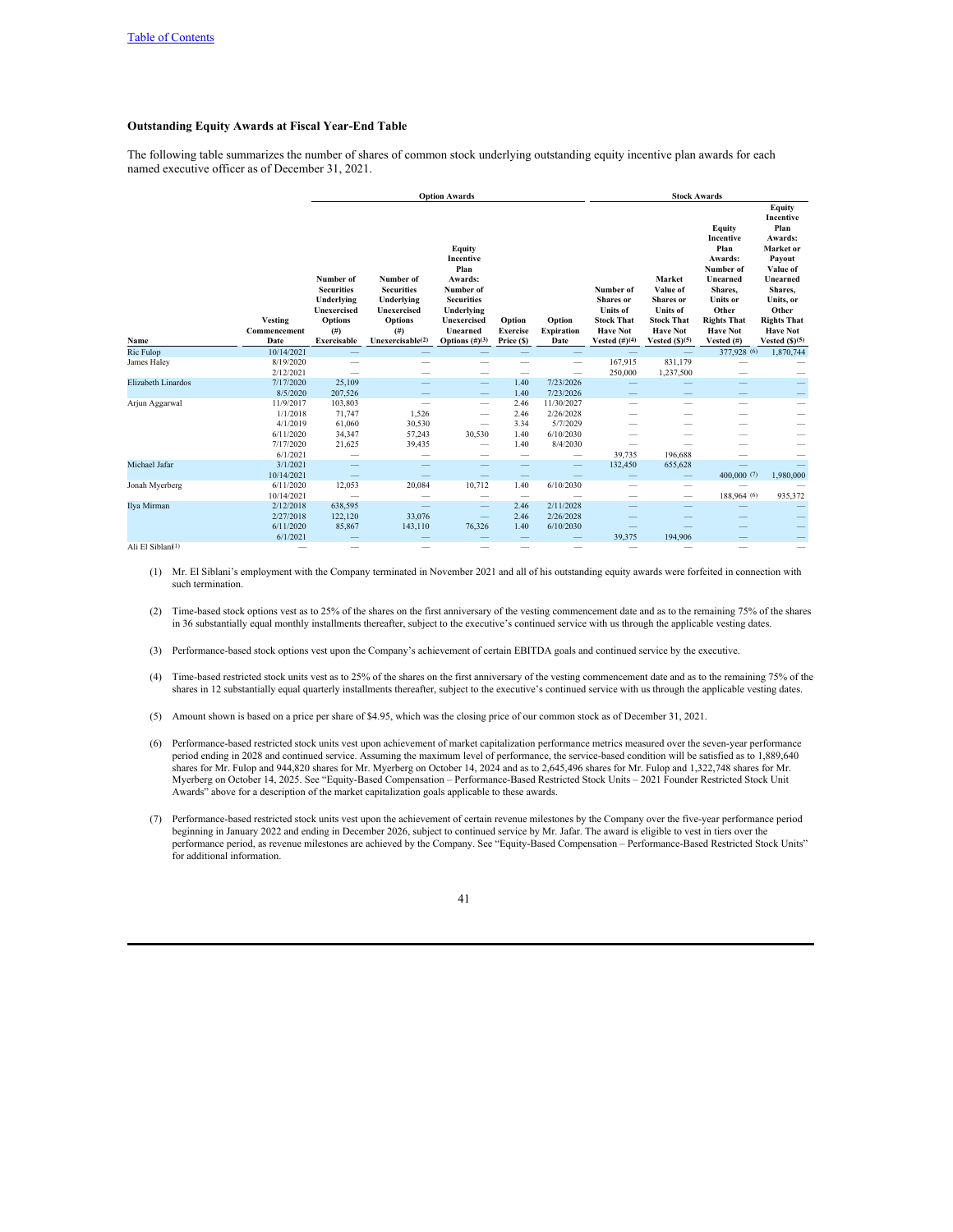# **Option Exercises and Stock Vested in Fiscal 2021**

The following table sets forth information regarding options exercised and stock awards vested, in each case with respect to our named executive officers during fiscal 2021.

|                    |                                                                  | <b>Options Awards</b>                            |                                                             | <b>Stock Awards</b>                             |
|--------------------|------------------------------------------------------------------|--------------------------------------------------|-------------------------------------------------------------|-------------------------------------------------|
| Name               | Number of<br><b>Shares</b><br><b>Acquired on</b><br>Exercise (#) | Value<br><b>Realized on</b><br>Exercise $(S)(1)$ | Number of<br>shares<br><b>Acquired on</b><br>Vesting $(\#)$ | Value<br><b>Realized on</b><br>Vesting $(S)(2)$ |
| Ric Fulop          |                                                                  |                                                  |                                                             |                                                 |
| James Haley        | __                                                               | _                                                | 76,328                                                      | 553,683                                         |
| Elizabeth Linardos | 265,329                                                          | 3,109,118                                        |                                                             |                                                 |
| Arjun Aggarwal     |                                                                  | $-$                                              | _                                                           | _                                               |
| Michael Jafar      | ___                                                              | __                                               |                                                             |                                                 |
| Jonah Myerberg     | _                                                                | _                                                |                                                             | _                                               |
| Ilya Mirman        | ___                                                              |                                                  |                                                             |                                                 |
| Ali El Siblani     | _                                                                |                                                  |                                                             | _                                               |

(1) Calculated by multiplying (i) the number of shares exercised by (ii) the difference between the closing price of our common stock on the date of exercise and the exercise price of the option.

(2) Calculated by multiplying (i) the number of shares acquired on vesting by (ii) the closing price of our common stock on the date of vesting.

### **Potential Payments Upon Termination or Change in Control**

The following table sets forth the potential payments that would have been provided to each of our named executive officers under each of the circumstances specified below if he had terminated employment with Desktop Metal effective December 31, 2021. We do not have any agreements that would provide automatic "single-trigger" accelerated vesting of equity compensation or excise tax gross-up payments to any of our named executive officers in the event of a change in control of the Company. The Company does not maintain a severance plan. All amounts below are based on the terms of the applicable equity award agreements and solely with respect to Messrs. Jafar and Haley, their employment agreements with the Company.

The actual amounts to be paid out can only be determined at the time of such executive's separation from the Company. For purposes of the table below, the target award amount was used for performance-based awards with performance periods not yet completed. See "Agreements with Former Executive Officers" above for a description of the severance arrangements with Ms. Linardos and Mr. El Siblani and the "All Other Compensation" column of the "2021 Summary Compensation Table" for the actual amounts paid pursuant to such arrangements.

|                                                          | Ric |         |   | James             | Arjun    |                          |     | Michael | Jonah    |            | Ilya    |
|----------------------------------------------------------|-----|---------|---|-------------------|----------|--------------------------|-----|---------|----------|------------|---------|
| <b>Scenario and Payment Type</b>                         |     | Fulop   |   | Haley             |          | Aggarwal                 |     | Jafar   | Mverberg |            | Mirman  |
| <b>Death or disability</b>                               |     |         |   |                   |          |                          |     |         |          |            |         |
| Restricted stock units                                   | S   | $-$ (1) |   |                   |          |                          | \$. |         |          | $- (1)$ \$ | $-$ (7) |
| Total                                                    | S   |         |   |                   | S        |                          |     |         |          |            |         |
| Termination without cause or resignation for good reason |     |         |   |                   |          |                          |     |         |          |            |         |
| Severance                                                | ъ   |         | S | 294,750 (3) \$    |          |                          |     |         |          |            |         |
| <b>Restricted Stock Units</b>                            |     |         | S | $1,034,340(4)$ \$ |          |                          |     |         |          |            |         |
| Continued benefits                                       |     |         | S | $12.242(5)$ \$    |          |                          |     |         |          |            |         |
| Total                                                    | S   |         |   | \$1,341,331       | S        |                          |     |         |          |            |         |
| Change in control with qualifying termination            |     |         |   |                   |          |                          |     |         |          |            |         |
| <b>Base Salary</b>                                       | S   |         |   |                   | <b>S</b> |                          |     |         |          |            |         |
| <b>Restricted Stock Units</b>                            |     | $-$ (2) |   | \$2,068,679(6)    | - \$     |                          |     | $-$ (8) | - \$     | $-$ (2)    | $-$ (8) |
| Total                                                    | S   |         |   | \$2,068,679       | S        | $\overline{\phantom{0}}$ |     |         |          |            |         |

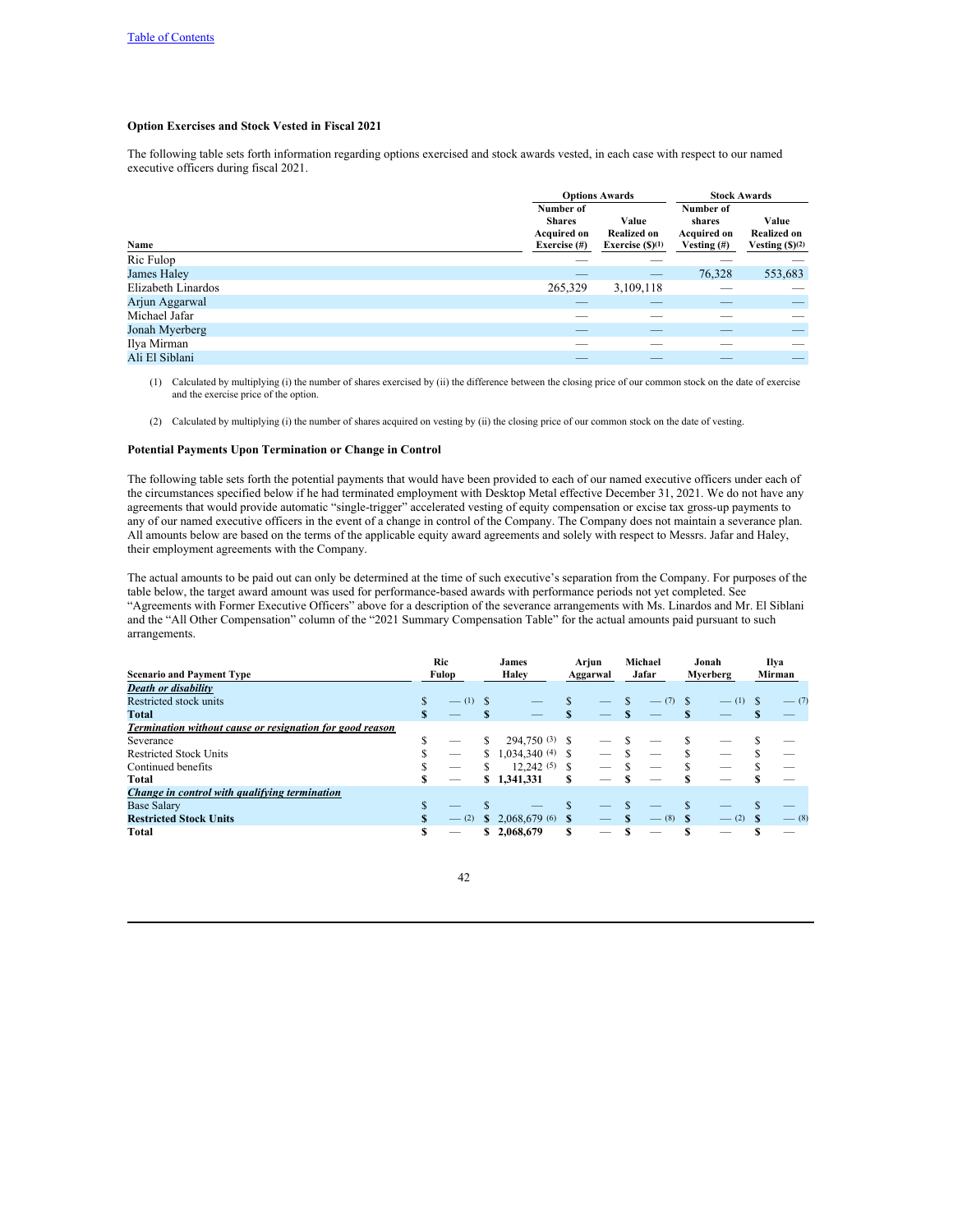- (1) Unvested 2021 Founder Awards vest upon death or disability to the extent that the market capitalization goal has been achieved as of the date of death or disability. As of December 31, 2021, no market capitalization goals have been achieved; accordingly, there is no expected pay out of the 2021 Founder Award.
- (2) Unvested 2021 Founder Awards vest upon a termination without cause or resignation for good reason following a change in control provided that the market capitalization goal has been achieved as of the date of the change in control. As of December 31, 2021, no market capitalization goals have been achieved; accordingly, there is no expected pay out of the 2021 Founder Award.
- (3) Reflects severance benefit of 9 months of Mr. Haley's 2021 base salary of \$393,000.
- (4) Reflects accelerated vesting of 50% of outstanding unvested restricted stock units upon a termination without cause within 18 months from appointment as Chief Financial Officer in February 2021.
- (5) Reflects continued benefit of 9 months of covered COBRA premiums for Mr. Haley and his dependents.
- (6) Reflects accelerated vesting of 100% of outstanding unvested restricted stock units.
- (7) Unvested performance-based restricted stock units vest upon death or disability provided that the revenue performance goal has been achieved as of the date of death or disability, regardless of whether the continued service milestone has been met. As of December 31, 2021, no revenue performance goals have been achieved; accordingly, there is no expected pay out of the performance-based restricted stock unit award.
- (8) A pro-rated amount of unvested performance-based restricted stock units vest upon a termination without cause or resignation for good reason following a change in control provided that the revenue performance goal has been achieved as of the date of the change in control. As of December 31, 2021, no revenue performance goals have been achieved; accordingly, there is no expected pay out of the performance-based restricted stock unit award.

### **Director Compensation**

In December 2020, we adopted a compensation program for our non-employee directors, referred to herein as the Director Compensation Program, which applies broadly to all of our non-employee directors. Pursuant to the Director Compensation Program, our non-employee directors received cash compensation as follows for 2021:

- Each non-employee director will receive an annual cash retainer in the amount of \$40,000 per year;
- The chair of the board will receive an additional annual cash retainer in the amount of \$45,000 per year;
- The chairperson of the Audit Committee will receive additional annual cash compensation in the amount of \$20,000 per year for such chairperson's service on the Audit Committee. Each non-chairperson member of the Audit Committee will receive additional annual cash compensation in the amount of \$10,000 per year for such member's service on the Audit Committee;
- The chairperson of the Compensation Committee will receive additional annual cash compensation in the amount of \$15,000 per year for such chairperson's service on the Compensation Committee. Each non-chairperson member of the Compensation Committee will receive additional annual cash compensation in the amount of \$7,500 per year for such member's service on the Compensation Committee; and
- The chairperson of the Nominating and Corporate Governance Committee will receive additional annual cash compensation in the amount of \$10,000 per year for such chairperson's service on the Nominating and Corporate Governance Committee. Each non-chairperson member of the Nominating and Corporate Governance Committee will receive additional annual cash compensation in the amount of \$5,000 per year for such member's service on the Nominating and Corporate Governance Committee.

Director fees under the program are payable in arrears in four equal quarterly installments not later than the fifteenth day following the final day of each calendar quarter, provided that the amount of each payment will be prorated for any portion of a quarter that a director is not serving on our board.

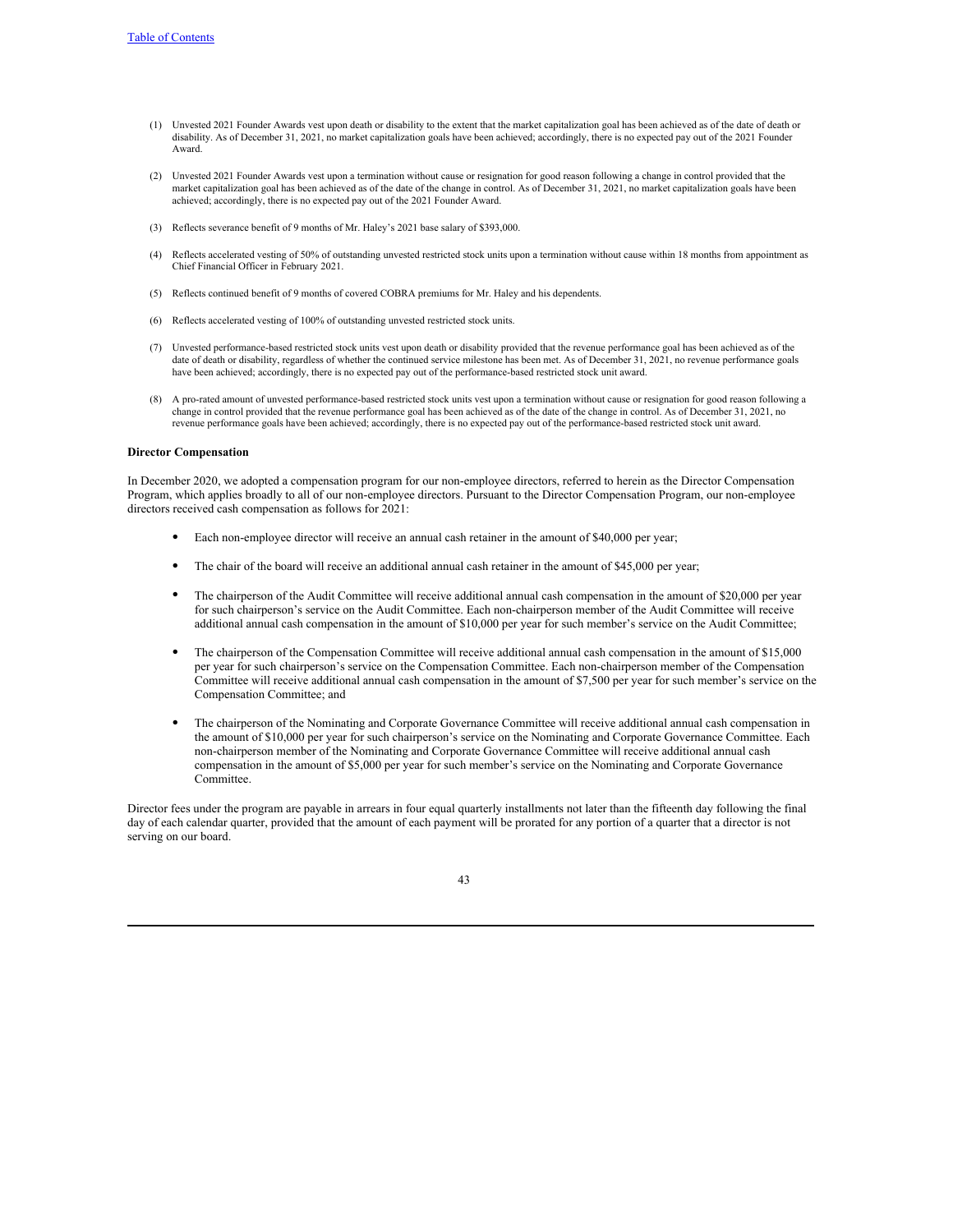Under the Director Compensation Program, upon a director's initial appointment or election to our Board, such non-employee director is automatically granted a number of restricted stock units relating to shares of our Class A common stock equal to the quotient obtained by dividing \$280,000 by the fair market value of a share of common stock of the Company on the date of grant (with any partial shares that result rounded up to the nearest whole share), or the Initial Grant. Additionally, on the date of each annual stockholder's meeting, each nonemployee director is automatically granted a number of restricted stock units relating to shares of our Class A common stock equal to the quotient obtained by dividing \$140,000 by the fair market value of a share of Class A common stock of the Company on the date of grant (with any partial shares that result rounded up to the nearest whole share), or the Annual Grant. The Initial Grant vests in substantially equal annual installments for three years from the date of grant, subject to continued service as a non-employee director through each applicable vesting date. The Annual Grant vests on the earlier of the first anniversary of the date of grant or the date of the next annual stockholder's meeting following the date of grant, subject to continued service as a non-employee director through the vesting date. Upon a non-employee director's termination of service on the Board due to death or disability or in the event of a change in control (as defined in the 2020 Plan) of our Company, the Initial Grant and the Annual Grant will vest in full. For any non-employee directors that are appointed to our Board after any annual stockholder's meeting, such non-employee director will be eligible to receive a pro-rata portion of the Annual Grant for such year.

# *2021 Director Compensation*

The following table sets forth the compensation earned by our non-employee directors for service on our board during 2021.

|                       | <b>Fees Earned</b> | <b>Stock</b> |         |
|-----------------------|--------------------|--------------|---------|
|                       | <b>Or Paid</b>     | Awards       | Total   |
| Name                  | in Cash $(S)$      | (S)(1)       | (S)     |
| <b>Scott Dussault</b> | 60,000             | 140,002      | 200,002 |
| James Eisenstein      | 19,375             | 420,007      | 439,382 |
| Dayna Grayson         | 55,000             | 140,002      | 195,002 |
| Leo Hindery, Jr.      | 40,000             | 140,002      | 180,002 |
| Wen Hsieh             | 47,500             | 140,002      | 187,502 |
| Jeff Immelt           |                    | 140,002      | 140,002 |
| Byron Knight          |                    | _            |         |
| Stephen Nigro         | 40,000             | _            | 40,000  |
| Steve Papa            | 50,000             | 140,002      | 190,002 |
| Andy Wheeler          |                    |              |         |
| Bilal Zuberi          | 49,423             | 140,002      | 189,425 |
|                       |                    |              |         |

(1) Amount reflects the grant date fair value of restricted stock units granted during fiscal year 2021 as calculated in accordance with ASC Topic 718, excluding the effect of estimated forfeitures. See Note 20 to the consolidated financial statements included in our annual report on Form 10-K for the fiscal year ended December 31, 2021 for information regarding the assumptions used in calculating this amount.

The table below shows the aggregate numbers of option awards (exercisable and unexercisable) and unvested stock awards held as of December 31, 2021 by each non-employee director who was serving as of December 31, 2021.

| Name                  | <b>Options Outstanding at</b><br><b>Fiscal Year End</b> | <b>Unvested Restricted Shares</b><br>Outstanding at<br><b>Fiscal Year End</b> |
|-----------------------|---------------------------------------------------------|-------------------------------------------------------------------------------|
| <b>Scott Dussault</b> |                                                         | 26,969                                                                        |
| James Eisenstein      |                                                         | 46,104                                                                        |
| Dayna Grayson         | 61,060                                                  | 15,368                                                                        |
| Leo Hindery, Jr.      |                                                         | 15,368                                                                        |
| Wen Hsieh             | _                                                       | 15,368                                                                        |
| Jeff Immelt           | 390,789                                                 | 15,368                                                                        |
| Stephen Nigro         |                                                         | 41,977                                                                        |
| Steve Papa            | 61,060                                                  | 15,368                                                                        |
| Bilal Zuberi          |                                                         | 15.368                                                                        |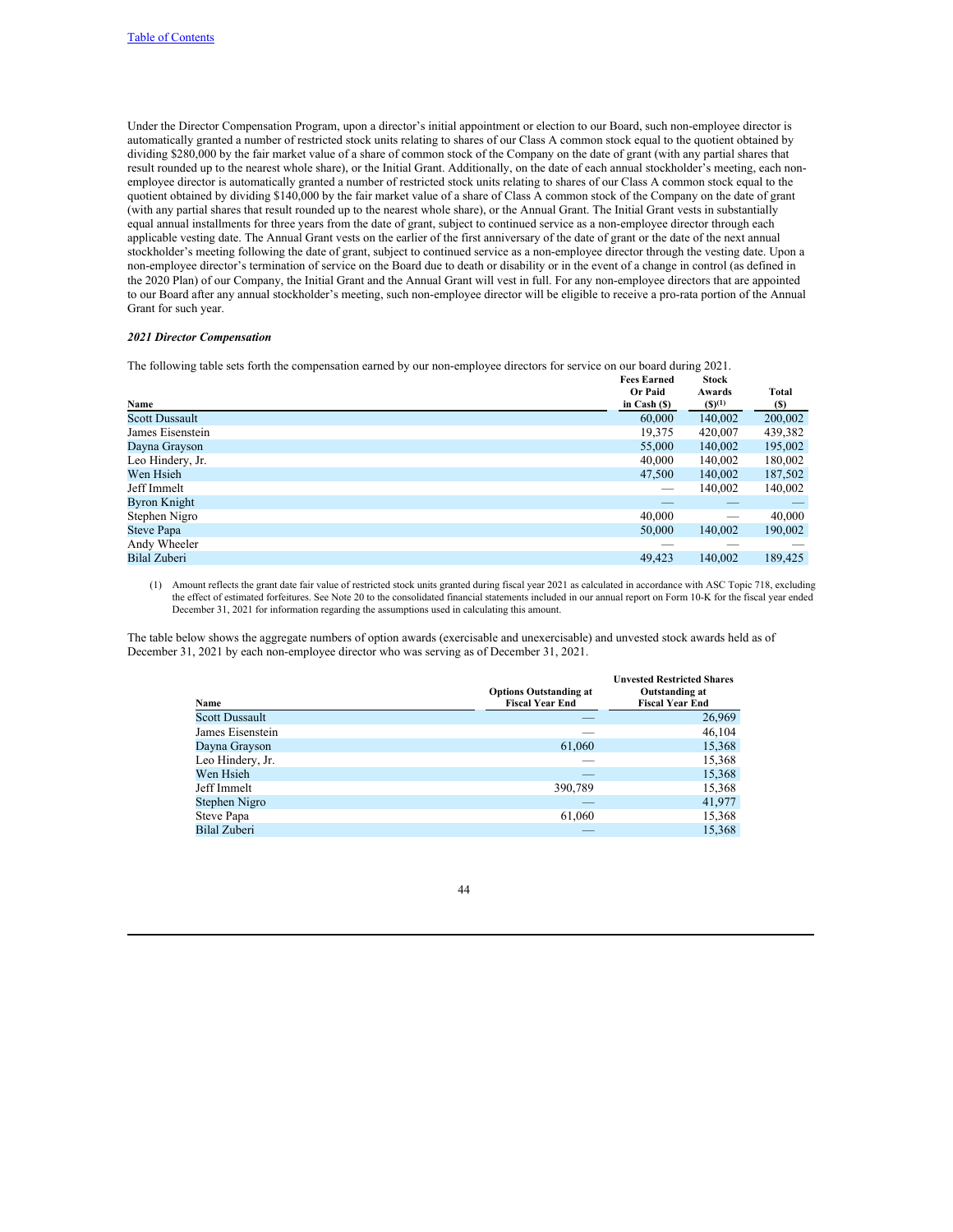# <span id="page-47-0"></span>**CERTAIN RELATIONSHIPS AND RELATED PARTY TRANSACTIONS**

The following includes a summary of transactions since January 1, 2021 to which we (including any of our subsidiaries) have been a party in which the amount involved exceeded or will exceed \$120,000, and in which a related party has, had or will have a direct or indirect material interest, other than transactions that are described under the section "*Executive and Director Compensation*." We also describe below certain other transactions with our directors, executive officers and stockholders.

#### *Stockholders Agreement*

Pursuant to the Stockholders Agreement, the Sponsor and its permitted transferees have (i) the right to nominate Leo Hindery, Jr. to our Board of Directors for so long as the Sponsor and its permitted transferees beneficially own, in the aggregate, a number of shares of Class A common stock equal to or greater than 25% of the aggregate number of shares of Class A common stock beneficially owned by the Sponsor and its permitted transferees immediately following the closing of the Business Combination (the "Initial Sponsor Shares"), and (ii) certain information rights for so long as the Sponsor and its permitted transferees beneficially own, in the aggregate, a number of shares of Class A common stock equal to or greater than 25% of the Initial Sponsor Shares. The Stockholders Agreement will terminate with respect to the Sponsor at the time that it and its permitted transferees cease to collectively beneficially own, in the aggregate, a number of shares of Class A common stock equal to or greater than 25% of the Initial Sponsor Shares. The Stockholders Agreement terminated in 2021.

#### *Registration Rights Agreement*

In connection with the execution of the Merger Agreement, we and certain stockholders of Legacy Desktop Metal and Trine entered into an amended and restated registration rights agreement, or the Registration Rights Agreement. Pursuant to the Registration Rights Agreement, we agreed to file a shelf registration statement with respect to the registrable securities under the Registration Rights Agreement within 45 days of the closing of the Business Combination. Up to twice in any 12-month period, certain Legacy Desktop Metal stockholders and Trine stockholders may request to sell all or any portion of their registrable securities in an underwritten offering so long as the total offering price is reasonably expected to exceed \$75.0 million. We also agreed to provide customary "piggyback" registration rights. The Registration Rights Agreement also provides that we will pay certain expenses relating to such registrations and indemnify the stockholders against certain liabilities. The Registration Rights Agreement was terminated in March 2022.

#### *Restricted Stock Unit Grant to Director*

In July 2021, the Board of Directors approved grants of 15,368 restricted stock units, with an approximate fair value of \$140,000, each to Scott Dussault, James Eisenstein, Dayna Grayson, Leo Hindery, Wen Hsieh, Jeff Immelt, Steve Papa and Bilal Zuberi under the Director Compensation Program. James Eisenstein received an additional grant of 30,736 restricted stock units, with an approximate fair value of \$280,000, as a new director under the Director Compensation Program.

#### *Bonuses*

In March 2021, Mr. Jafar was awarded a \$250,000 signing bonus in connection with his offer of employment. In July 2021, Ms. Linardos, our former Chief Financial Officer and Treasurer, received a \$20,000 bonus in connection with her separation agreement. In February 2022, our executive officers were paid 2021 bonuses in accordance with our cash incentive plan. Mr. Fulop received a bonus in the amount of \$493,000, Mr. Haley received a bonus in the amount of \$196,500, Mr. Aggarwal received a bonus in the amount of \$146,250, Mr. Jafar received a bonus in the amount of \$173,958, Mr. Mirman received a bonus in the amount of \$139,500, and Mr. Myerberg received a bonus in the amount of \$162,000.

### *Director and Of icer Indemnification*

Legacy Desktop Metal's charter and bylaws provided for indemnification and advancement of expenses for its directors and officers to the fullest extent permitted by the DGCL, subject to certain limited exceptions. Legacy Desktop Metal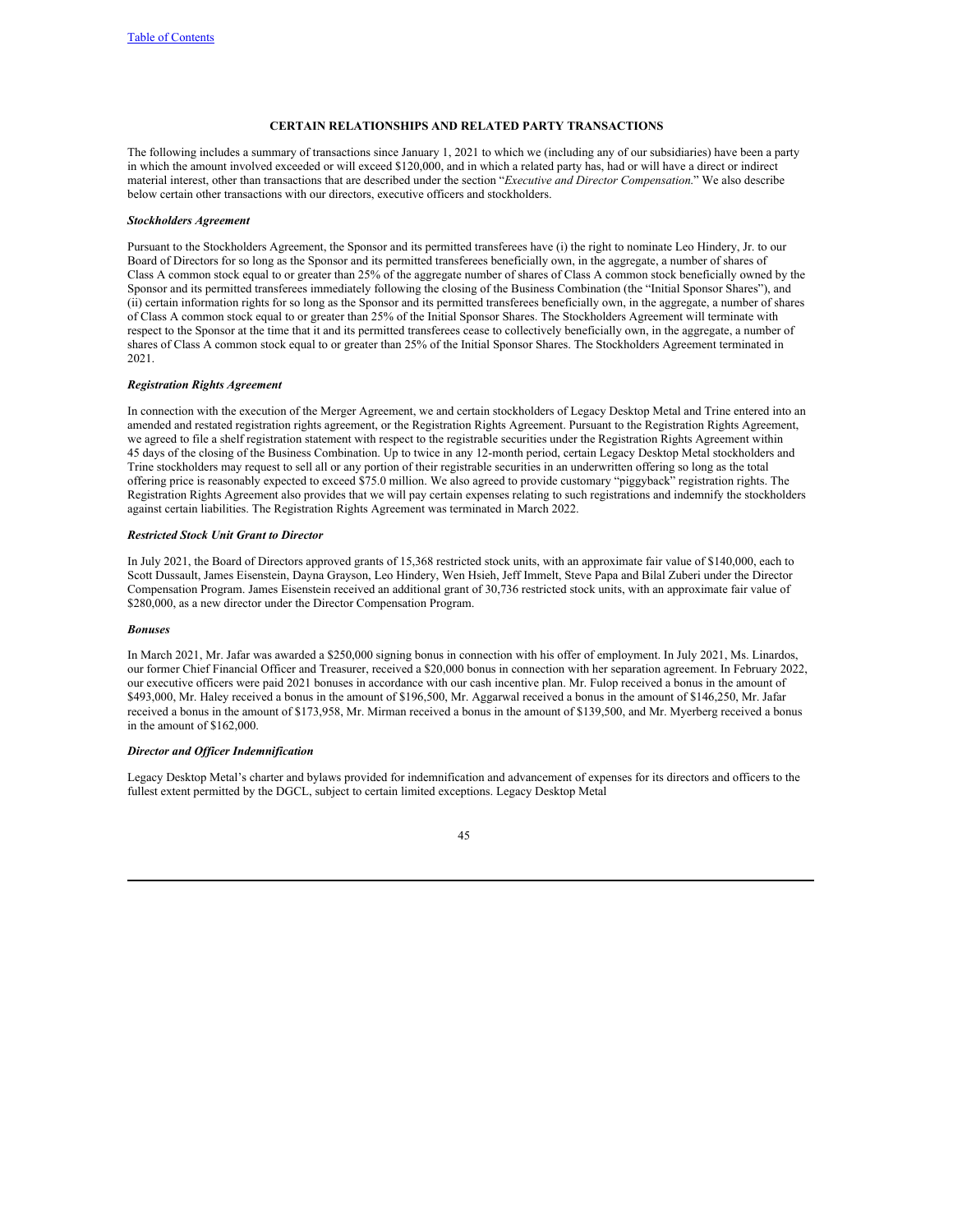also entered into indemnification agreements with each of its directors. Following the Business Combination, these agreements were replaced with new indemnification agreements for each director and officer.

#### *Acquisition*

On February 16, 2021, pursuant to a Purchase Agreement and Plan of Merger by and among Desktop Metal and certain of its affiliates, Ali El Siblani, and the EnvisionTec Group, we completed the acquisition of the EnvisionTec Group (the "EnvisionTec Acquisition"). Upon completion of the EnvisionTec Acquisition, (i) Mr. El Siblani, a director and executive officer, received (a) \$143.8 million in cash, and (b) 5,036,142 shares of Class A common stock of Desktop Metal, with a fair value of approximately \$159.8 million as of the close of business on the acquisition date, and (ii) Mr. El Siblani was elected to our Board of Directors. Effective November 5, 2021, Mr. El Siblani resigned from the Company and the Board of Directors.

### *Agreements with Entities Controlled by Ali El Siblani*

As a result of our EnvisionTec Acquisition in February 2021, we are party to several lease agreements with entities controlled by Ali El Siblani, a director and executive officer, for facility space located in Dearborn, Michigan and Gladbeck, Germany. Pursuant to the lease agreements, we pay such entities approximately \$400,000 per year in rent payments. Following the EnvisionTec Acquisition, we are also a party to a distribution agreement with Sibco Europe Ltd., a distributor based in the United Kingdom of which Mr. El Siblani is the managing director and sole owner, and E3D Technology, a wholly-owned subsidiary of Sibco Europe Ltd., for services including research and development, maintenance, and marketing services. Depending on the volume of activity under these agreements, we may pay such entities more than \$120,000 per year; however, since the EnvisionTec Acquisition, we have not made any payments to Sibco Europe Ltd., and we have paid E3D Technology approximately \$54,000.

#### *Procedures with Respect to Review and Approval of Related Person Transactions*

Our Board of Directors recognizes the fact that transactions with related persons present a heightened risk of conflicts of interests (or the perception of such conflicts of interest). We have adopted a written policy on transactions with related persons that is in conformity with the requirements for issuers having publicly held common stock that is listed on the NYSE. Under the policy, our legal department is primarily responsible for developing and implementing processes and procedures to obtain information regarding related persons with respect to potential related person transactions and then determining, based on the facts and circumstances, whether such potential related person transactions do, in fact, constitute related person transactions requiring compliance with the policy. If the legal department determines that a transaction or relationship is a related person transaction requiring compliance with the policy, our general counsel will be required to present to the Audit Committee all relevant facts and circumstances relating to the related person transaction. The Audit Committee will be required to review the relevant facts and circumstances of each related person transaction, including if the transaction is on terms comparable to those that could be obtained in arm's length dealings with an unrelated third party and the extent of the related person's interest in the transaction, take into account the conflicts of interest and corporate opportunity provisions of the our code of business conduct and ethics, and either approve or disapprove the related person transaction. If advance Audit Committee approval of a related person transaction requiring the Audit Committee's approval is not feasible, then the transaction may be preliminarily entered into by management upon prior approval of the transaction by the chair of the Audit Committee, subject to ratification of the transaction by the Audit Committee at the Audit Committee's next regularly scheduled meeting; provided, that if ratification is not forthcoming, management will make all reasonable efforts to cancel or annul the transaction. If a transaction was not initially recognized as a related person transaction, then, upon such recognition, the transaction will be presented to the Audit Committee for ratification at the Audit Committee's next regularly scheduled meeting; provided, that if ratification is not forthcoming, management will make all reasonable efforts to cancel or annul the transaction. Our management will update the Audit Committee as to any material changes to any approved or ratified related person transaction and will provide a status report at least annually of all then-current related person transactions. No director will be permitted to participate in approval of a related person transaction for which he or she is a related person.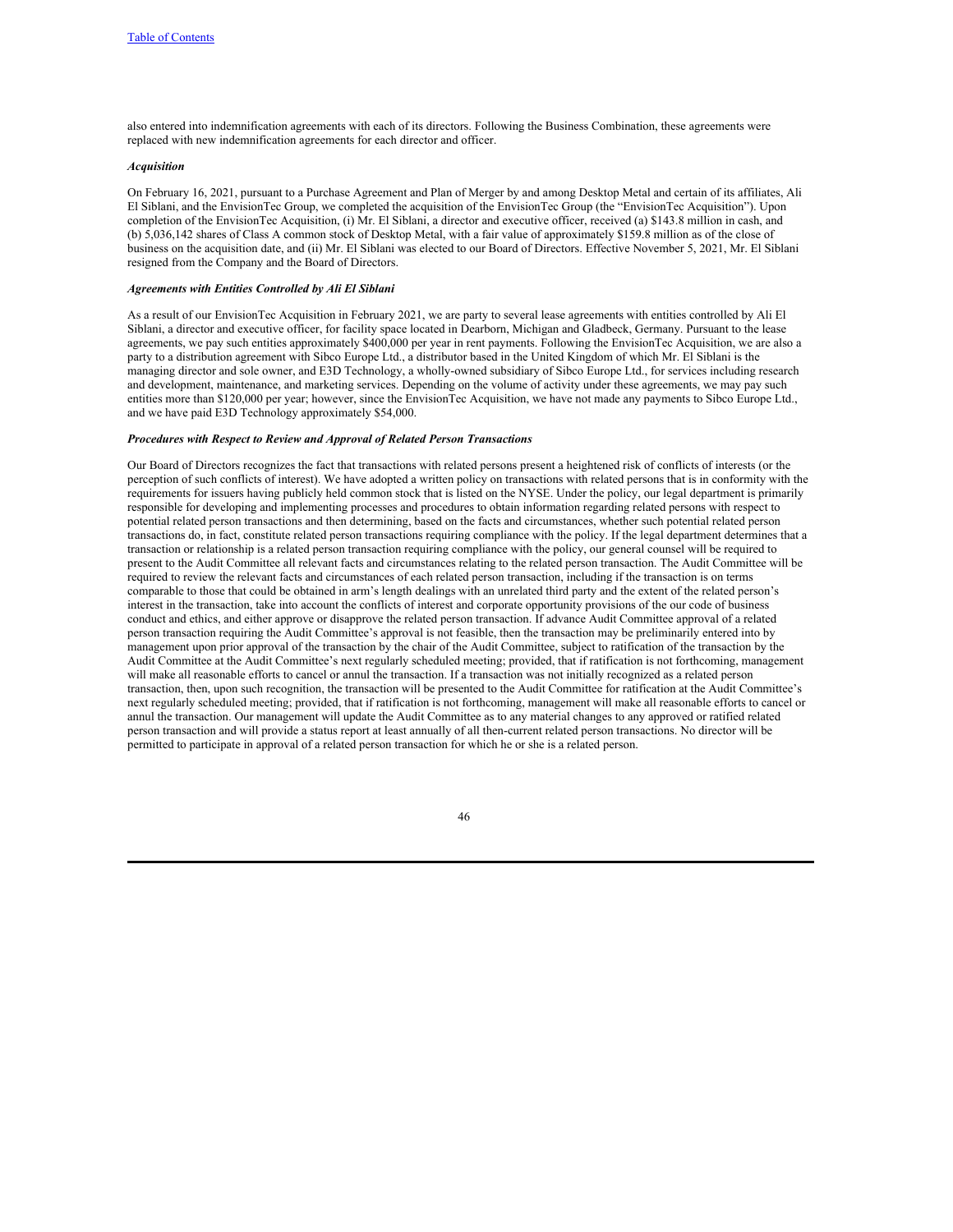# <span id="page-49-0"></span>**DELINQUENT SECTION 16(A) REPORTS**

Section 16(a) of the Exchange Act requires our directors, officers (as defined under Rule 16a-1(f) under the Exchange Act) and stockholders who beneficially own more than 10% of any class of our equity securities registered pursuant to Section 12 of the Exchange Act (collectively, the "Reporting Persons") to file initial statements of beneficial ownership of securities and statements of changes in beneficial ownership of securities with respect to our equity securities with the SEC. All Reporting Persons are required by SEC regulation to furnish us with copies of all reports that such Reporting Persons file with the SEC pursuant to Section 16(a). Based solely on our review of the copies of such forms received by us and upon written representations of the Reporting Persons received by us, we believe that there has been compliance with all Section 16(a) filing requirements applicable to such Reporting Persons with respect to the fiscal year ended December 31, 2021, other than a late Form 4 filing for Mr. Jafar due to an administrative error.

| ٦ |
|---|
|   |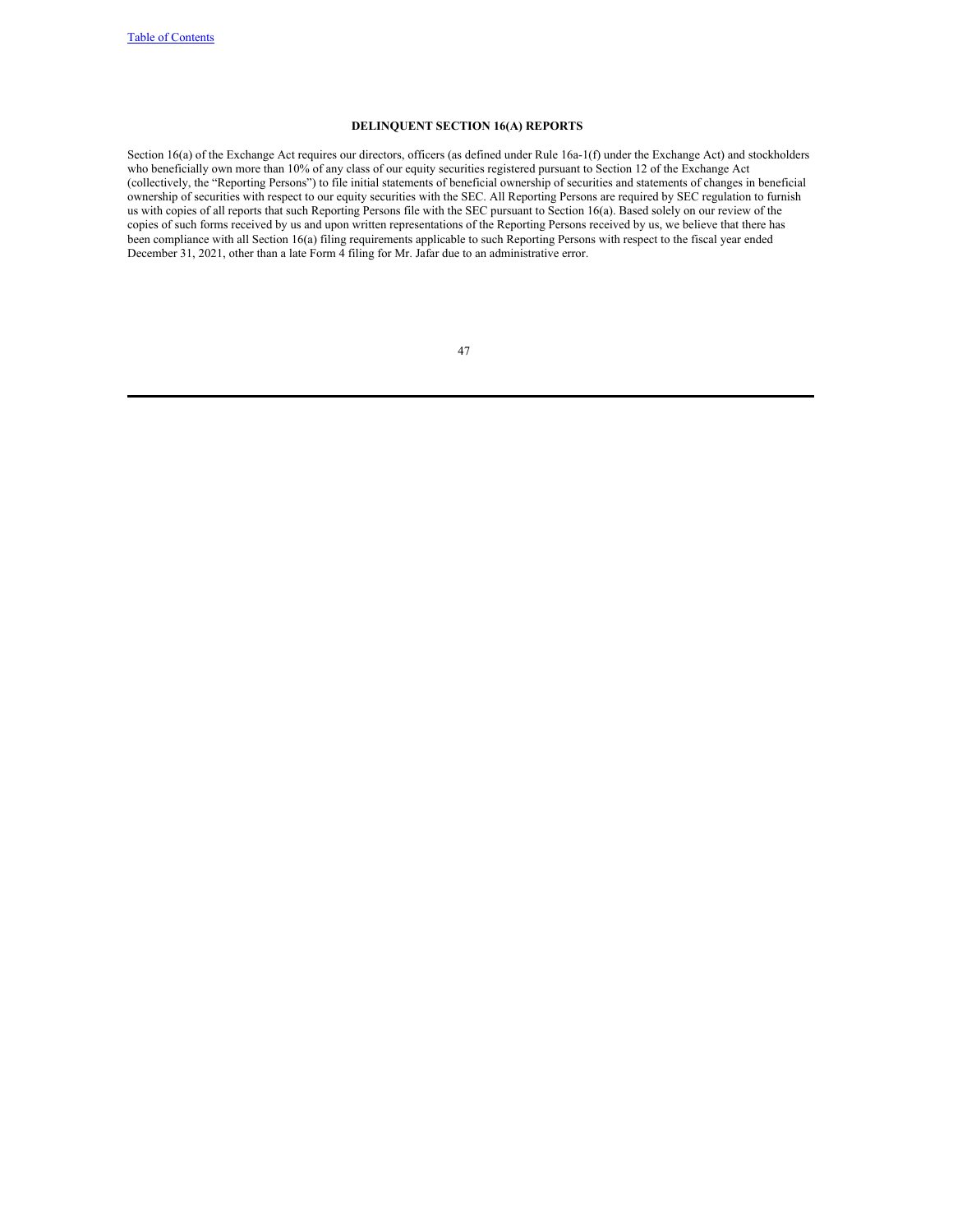# <span id="page-50-0"></span>**SECURITY OWNERSHIP OF CERTAIN BENEFICIAL OWNERS AND MANAGEMENT**

The following table sets forth information with respect to the beneficial ownership of our Class A common stock, as of April 12, 2022 by:

- each person or group of affiliated persons known by us to beneficially own more than 5% of our Class A common stock;
- each of our named executive officers;
- each of our directors; and
- all of our executive officers and directors as a group.

The number of shares beneficially owned by each stockholder is determined under rules issued by the SEC. Under these rules, beneficial ownership includes any shares as to which the individual or entity has sole or shared voting power or investment power. Applicable percentage ownership is based on 313,240,553 shares of Class A common stock outstanding as of April 12, 2022. In computing the number of shares beneficially owned by an individual or entity and the percentage ownership of that person, shares of Class A common stock subject to options, warrants or other rights held by such person that are currently exercisable or will become exercisable within 60 days of April 12, 2022 are considered outstanding, although these shares are not considered outstanding for purposes of computing the percentage ownership of any other person. Unless noted otherwise, the address of all listed stockholders is c/o Desktop Metal, Inc., 63 3rd Ave., Burlington, MA 01803. Each of the stockholders listed has sole voting and investment power with respect to the shares beneficially owned by the stockholder unless noted otherwise, subject to community property laws where applicable.

|                                                                               |                                                 | <b>Shares Beneficially Owned</b>                                                   |  |  |
|-------------------------------------------------------------------------------|-------------------------------------------------|------------------------------------------------------------------------------------|--|--|
|                                                                               | Number of<br><b>Shares</b> of<br><b>Class A</b> | Percentage<br>Ownership of<br>Outstanding<br><b>Class A</b><br><b>Common Stock</b> |  |  |
|                                                                               | <b>Common Stock</b>                             |                                                                                    |  |  |
| <b>Name of Beneficial Owner</b>                                               | <b>Beneficially Owned</b>                       |                                                                                    |  |  |
| 5% or Greater Stockholders                                                    |                                                 |                                                                                    |  |  |
| KPCB Holdings, Inc., as nominee $(1)$                                         | 17,631,665                                      | 5.63 %                                                                             |  |  |
| Entities affiliated with The Vanguard Group <sup>(2)</sup>                    | 19,210,277                                      | 6.13 %                                                                             |  |  |
| <b>Named Executive Officers and Directors</b>                                 |                                                 |                                                                                    |  |  |
| Ric Fulop(3)                                                                  | 22,110,780                                      | $7.06\%$                                                                           |  |  |
| Elizabeth Linardos $(4)$                                                      | 232,635                                         | $\ast$                                                                             |  |  |
| James Haley <sup>(5)</sup>                                                    | 130,367                                         | $\ast$                                                                             |  |  |
| Arjun Aggarwal <sup>(6)</sup>                                                 | 334,576                                         | $\ast$                                                                             |  |  |
| Michael Jafar <sup>(7)</sup>                                                  | 29,939                                          | $\ast$                                                                             |  |  |
| Jonah Myerberg(8)                                                             | 3,314,174                                       | $1.06\%$                                                                           |  |  |
| Ilya Mirman $(9)$                                                             | 918,214                                         | $\ast$                                                                             |  |  |
| Ali El Siblani <sup>(10)</sup>                                                | 5,036,142                                       | 1.61%                                                                              |  |  |
| Scott Dussault(11)                                                            | 5,801                                           | $\ast$                                                                             |  |  |
| James Eisenstein(12)                                                          | 27,700                                          | *                                                                                  |  |  |
| Dayna Grayson <sup>(13)</sup>                                                 | 28,875                                          | $\ast$                                                                             |  |  |
| Leo Hindery, $Jr(14)$                                                         | 2,597,317                                       | $\ast$                                                                             |  |  |
| Wen $Hsich(1)$                                                                | 17,631,665                                      | 5.63 %                                                                             |  |  |
| Jeff Immel $t$ <sup>(15)</sup>                                                | 334,381                                         | *                                                                                  |  |  |
| Stephen Nigro <sup>(16)</sup>                                                 | 26,716                                          | $\ast$                                                                             |  |  |
| Steve Papa(17)                                                                | 27,984                                          | $\ast$                                                                             |  |  |
| <b>Bilal Zuberi</b>                                                           |                                                 |                                                                                    |  |  |
| All executive officers and directors as a group $(17 \text{ persons})^{(18)}$ | 52,887,266                                      | 16.78 %                                                                            |  |  |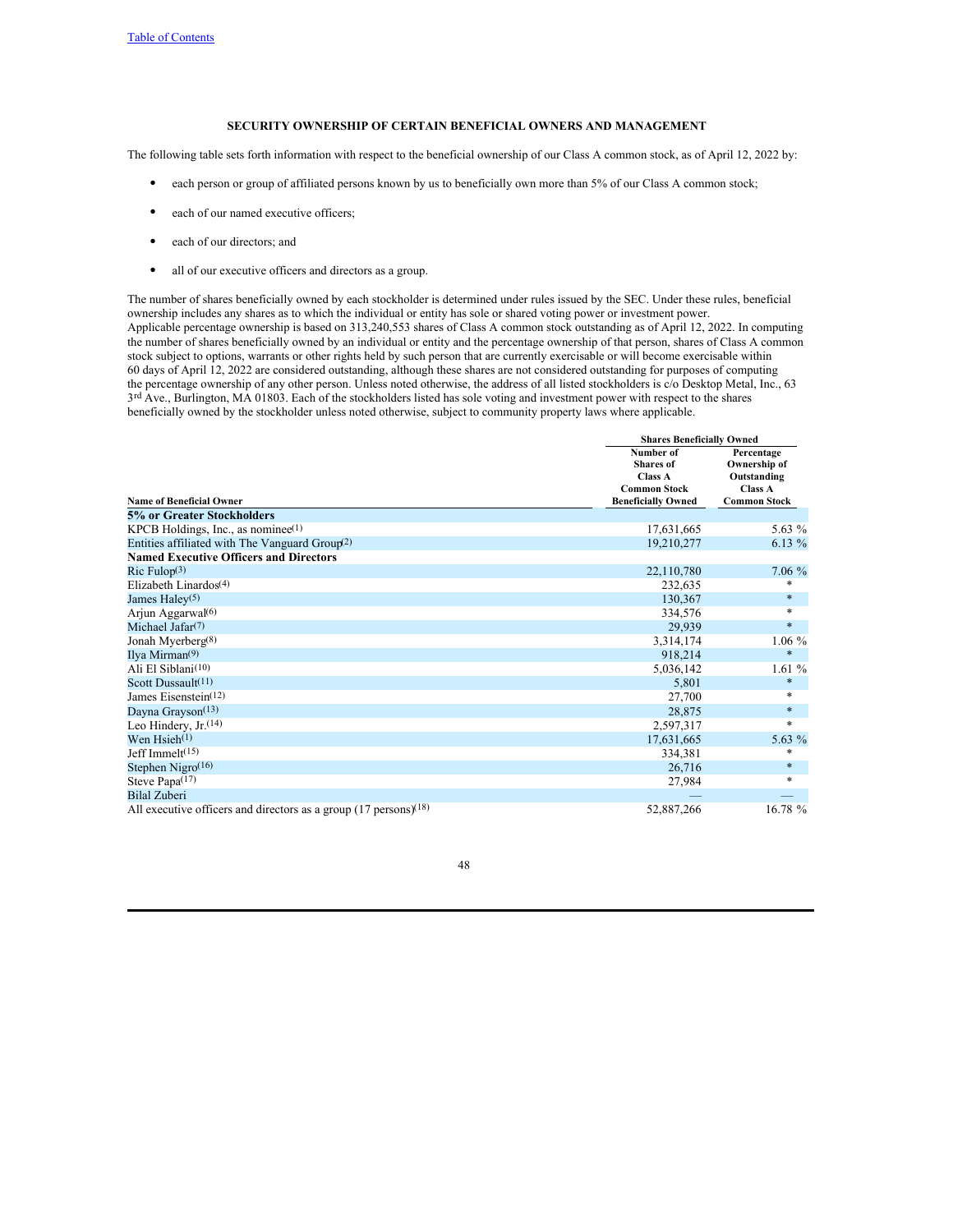- less than  $1\%$ 
	- (1) All shares are held for convenience in the name of "KPCB Holdings, Inc., as nominee" for the accounts of such entities. Consists of 16,909,580 shares held by Kleiner Perkins Caufield & Byers XVI, LLC ("KPCB XVI"), 586,570 shares held by KPCB XVI Founders Fund, LLC ("XVI Founders"), 131,219 shares held by Kleiner Perkins Caufield & Byers XVII, LLC ("KPCB XVII"), and 4,296 shares held by KPCB XVII Founders Fund, LLC ("XVII Founders"). The managing member of KPCB XVI and XVI Founders is KPCB XVI Associates, LLC ("KPCB XVI Associates"). Beth Seidenberg, L. John Doerr, Randy Komisar, Theodore E. Schlein and Wen Hsieh, the managing members of KPCB XVI Associates, exercise shared voting and dispositive control over the shares held by KPCB XVI and XVI Founders. Such managing members disclaim beneficial ownership of all shares held by KPCB XVI and XVI Founders except to the extent of their pecuniary interest therein. The managing member of KPCB XVII and XVII Founders is KPCB XVII Associates, LLC ("KPCB XVII Associates"). Beth Seidenberg, Ilya Fushman, Mamoon Hamid, Theodore E. Schlein and Wen Hsieh, the managing members of KPCB XVII Associates, exercise shared voting and dispositive control over the shares held by KPCB XVII and XVII Founders. Such managing members disclaim beneficial ownership of all shares held by KPCB XVII and XVII Founders except to the extent of their pecuniary interest therein. The principal business address for all entities and individuals affiliated with Kleiner Perkins Caufield & Byers is c/o Kleiner Perkins Caufield & Byers, LLC, 2750 Sand Hill Road, Menlo Park, CA 94025.
	- (2) This information is based solely on information reported on a Schedule 13G filed on February 9, 2022 on The Vanguard Group 23-1945930. According to the report, The Vanguard Group – 23-1945930 has sole voting power with respect to no shares of Class A common stock, shared voting power with respect to 287,890 shares of Class A common stock, sole dispositive power with respect to 18,750,354 shares of Class A common stock and shared dispositive power with respect to 19,210,277 shares of Class A common stock. The business address of The Vanguard Group – 23-1945930 is 100 Vanguard Blvd., Malvern, PA 09355.
	- (3) Consists of (a) 20,223,999 shares of Class A common stock held directly by Mr. Fulop, (b) 628,927 shares of Class A common stock held by Bluebird Trust, (c) 628,927 shares of Class A common stock held by Khaki Campbell Trust, and (d) 628,927 shares of Class A common stock held by Red Tailed Hawk Trust. The trustee of the Bluebird Trust, Khaki Campbell Trust and Red Tailed Hawk Trust is Steve Papa. Voting and investment power over the shares held of record by the trusts is exercised by Mr. Fulop and his wife.
	- (4) Consists of Class A common stock subject to options held by Ms. Linardos that are exercisable within 60 days of April 12, 2022.
	- (5) Consists of (a) 99,477 shares of Class A common stock and (b) 30,890 shares of Class A common stock subject to restricted stock units held by Mr. Haley that vest within 60 days of April 12, 2022.
	- (6) Consists of (a) 324,643 shares of Class A common stock subject to options held by Mr. Aggarwal that are exercisable within 60 days of April 12, 2022 and (b) 9,933 shares of Class A common stock subject to restricted stock units held by Mr. Aggarwal that vest within 60 days of April 12, 2022.
	- (7) Consists of (a) 120,999 shares of Class A common stock and (b) 8,278 shares of Class A common stock subject to restricted stock units held by Mr. Jafar that vest within 60 days of April 12, 2022.
	- (8) Consists of (a) 2,280,829 shares of Class A common stock held directly by Mr. Myerberg, (b) 1,017,274 shares of Class A common stock held by his spouse, (c) 16,071 shares of Class A common stock subject to options held by Mr. Myerberg that are exercisable within 60 days of April 12, 2022.
	- (9) Consists of (a) 908,281 shares of Class A common stock subject to options held by Mr. Mirman that are exercisable within 60 days of April 12, 2022 and (b) 9,933 shares of Class A common stock subject to restricted stock units held by Mr. Mirman that vest within 60 days of April 12, 2022.
	- (10) Consists of 5,306,142 shares of Class A common stock. The address for Mr. El Siblani is 22157 West Village Drive, Dearborn, MI 48124.
	- (11) Consists of 5,801 shares of Class A common stock.
	- (12) Consists of 27,700 shares of Class A common stock.
	- (13) Consists of (a) 891 shares of Class A common stock and (b) 27,984 shares of Class A common stock subject to options held by Ms. Grayson that are exercisable within 60 days of April 12, 2022.
	- (14) Consists of 2,897,317 shares of Class A common stock. The business address of Mr. Hindery is 405 Lexington Avenue, 48th Floor, New York, New York 10174. The business address of HPS is 40 West 57th Street, 33rd Floor, New York, NY 10019.
	- (15) Consists of (a) 39,256 shares of Class A common stock and (b) 219,819 shares of Class A common stock subject to options held by Mr. Immelt that are exercisable within 60 days of June 7, 2021.

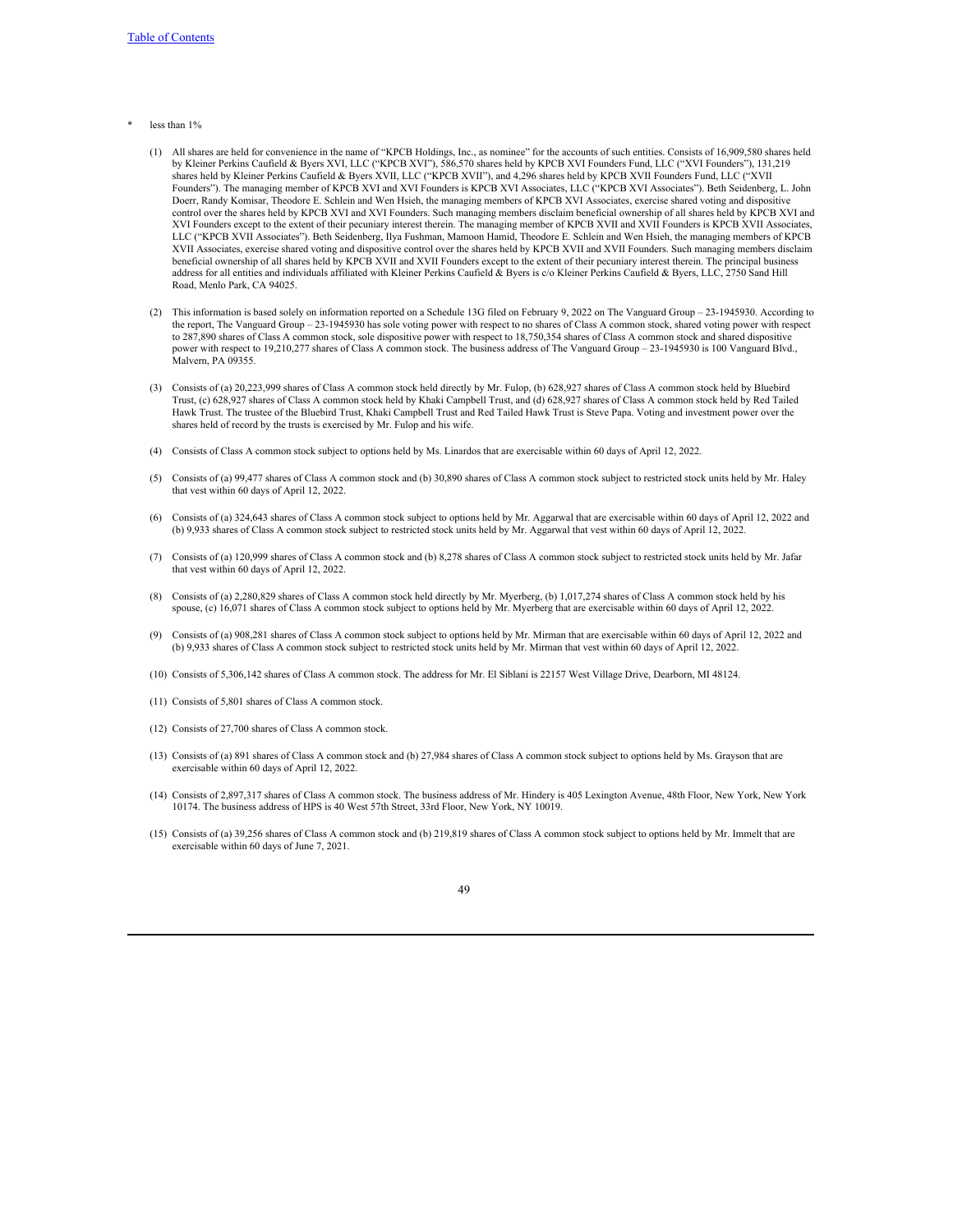- (16) Consists of (a) 22,900 shares of Class A common stock and (b) 3,816 shares of Class A common stock subject to restricted stock units held by Mr. Nigro that vest within 60 days of April 12, 2022.
- (17) Consists of 3,816 shares of Class A common stock subject to options held by Mr. Papa that vest within 60 days of April 12, 2022.
- (18) Consists of (a) 50,992,194 shares of Class A common stock, (b) 1,832,222 shares of Class A common stock subject to options that are exercisable within 60 days of April 12, 2022, and (c) 62,850 shares of Class A common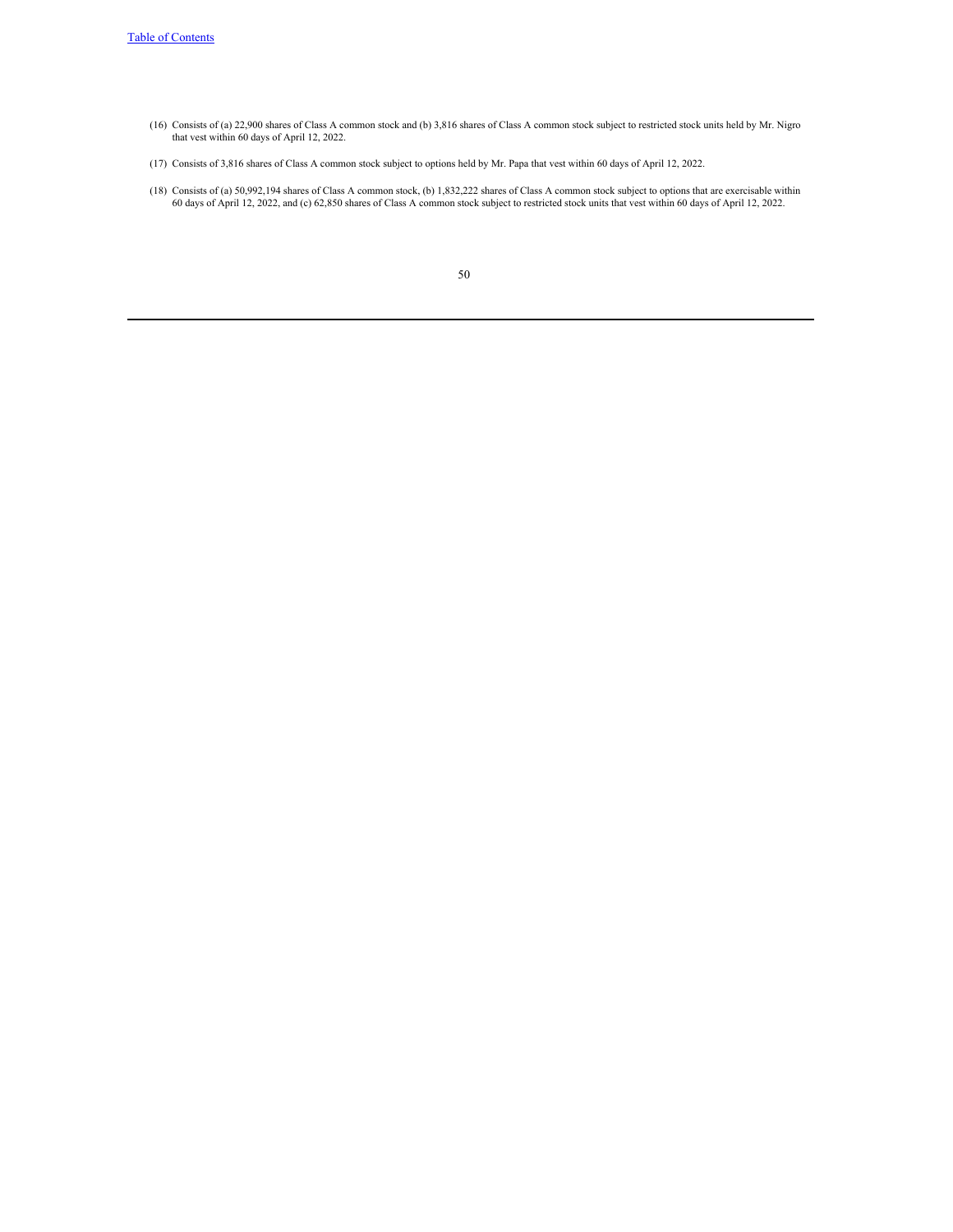# <span id="page-53-0"></span>**STOCKHOLDERS' PROPOSALS**

Stockholders who intend to have a proposal considered for inclusion in our proxy materials for presentation at our 2023 Annual Meeting of Stockholders pursuant to Rule 14a-8 under the Exchange Act must submit the proposal to our Secretary at our offices at 63 3rd Avenue, Burlington, MA 01803 in writing not later than February 17, 2023.

Stockholders intending to present a proposal at the 2023 Annual Meeting of Stockholders, but not to include the proposal in our proxy statement, or to nominate a person for election as a director, must comply with the requirements set forth in our Bylaws. Our Bylaws require, among other things, that our Secretary receive written notice from the stockholder of record of their intent to present such proposal or nomination not less than 90 days nor more than 120 days prior to the one-year anniversary of the preceding year's annual meeting. Therefore, we must receive notice of such a proposal or nomination for the 2023 Annual Meeting of Stockholders no earlier than February 2, 2023 and no later than March 3, 2023. The notice must contain the information required by the Bylaws, a copy of which is available upon request to our Secretary. In the event that the date of the 2023 Annual Meeting of Stockholders is more than 30 days before or more than 60 days after June 9, 2023, then our Secretary must receive such written notice not earlier than the close of business on the 120th day prior to the 2023 Annual Meeting and not later than the close of business on the 90th day prior to the 2023 Annual Meeting or, if later, the close of business on 10th day following the day on which public disclosure of the date of such meeting is first made by us.

We reserve the right to reject, rule out of order, or take other appropriate action with respect to any proposal that does not comply with these or other applicable requirements.

# <span id="page-53-2"></span><span id="page-53-1"></span>**OTHER MATTERS**

Our Board of Directors is not aware of any matter to be presented for action at the Annual Meeting other than the matters referred to above and does not intend to bring any other matters before the Annual Meeting. However, if other matters should come before the Annual Meeting, it is intended that holders of the proxies named on the Company's proxy card will vote thereon in their discretion.

# **SOLICITATION OF PROXIES**

The accompanying proxy is solicited by and on behalf of our Board of Directors, whose Notice of Annual Meeting is attached to this proxy statement, and the entire cost of our solicitation will be borne by us. In addition to the use of mail, proxies may be solicited by personal interview, telephone, e-mail and facsimile by our directors, officers and other employees who will not be specially compensated for these services. We will also request that brokers, nominees, custodians and other fiduciaries forward soliciting materials to the beneficial owners of shares held by the brokers, nominees, custodians and other fiduciaries. We will reimburse these persons for their reasonable expenses in connection with these activities.

Certain information contained in this proxy statement relating to the occupations and security holdings of our directors and officers is based upon information received from the individual directors and officers.

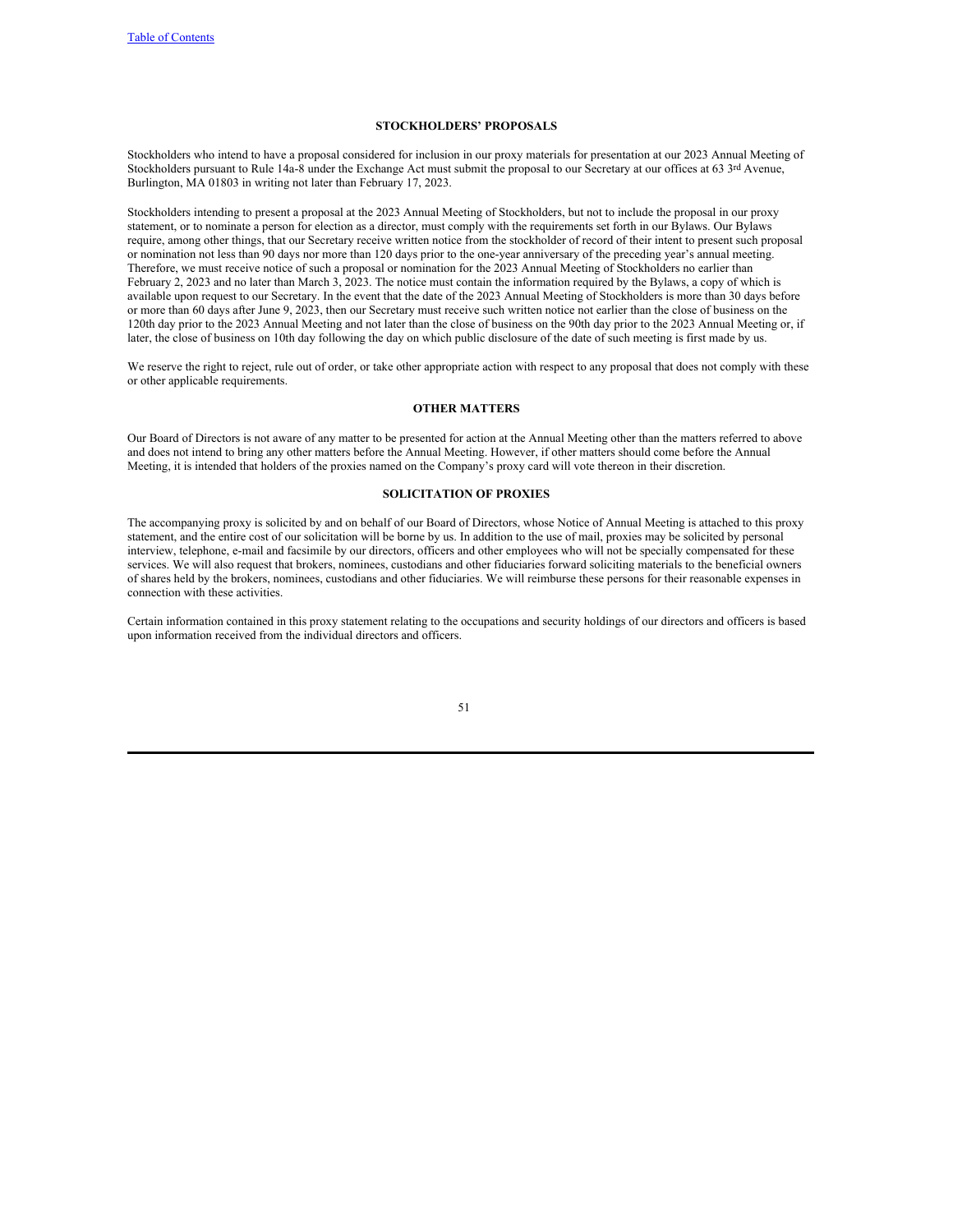### <span id="page-54-0"></span>**ANNUAL REPORT ON FORM 10-K**

A copy of Desktop Metal's Annual Report on Form 10-K for the fiscal year ended December 31, 2021, including financial statements and schedules thereto but not including exhibits, as filed with the SEC, will be sent to any stockholder of record on April 12, 2022 without charge upon written request addressed to:

Desktop Metal, Inc. Attention: Secretary 63 3rd Avenue Burlington, MA 01803

A reasonable fee will be charged for copies of exhibits. You also may access this proxy statement and our Annual Report on Form 10-K at *www.proxyvote.com*. You also may access our Annual Report on Form 10-K for the fiscal year ended December 31, 2021 at *https://ir.desktopmetal.com/corporate-governance*.

**WHETHER OR NOT YOU PLAN TO ATTEND THE ANNUAL MEETING ONLINE, WE URGE YOU TO VOTE YOUR SHARES VIA THE TOLL-FREE TELEPHONE NUMBER OR OVER THE INTERNET, AS DESCRIBED IN THIS PROXY** STATEMENT. IF YOU RECEIVED A COPY OF THE PROXY CARD BY MAIL, YOU MAY SIGN, DATE AND MAIL THE **PROXY CARD IN THE ENCLOSED RETURN ENVELOPE. PROMPTLY VOTING YOUR SHARES WILL ENSURE THE PRESENCE OF A QUORUM AT THE ANNUAL MEETING AND WILL SAVE US THE EXPENSE OF FURTHER SOLICITATION.**

By Order of the Board of Directors

/s/ Meg Broderick

Meg Broderick General Counsel and Secretary

Burlington, Massachusetts April 27, 2022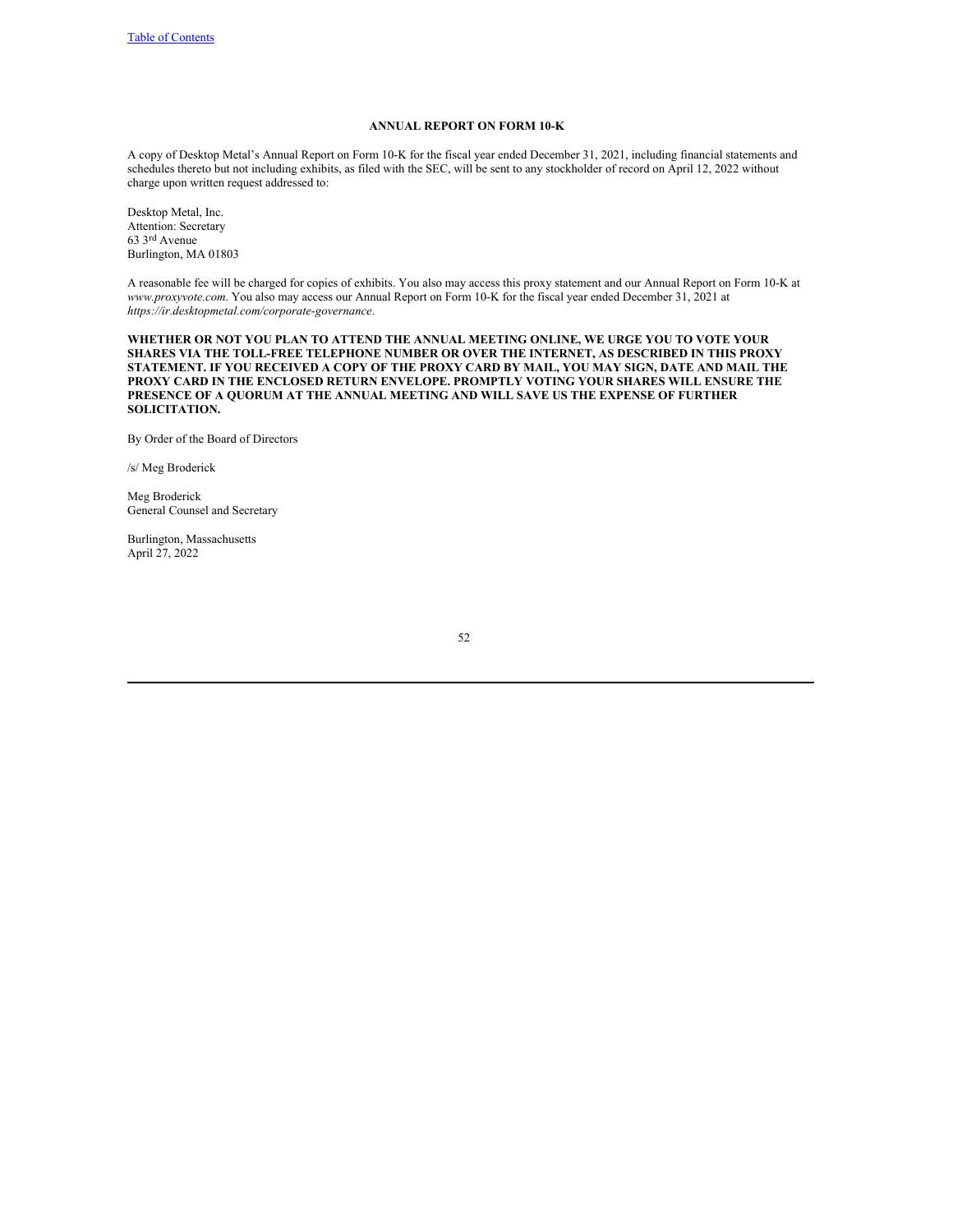# <span id="page-55-0"></span>**APPENDIX A: Reconciliation of Non-GAAP Financial Measures**

Management uses certain non-GAAP financial measures and considers them to be important supplemental measures of the Company's performance. Management also believes these non-GAAP financial measures provide additional insight for analysts and investors in evaluating the Company's financial and operating performance. These non-GAAP financial measures should not be considered alternatives to, or more meaningful indicators of, the Company's financial measures in accordance with GAAP. The Company's methods of determining these non-GAAP financial measures may differ from the methods used by other companies and may not be comparable.

# **Non-GAAP Margin**

Non-GAAP Margin Metric is defined as gross margin in accordance with U.S. GAAP excluding specific specified items outlined in the table below.

|                                                                                          |              | <b>For the Year Ended</b><br>December 31. |              |           |
|------------------------------------------------------------------------------------------|--------------|-------------------------------------------|--------------|-----------|
| (Dollars in thousands)                                                                   |              | 2021                                      |              | 2020      |
| GAAP gross margin                                                                        | $\mathbb{S}$ | 18,293                                    | $\mathbb{S}$ | (15,049)  |
| Stock-based compensation included in cost of sales <sup>(1)</sup>                        |              | 1.018                                     |              | 290       |
| Amortization of acquired intangible assets included in cost of sales <sup>2)</sup>       |              | 8,467                                     |              |           |
| Inventory step-up adjustment in cost of sales $(3)$                                      |              | 2,194                                     |              |           |
| <b>Non-GAAP</b> gross margin                                                             | $\mathbb{S}$ | 29,972                                    | $\mathbb{S}$ | (14, 759) |
| <b>GAAP</b> operating loss                                                               | \$           | (201, 455)                                | \$           | (92,055)  |
| Stock-based compensation <sup>(1)</sup>                                                  |              | 28,778                                    |              | 8,006     |
| Amortization of acquired intangible assets included in cost of sales <sup>2)</sup>       |              | 8,467                                     |              |           |
| Amortization of acquired intangibles assets included in operating expenses <sup>2)</sup> |              | 9,114                                     |              | 758       |
| Inventory step-up adjustment in cost of sales $(3)$                                      |              | 2,194                                     |              |           |
| Acquisition-related and other transactional charges <sup>(4)</sup>                       |              | 23,788                                    |              | 1,101     |
| In-process research and development assets acquired $(5)$                                |              | 25,581                                    |              |           |
| <b>Non-GAAP</b> operating loss                                                           |              | (103, 533)                                | \$           | (82,190)  |
|                                                                                          |              |                                           |              |           |
| GAAP net loss                                                                            | \$           | (240, 334)                                | \$           | (34, 015) |
| Stock-based compensation(1)                                                              |              | 28,778                                    |              | 8,006     |
| Amortization of acquired intangible assets included in cost of sales <sup>2)</sup>       |              | 8,467                                     |              |           |
| Amortization of acquired intangibles assets included in operating expenses <sup>2)</sup> |              | 9.114                                     |              | 758       |
| Inventory step-up adjustment in cost of sales $(3)$                                      |              | 2,194                                     |              |           |
| Acquisition-related and other transactional charges $(4)$                                |              | 23,788                                    |              | 1,101     |
| In-process research and development assets acquired $(5)$                                |              | 25,581                                    |              |           |
| Change in fair value of investments $(6)$                                                |              | 12,475                                    |              |           |
| Change in fair value of warrant liability <sup>(7)</sup>                                 |              | 56,576                                    |              | (56, 417) |
| Warrant expense $(8)$                                                                    |              |                                           |              | 1,915     |
| <b>Non-GAAP</b> net loss                                                                 | \$           | (73, 361)                                 | \$           | (78, 652) |

(1) *Stock-based compensation* is a non-cash expense relating to stock-based awards issued to executive officers, employees, and outside directors, consisting of options and restricted stock units. We exclude this expense because it is a non-cash expense and we assess our internal operations excluding this expense and believe it facilitates comparisons to the performance of other companies in our industry.

(2) *Amortization of acquired intangible assets* is a non-cash expense that is impacted by the timing and magnitude of our acquisitions. We believe the assessment of our operations excluding these costs is relevant to our assessment of internal operations and to comparisons with the performance of other companies in our industry.

(3) *Inventory step-up* are adjustments related to recording the inventory of acquired business at fair value on the date of acquisition. These adjustments are booked cost of sales. The occurrence and amount of these adjustments will vary depending on the timing and size of acquisitions. We believe excluding inventory step-up adjustments facilitates the comparison of our financial results to our historical operating results and to other companies in our industry.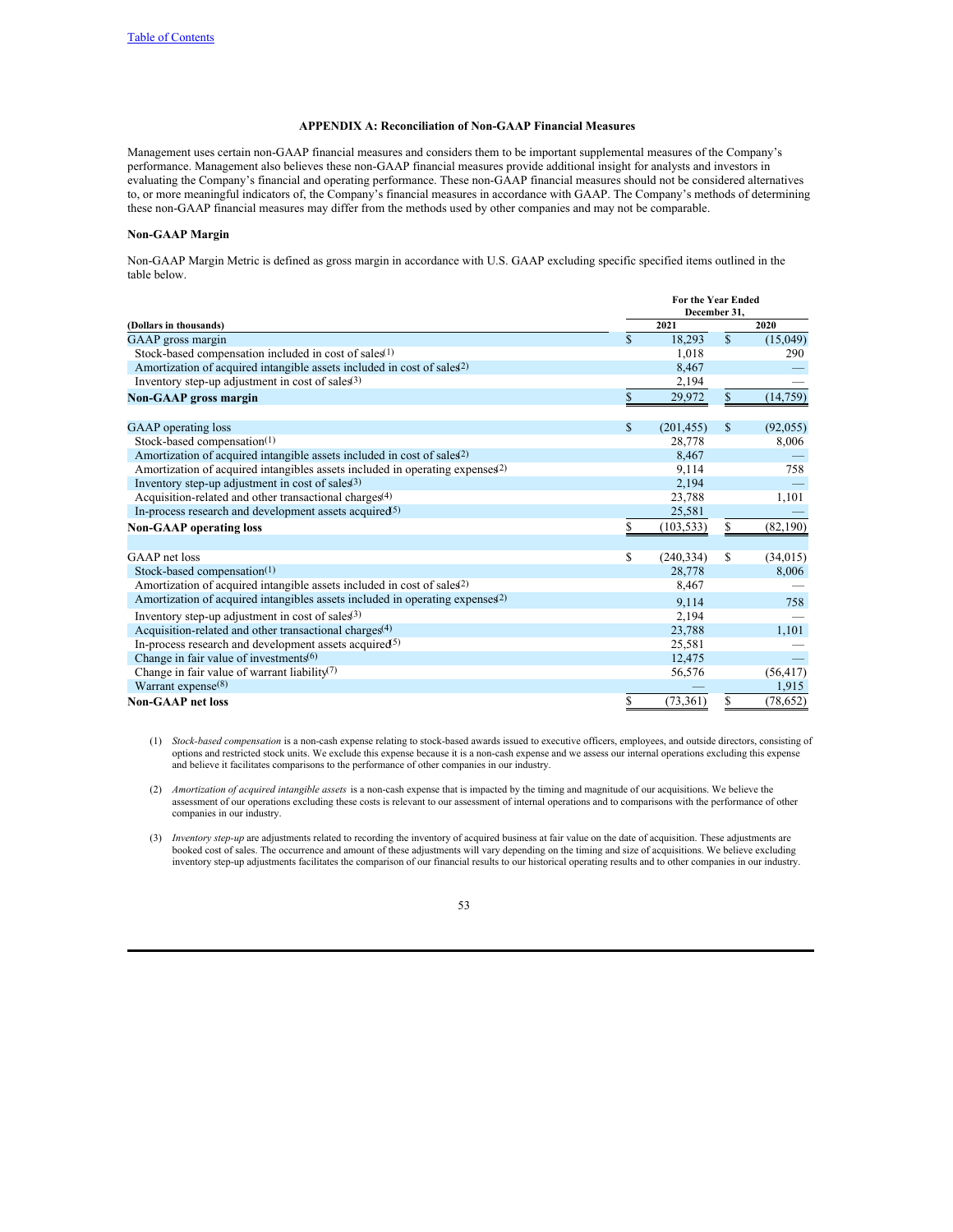- (4) *Acquisition-related and other transactional charges* are direct costs related to potential and completed acquisitions, including transaction fees, due diligence costs, severance, professional fees, and integration activities. Other transactional charges include third-party costs related to structuring unusual transactions. The occurrence and amount of these costs will vary depending on the timing and size of acquisitions. We believe excluding acquisition-related costs facilitates the comparison of our financial results to our historical operating results and to other companies in our industry.
- (5) *In-process research and development assets acquired* are direct costs related to assets acquisitions where the intangible assets acquired were determined to have no alternative future use. This is a non-recurring expense and we believe excluding acquired in-process research and development facilitates the comparison of our financial results to our historical operating results and to other companies in our industry.
- (6) *Change in fair value of investments* is a non-cash gain or loss impacted by the change in fair value of convertible debt instruments and the equity investment. We believe the assessment of our operations excluding this activity is relevant to our assessment of internal operations and to comparisons with the performance of other companies in our industry.
- (7) *Change in fair value of warrant liability* is a non-cash gain or loss impacted by the fair value of the Private Placement Warrants. We believe the assessment of our operations excluding this activity is relevant to our assessment of internal operations and to comparisons with the performance of other companies in our industry.
- (8) *Warrant expense* is a non-cash expense relating to warrants issued to third parties. We exclude this expense because it is a non-cash expense and we assess our internal operations excluding this expense and believe it facilitates comparisons to the performance of other companies in our industry.

# **EBITDA and Adjusted EBITDA**

EBITDA is defined as net loss plus net interest income, provision for income taxes, depreciation and amortization expense and in-process research and development assets acquired. Adjusted EBITDA is defined as EBITDA adjusted for change in fair value of warrant liability, change in fair value of investments, inventory step-up adjustments, stock-based compensation expense, warrant expense and transaction costs associated with acquisitions.

|                                                                            | <b>For the Years Ended</b><br>December 31. |                 |           |  |
|----------------------------------------------------------------------------|--------------------------------------------|-----------------|-----------|--|
| (Dollars in thousands)                                                     |                                            | 2021            | 2020      |  |
| Net loss attributable to common stockholders                               |                                            | (240.334)<br>\$ | (34, 015) |  |
| Interest (income) expense, net                                             |                                            | (334)           | (610)     |  |
| Income tax benefit                                                         |                                            | (29,668)        | (940)     |  |
| Depreciation and amortization                                              |                                            | 24,854          | 8,589     |  |
| In-process research and development assets acquired <sup>(1)</sup>         |                                            | 25,581          |           |  |
| <b>EBITDA</b>                                                              |                                            | (219,901)       | (26,976)  |  |
| Change in fair value of warrant liability <sup>(2)</sup>                   |                                            | 56,576          | (56, 417) |  |
| Change in fair value of investments $(3)$                                  |                                            | 12.475          |           |  |
| Inventory step-up adjustment <sup>(4)</sup>                                |                                            | 2.194           |           |  |
| Stock compensation expense <sup>(5)</sup>                                  |                                            | 28,778          | 8,006     |  |
| Warrant expense <sup>(6)</sup>                                             |                                            |                 | 1,915     |  |
| Transaction costs associated with acquisitions <sup><math>(7)</math></sup> |                                            | 23,788          |           |  |
| <b>Adjusted EBITDA</b>                                                     |                                            | (96.090)        | (73, 472) |  |

- (1) *In-process research and development assets acquired* are direct costs related to assets acquisitions where the intangible assets acquired were determined to have no alternative future use. This is a non-recurring expense and we believe excluding acquired in-process research and development facilitates the comparison of our financial results to our historical operating results and to other companies in our industry.
- (2) *Change in fair value of warrant liability* is a non-cash gain or loss impacted by the fair value of the Private Placement Warrants. We believe the assessment of our operations excluding this activity is relevant to our assessment of internal operations and to comparisons with the performance of other companies in our industry.
- (3) *Change in fair value of investments* is a non-cash gain or loss impacted by the change in fair value of convertible debt instruments and the equity investment. We believe the assessment of our operations excluding this activity is relevant to our assessment of internal operations and to comparisons with the performance of other companies in our industry.
- (4) *Inventory step-up* are adjustments related to recording the inventory of acquired business at fair value on the date of acquisition. These adjustments are booked cost of sales. The occurrence and amount of these adjustments will vary depending on the timing and size of

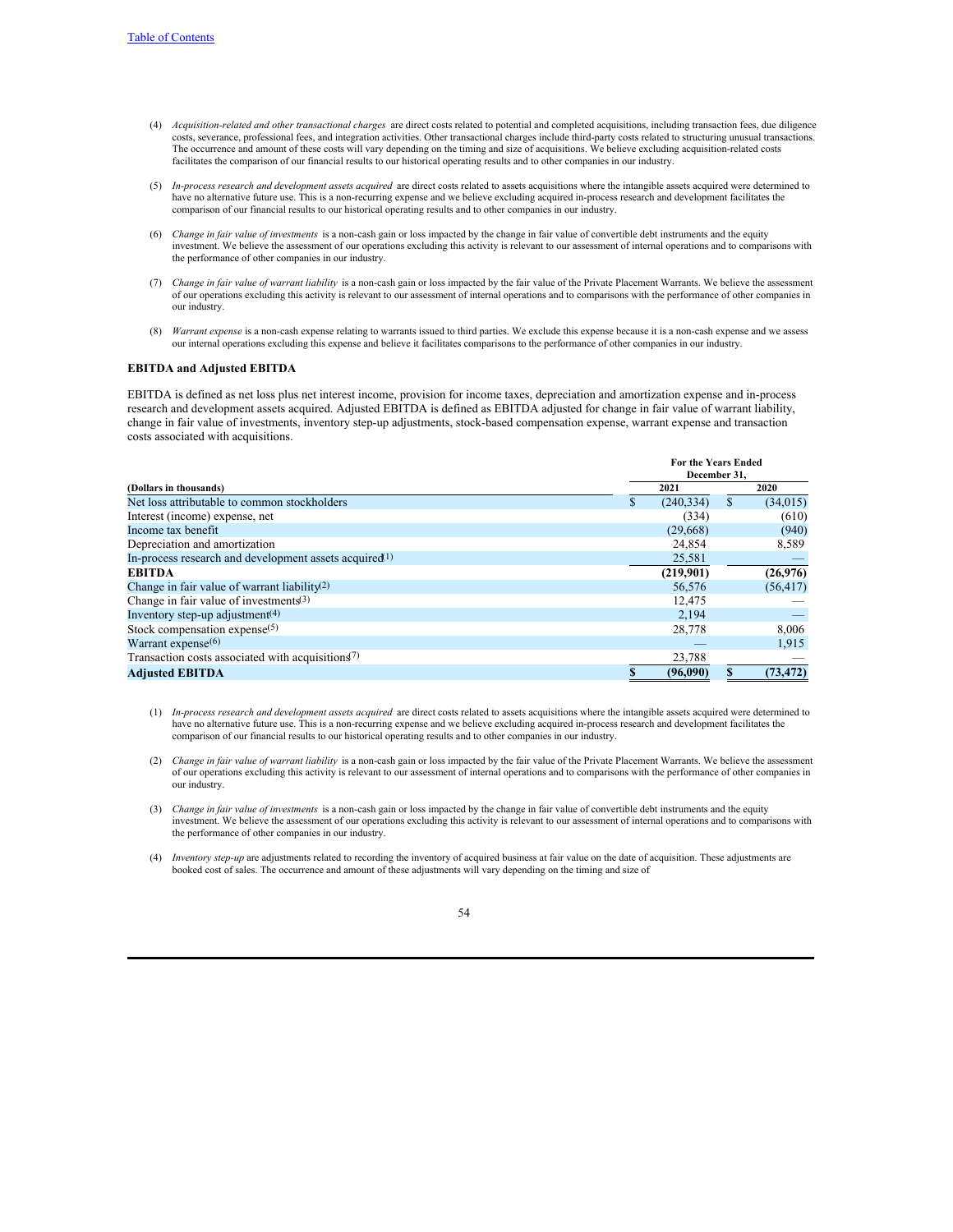acquisitions. We believe excluding inventory step-up adjustments facilitates the comparison of our financial results to our historical operating results and to other companies in our industry.

- (5) *Stock-based compensation* is a non-cash expense relating to stock-based awards issued to executive officers, employees, and outside directors, consisting of options and restricted stock units. We exclude this expense because it is a non-cash expense and we assess our internal operations excluding this expense<br>and believe it facilitates comparisons to the performance of other c
- (6) *Warrant expense* is a non-cash expense relating to warrants issued to third parties. We exclude this expense because it is a non-cash expense and we assess our internal operations excluding this expense and believe it facilitates comparisons to the performance of other companies in our industry.
- (7) *Acquisition-related and other transactional charges* are direct costs related to potential and completed acquisitions, including transaction fees, due diligence costs, severance, professional fees, and integration activities. Other transactional charges include third-party costs related to structuring unusual transactions. The occurrence and amount of these costs will vary depending on the timing and size of acquisitions. We believe excluding acquisition-related costs facilitates the comparison of our financial results to our historical operating results and to other companies in our industry.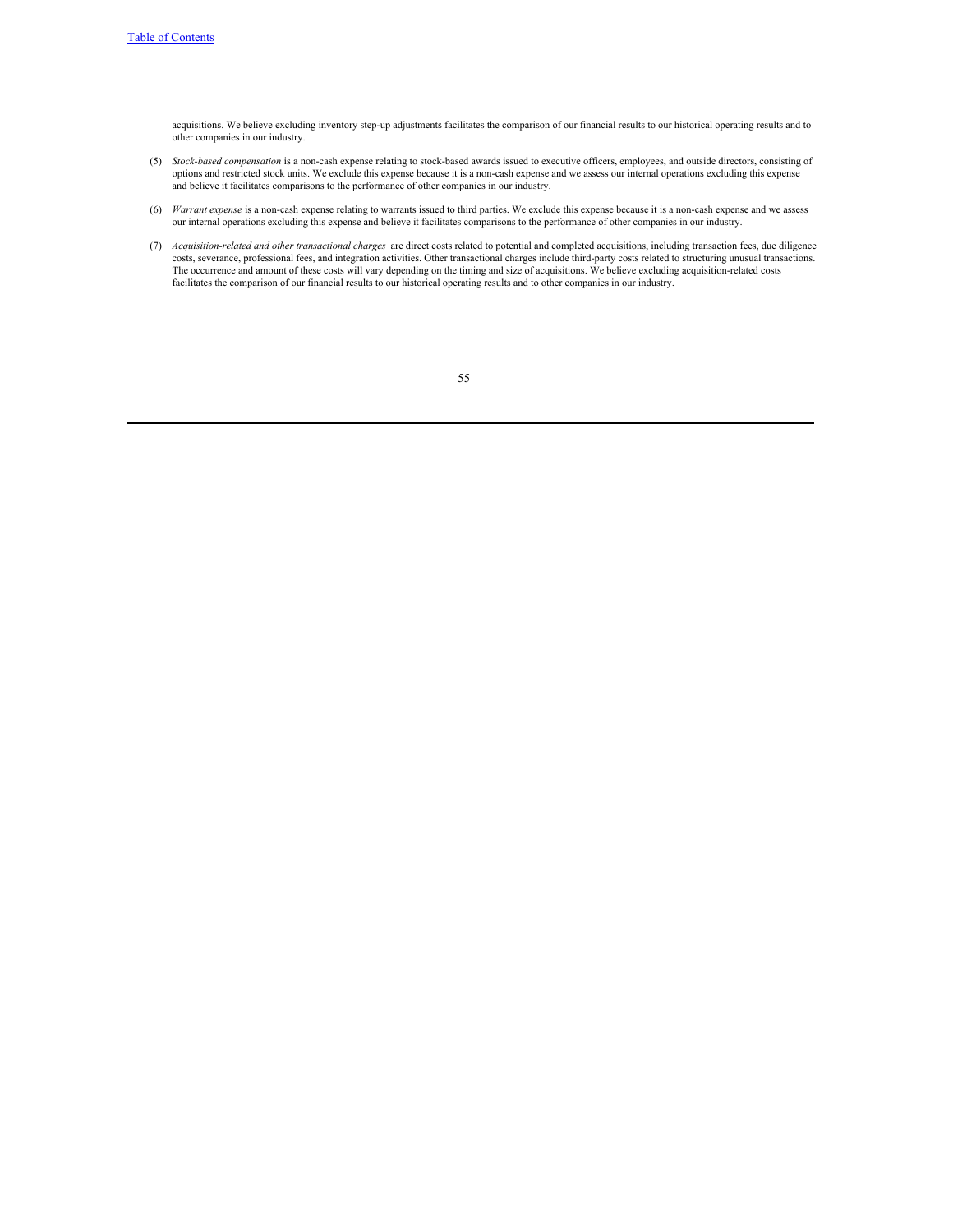R1.0.0.24

0000568634 1





VOTE BY INTERNET - www.proxyvote.com or scan the QR Barcode above<br>Use the Internet to transmit your voting instructions and for electronic delivery of<br>information. Vote by 11:59 P.M. ET on 0808/2022. Have your proxy card i an electronic voting instruction form.

**VOTE BY PHONE - 1-800-690-6903** 

Use any touch-tone telephone to transmit your voting instructions. Vote by 11:59 P.M. ET<br>on 08/08/2022. Have your proxy card in hand when you call and then follow the<br>instructions.

**VOTE BY MAIL** 

Mark, sign and date your proxy card and return it in the postage-paid envelope we have<br>provided or return it to Vote Processing, c/o Broadridge, 51 Mercedes Way, Edgewood,<br>NY 11717.

TO VOTE, MARK BLOCKS BELOW IN BLUE OR BLACK INK AS FOLLOWS:

KEEP THIS PORTION FOR YOUR RECORDS DETACH AND RETURN THTS PORTTON ONLY THIS PROXY CARD IS VALID ONLY WHEN SIGNED AND DATED. The Board of Directors recommends you vote FOR<br>the following: 1. Election of Class II Directors **Nominees Against Abstain** For The Board of Directors recommends you<br>vote 1 YEAR on the following proposal: 1A James Eisenstein  $\overline{O}$  $\Box$  $\Box$ 1 year 2 years 3 years Abstain To approve, on an advisory, non-binding<br>basis, the frequency of future advisory<br>votes on compensation paid to our named<br>executive officers. 1B Wen Hsieh 0 0  $\Box$ 4 n  $\Box$ 0  $\Box$ 10 Jeff Immelt 0  $\Box$  $\Box$ 1D Stephen Nigro 0  $\Box$ NOTE: Such other business as may properly come<br>before the Annual Meeting or any continuation,  $\Box$ postponement or adjournment of the Annual Meeting. The Board of Directors recommends you vote FOR **Against Abstain** proposals 2 and 3. For 2 To ratify the appointment of Deloitte & Touche<br>as the Company's independent registered public<br>accountants for the fiscal year ending December<br>31, 2022. 0  $\Box$  $\Box$ 3 To approve, on an advisory, non-binding basis,<br>the compensation paid to our named executive<br>officers.  $\Box$  $\Box$  $\Box$ Please sign exactly as your name(s) appear(s) hereon. When signing as<br>attorney, executor, administrator, or other fiduciary, please give full<br>title as such. Joint owners should each sign personally. All holders must<br>sign. Signature [PLEASE SIGN WITHIN BOX] Date Date Signature (Joint Owners)